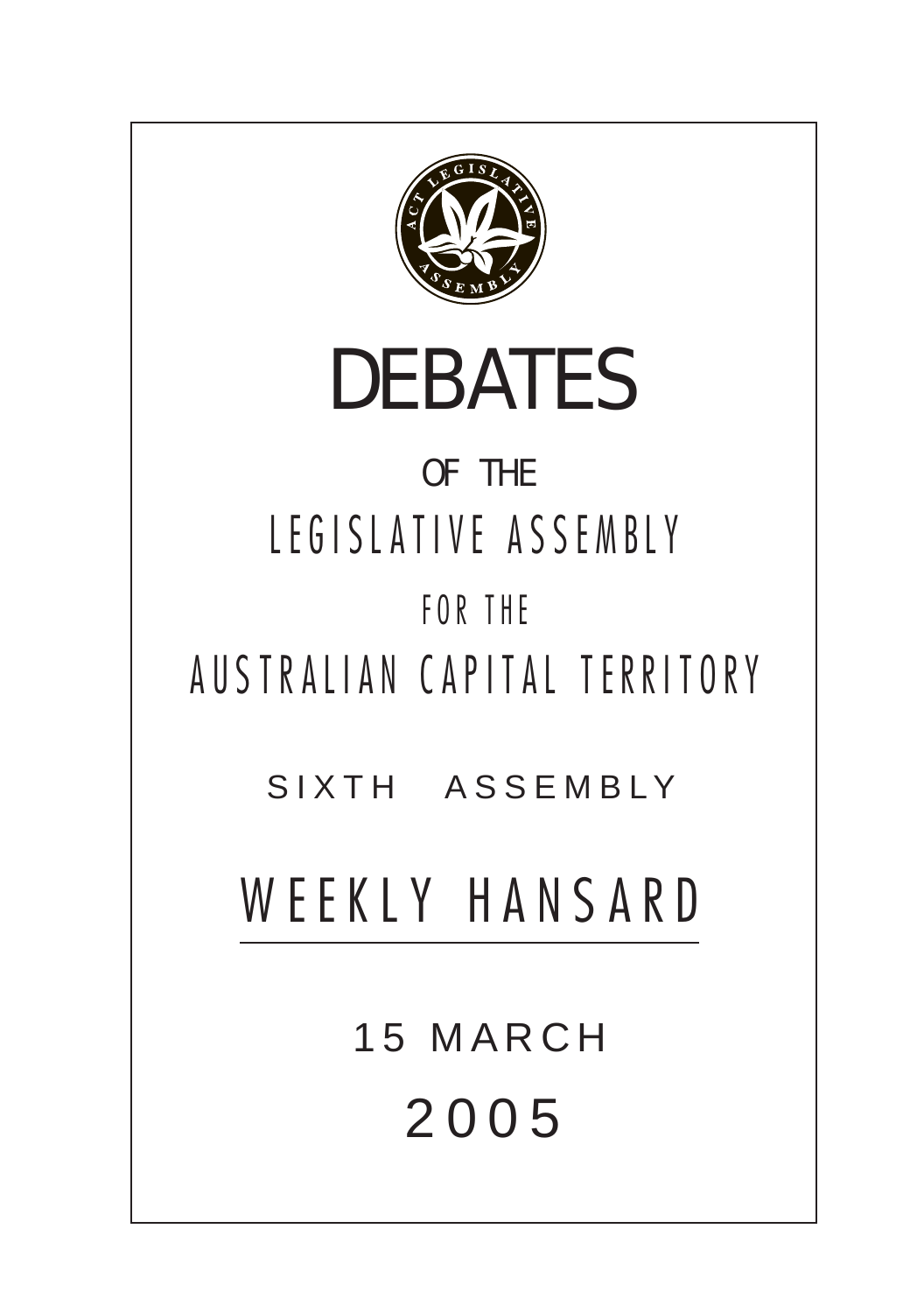# Tuesday, 15 March 2005

| Questions without notice: |  |
|---------------------------|--|
|                           |  |
|                           |  |
|                           |  |
|                           |  |
|                           |  |
|                           |  |
|                           |  |
|                           |  |
|                           |  |
|                           |  |
|                           |  |
|                           |  |
|                           |  |
|                           |  |
|                           |  |
|                           |  |
|                           |  |
| Adjournment:              |  |
|                           |  |
|                           |  |
|                           |  |
|                           |  |
|                           |  |
|                           |  |
|                           |  |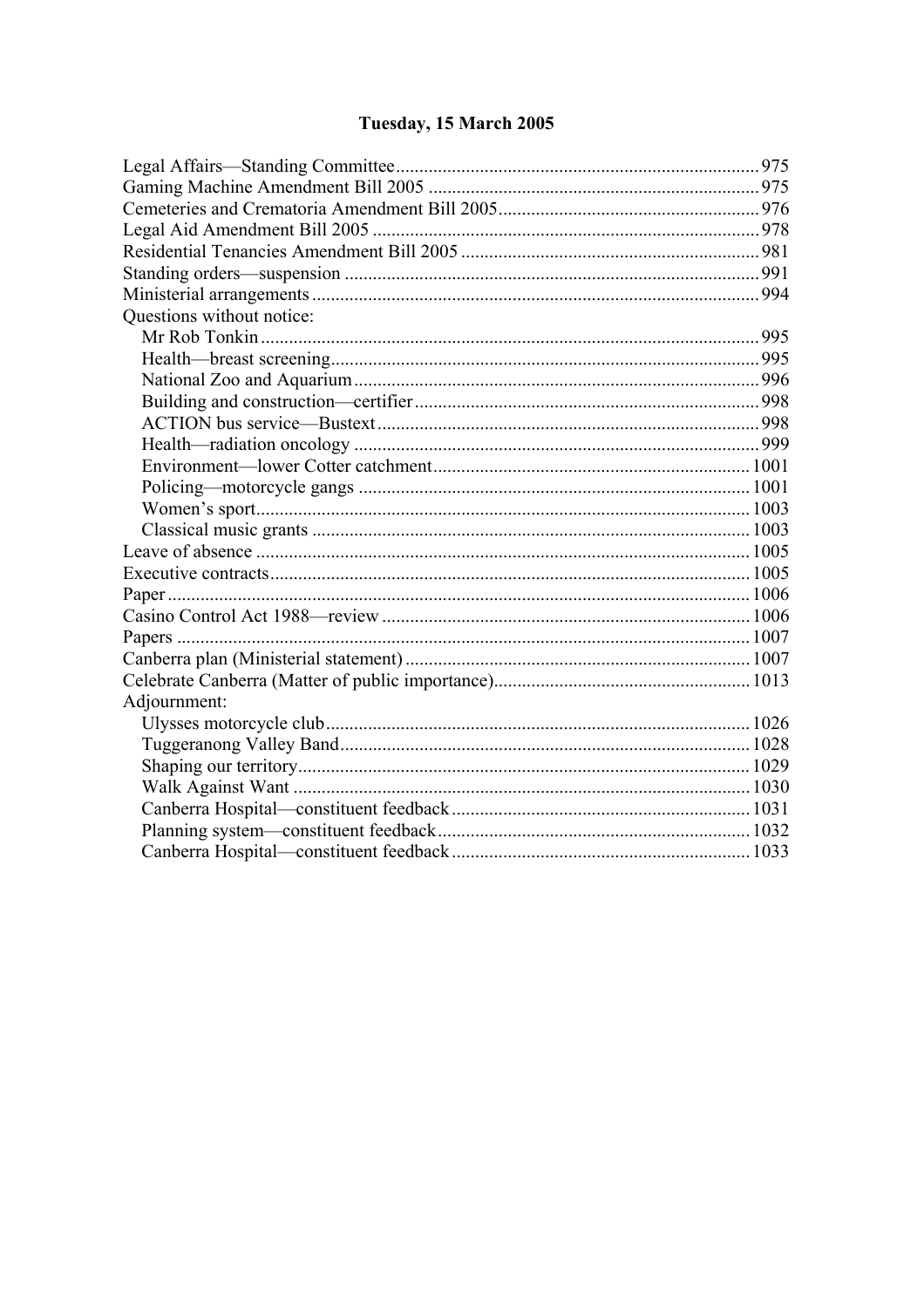# **Tuesday, 15 March 2005**

**MR SPEAKER** (Mr Berry) took the chair at 10.30 am, made a formal recognition that the Assembly was meeting on the lands of the traditional owners, and asked members to stand in silence and pray or reflect on their responsibilities to the people of the Australian Capital Territory.

# <span id="page-2-0"></span>**Legal Affairs—Standing Committee Scrutiny report 5**

**MS MacDONALD** (Brindabella) (10.31): I present the following report:

Legal Affairs—Standing Committee (performing the duties of a Scrutiny of Bills and Subordinate Legislation Committee)—Scrutiny Report 5, dated 14 March 2005, together with the relevant minutes of proceedings.

I seek leave to make a brief statement.

Leave granted.

**MS MacDONALD**: Scrutiny report 5 contains the committee's comments on 13 pieces of subordinate legislation and two government responses. The report was circulated to members yesterday when the Assembly was not sitting. Mr Speaker, this is a fairly basic report. It makes comment on only a few pieces of subordinate legislation. I commend the report to the Assembly.

# <span id="page-2-1"></span>**Gaming Machine Amendment Bill 2005**

**Mr Quinlan**, by leave, presented the bill, its explanatory statement and a Human Rights Act compatibility statement.

Title read by Clerk.

**MR QUINLAN** (Molonglo—Treasurer, Minister for Economic Development and Business, Minister for Tourism, Minister for Sport and Recreation, and Minister for Racing and Gaming) (10.33): I move:

That this bill be agreed to in principle.

Since the commencement of the Gaming Machine Act 2004 on 1 November 2004, the Gambling and Racing Commission has identified a number of provisions that require enhancement or further clarification to ensure the proper operation of the act and the commission's regulation of gaming machine activity. The Gaming Machine Amendment Bill 2005 provides for a number of minor and technical amendments to the act. I will now take the opportunity to talk briefly to a number of the more important amendments.

The new Gaming Machine Act saw the introduction of a range of provisions that tightened the eligibility criteria for the licensing of gaming machine operators. In practice however, it has been indicated, the new provisions do not allow the previously acceptable practice of clubs having a majority of directors appointed by an approved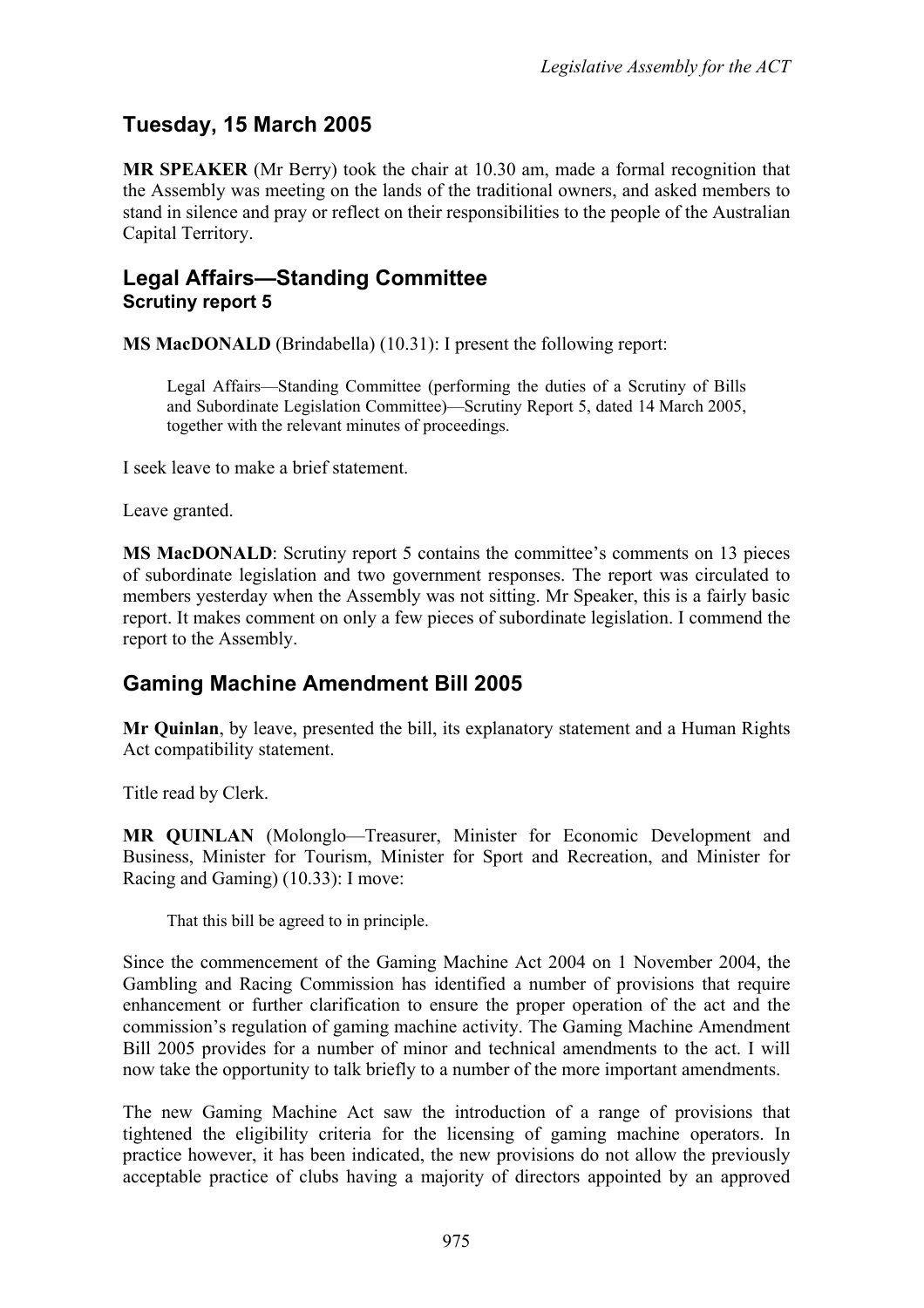associated entity and will, by virtue of that, have a significant impact on the operation and good governance of clubs.

That is an unintended consequence of the act and this bill will reinstate the practice adopted by many clubs and therefore help maintain stability within a licensee's organisational structure by ensuring the original objectives continue through the nomination of a majority of directors by an approved associated entity. This amendment will also ensure that persons with appropriate skills or expertise are nominated or elected as directors. What this says, effectively, is that, where a club has been formed for, say, the purposes of promoting a football team or local set of football teams, it will not be taken over by the guys at the back bar or the fishermen's club because they happen to attend an annual general meeting.

A minor amendment has also been identified in the form of the club's licence. It will require that the gaming machine licence show the class of gaming machine rather than the kind. This simple measure will avoid the duplication of information already contained in the schedule to the licence being replicated in the detail of the actual licence that must be displayed by the licensee.

Finally, the bill proposes an amendment to the disqualifying grounds for attendants and technicians as well as to the grounds for the commission taking disciplinary action against a licensee. The proposed amendment will include that the grounds for taking disciplinary action against a gaming machine attendant, technician or licensee should also refer to a contravention of the criminal code 2002 as well as the existing reference to contravention of the Gaming Machine Act 2004 in relation to the conduct of gaming machine operations.

These provisions were included in previous gaming machine legislation but were relocated to the criminal code as part of the global development of the ACT criminal code and the consolidation of similar offences. This proposal will allow the commission to take disciplinary action or to take action against an attendant or technician, where appropriate, where unlawful activity such as fraud or theft has been involved in gaming machine operations. I commend the Gaming Machine Amendment Bill 2005 to the Assembly.

Debate (on motion by **Mr Smyth**) adjourned to the next sitting.

# <span id="page-3-0"></span>**Cemeteries and Crematoria Amendment Bill 2005**

**Mr Hargraves**, by leave, presented the bill, its explanatory statement and a Human Rights Act compatibility statement.

Title read by Clerk.

**MR HARGREAVES** (Brindabella—Minister for Disability, Housing and Community Services, Minister for Urban Services and Minister for Police and Emergency Services) (10.37): I move:

That this bill be agreed to in principle.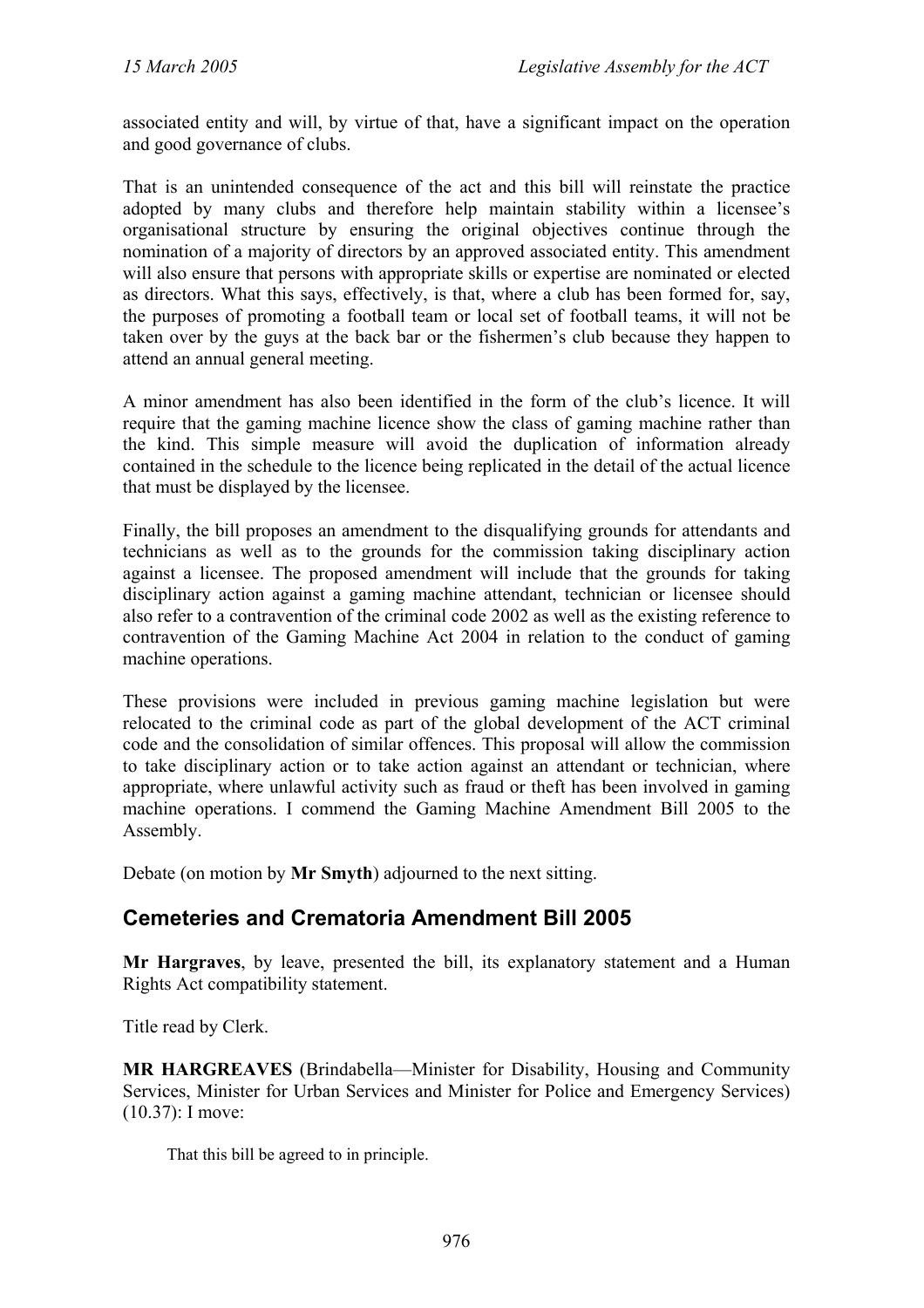The Cemeteries and Crematoria Act 2003 and its regulations came into effect on 27 September 2003. Under section 10 of the act, the former Minister for Urban Services, Mr Bill Wood, was required to determine a suitable perpetual care trust—PCT percentage for each cemetery and crematorium.

A perpetual care trust is a perpetual charitable trust established under the act to ensure that cemeteries and crematoria will be adequately maintained in perpetuity after they close for new burials, interments of ashes and memorials. Currently under the act, each operator of a cemetery or crematorium must open a PCT trust fund account at an authorised deposit-taking institution—an ADI—for example, a bank or similar. The PCT percentage is the proportion of income received by the operator for each burial or interment service that must be invested in the fund to guarantee that future maintenance costs are covered.

The Assembly resolved to ensure perpetual tenure by amending the act so that when someone is given a right of burial or interment of ashes, that right lasts forever. However, given that that right has been established, there are so far only limited guarantees that there will be sufficient amounts in PCT funds for maintenance once a cemetery or crematorium closes.

In 2003, Abraxa Management Consulting Pty Ltd was engaged to develop a long-term financial model and provide independent advice regarding perpetual care trust management, including calculating the percentages of income to be invested in the trusts to ensure that cemeteries and crematoria will be adequately maintained.

On 28 September 2003, at the same time as the act commenced, former Minister Wood determined the PCT percentages that included a component covering future capital costs of maintenance. Also, policy agreement was given for the act to be further amended to allow for operators to invest their PCT funds at higher rates of return and for a review of PCT percentages to be conducted at least every five years.

Mr Speaker, as the Minister for Urban Services, it gives me great pleasure to present this bill to further amend the Cemeteries and Crematoria Act 2003 to ensure that there is an improved, clear and consistent legal basis for the continued operation of the PCT funds and the PCT reserve. Significantly, this bill sets a new benchmark in Australia for the management of cemeteries and crematoria.

These amendments propose that the minister should also determine a PCT reserve percentage, equivalent to the PCT reserve amount, which is to be deposited into a separate account in each PCT trust fund. These amendments establish the way in which the PCT reserve amounts are preserved and managed, and how safeguards ensuring maintenance in perpetuity are to be achieved. They set out the legal obligations of the cemetery and crematoria operators, including how they contribute to, keep records of and manage the trust funds, as well as the responsibilities of the public trustee and the minister.

The bill will amend the act and provide that the PCT percentages apply to the total amount of money collected for each burial, interment of ashes or memorialisation by cemetery or crematoria operators for these services. Cemetery and crematoria operators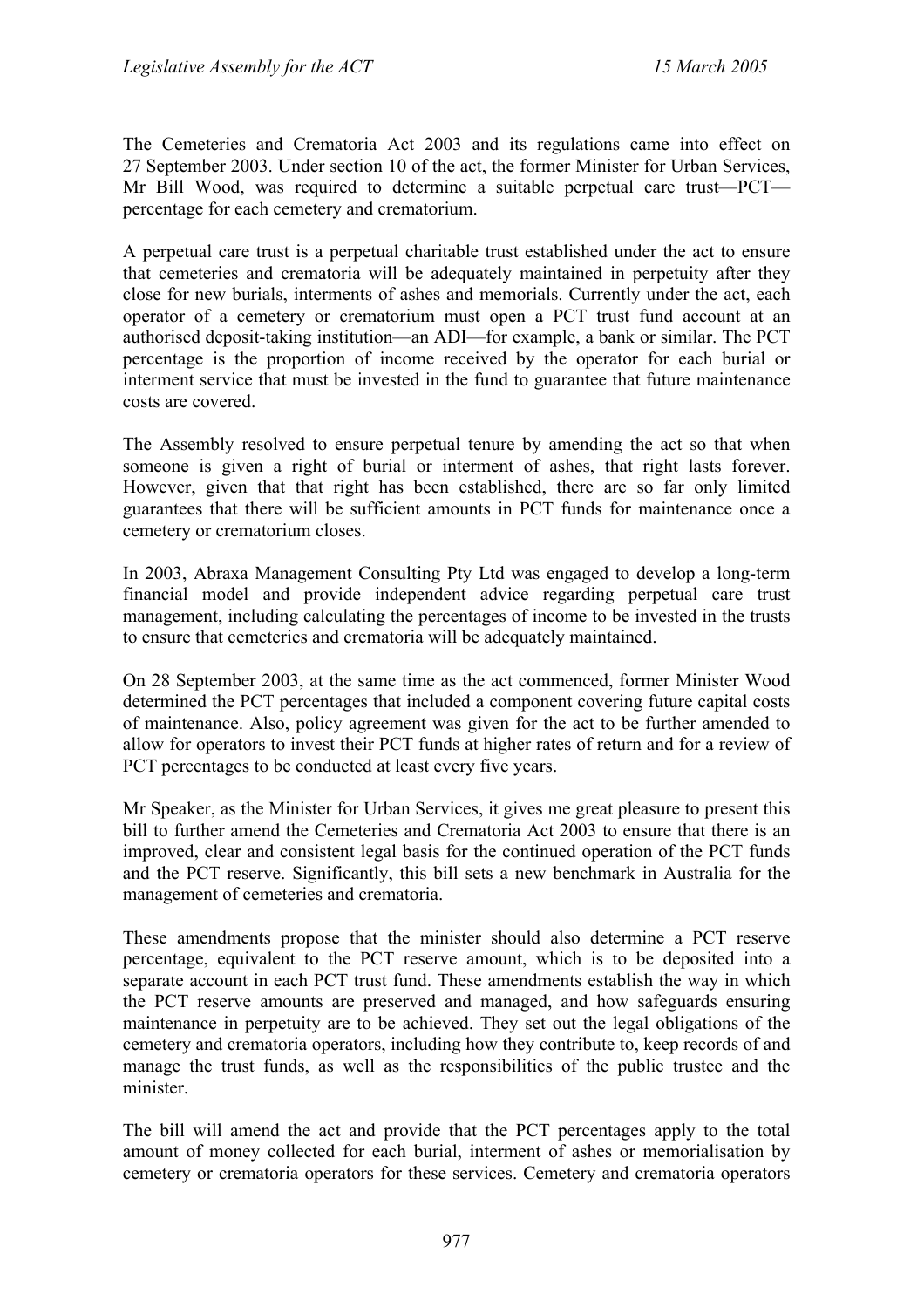must use the ACT public trustee as the exclusive trustee of the perpetual care trusts under the Public Trustee Act 1985. Current operators will be required to relinquish their current roles as trustees of the perpetual care trust investments they currently have with ADIs for example, banks. This will allow trust funds to earn higher rates of return, closer to commercial rates of return in pooled investments managed by the public trustee.

When the overall PCT percentages for maintenance are calculated, the percentages for the PCT reserve also will be calculated and determined by the minister. Operators must ensure that an amount equivalent to the PCT reserve percentage remains in the PCT fund at the end of each respective five-year, or shorter, planning period and that these PCT reserve deposit amounts must not subsequently be drawn down without the express approval of the minister. It is these PCT reserve amounts that will accumulate in the PCT fund and which will guarantee maintenance in perpetuity after a cemetery or crematorium closes.

The PCT percentages and the PCT reserve percentages for each cemetery or crematorium must be reviewed at least every five years and be redetermined by the minister, if necessary. This provides for the need to respond to overall changes in business conditions in the industry, to changes in maintenance regimes and for the purchase of major equipment. I commend this bill to the Assembly.

Debate (on motion by **Mr Pratt**) adjourned to the next sitting.

# <span id="page-5-0"></span>**Legal Aid Amendment Bill 2005**

Debate resumed from 17 February 2005, on motion by **Mr Stanhope**:

That this bill be agreed to in principle.

**MR SESELJA** (Molonglo) (10.44): The Legal Aid Office in the ACT provides a high-quality service for the people of the ACT. It often runs on a relatively shoestring budget and, despite the constraints on it of both ACT and commonwealth finances, it manages to provide an excellent service to its clients.

To ensure better operations and flexibility, the commissioner has proposed a number of amendments to the legislation. These amendments should assist in improving the service to clients and also assist in allowing the commission to determine the limited finances it does have with greater certainty. It is important to ensure that the Legal Aid Office is able to budget more accurately.

The opposition is pleased to see that these amendments will allow legal assistance for discrete actions in the court process as well as for whole matters. This allows for greater flexibility by the commission and will assist the consumer. The provision by the commission of minor legal assistance for tasks such as filling in forms and letter writing will assist many of the clients of the Legal Aid Office. These are simple tasks, but they make a huge difference to a lot of the clients who would not be able to do so themselves.

The bill also ensures that the commission can have greater control over legal assistance in the rare cases that are likely to have a significant financial impact. It provides for applications to be referred directly to the commission in these cases. The bill also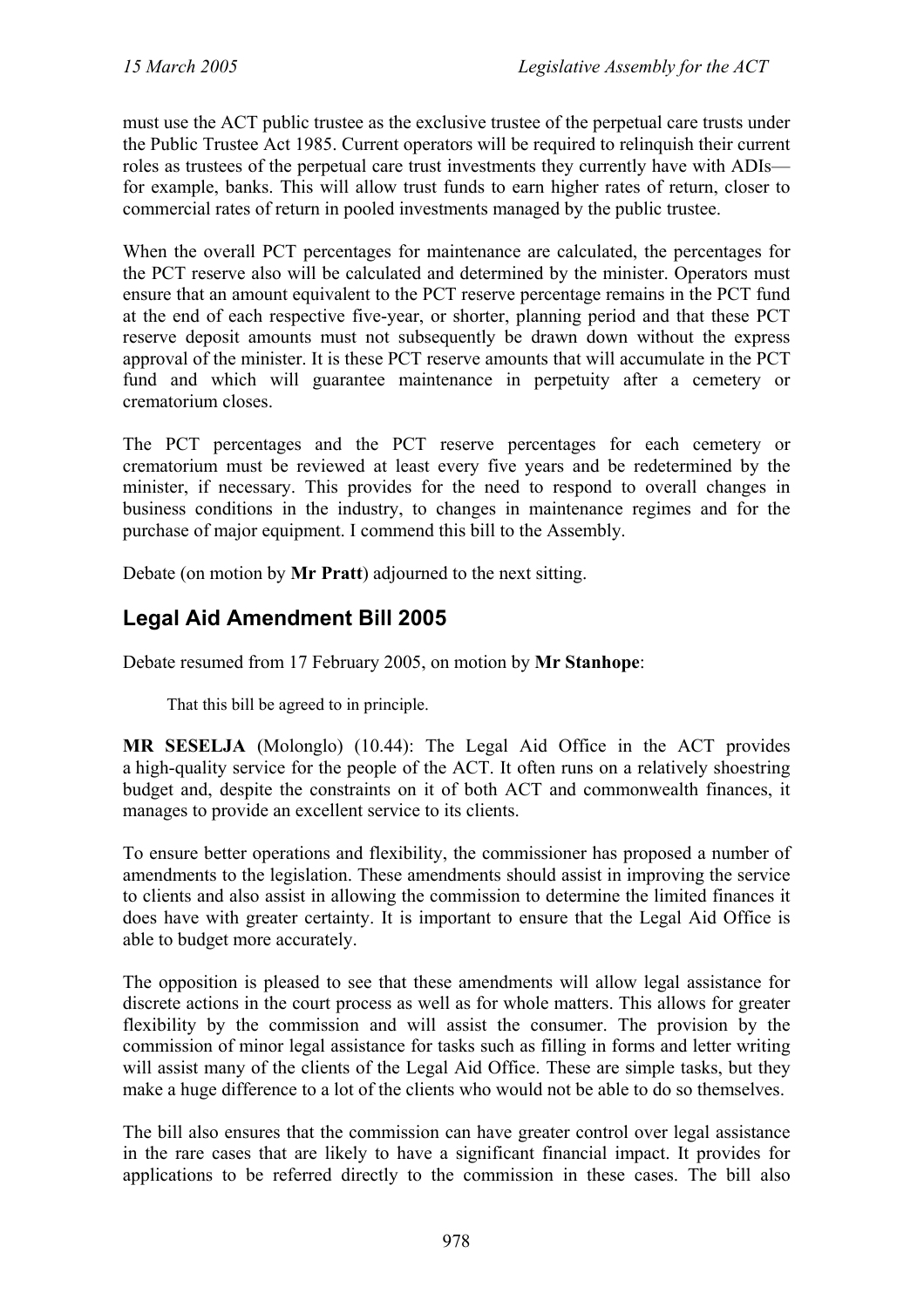clarifies a number of points, such as that legal assistance can be provided only after an application is received. It puts a stop to the potential for people to apply for legal aid after a matter has been finalised. It will also ensure that private practitioners invoice the commission within six months. That will ensure that private practitioners will get their money promptly and will help the commission greatly in managing its finances.

For many years, the commonwealth has not taken up the position on the commission that is available to it. The commonwealth no longer wishes to be represented on the commission and the bill accordingly ensures that the commonwealth representative is deleted. The bill also ensures that the commission can now allocate a particular solicitor for a legally assisted person. The bill takes account of a person's wishes that a certain solicitor be allocated to them. In practice, that is what usually occurs and the experience is that invariably, if a solicitor is prepared to do legal aid work and the clients wants them, that solicitor will be allocated to that person.

The opposition is happy to support this bill. It should make a positive difference to the work of the Legal Aid Office and it should provide additional practical assistance to the clients of that office.

**MS MacDONALD** (Brindabella) (10.46): I want to speak briefly on the Legal Aid Amendment Bill 2005. Mr Speaker, this bill contains a number of amendments that will assist the Legal Aid Commission to maintain better control over its liabilities and to provide a greater ranger of services to its clients.

I would like to highlight the provision that the commission may provide minor legal assistance. As Mr Stanhope said when he tabled the bill in February, this minor assistance could make the world of difference to a client. A large percentage of the population have little or no understanding of the intricacies of the law, but the Legal Aid Commission can now provide minor legal assistance, which could be contacting someone, writing a letter or helping a client fill out a form. In an already stressed situation, this added assistance could be a huge help to clients.

Each case involves huge amounts of paperwork. Overlooking or filling out a form incorrectly can make a big difference to the outcome of certain cases. While I have no doubt that the commission is already providing such assistance to its clients—in fact, I am quite certain of that from having had officers of the commission appear before the legal affairs committee for the annual reports hearings last Friday—this bill further expands the options available to the commission in providing assistance by clarifying that the commission may provide minor legal assistance.

Mr Speaker, I believe that it is also important that the bill clarifies that legal assistance may be granted only after an application is received. That will make it easier for the commission to manage its finances. These are all quite small amendments, but they will have a large impact on the way in which the Legal Aid Commission provides its valuable services to the ACT community and, as such, I commend the bill for the amendments it makes to the act.

**DR FOSKEY** (Molonglo) (10.48): Mr Speaker, this bill picks up on a number of fairly small restrictions in the act which, taken together, have acted as an impediment to the work of the Legal Aid Office. It makes the consequent changes that will allow the office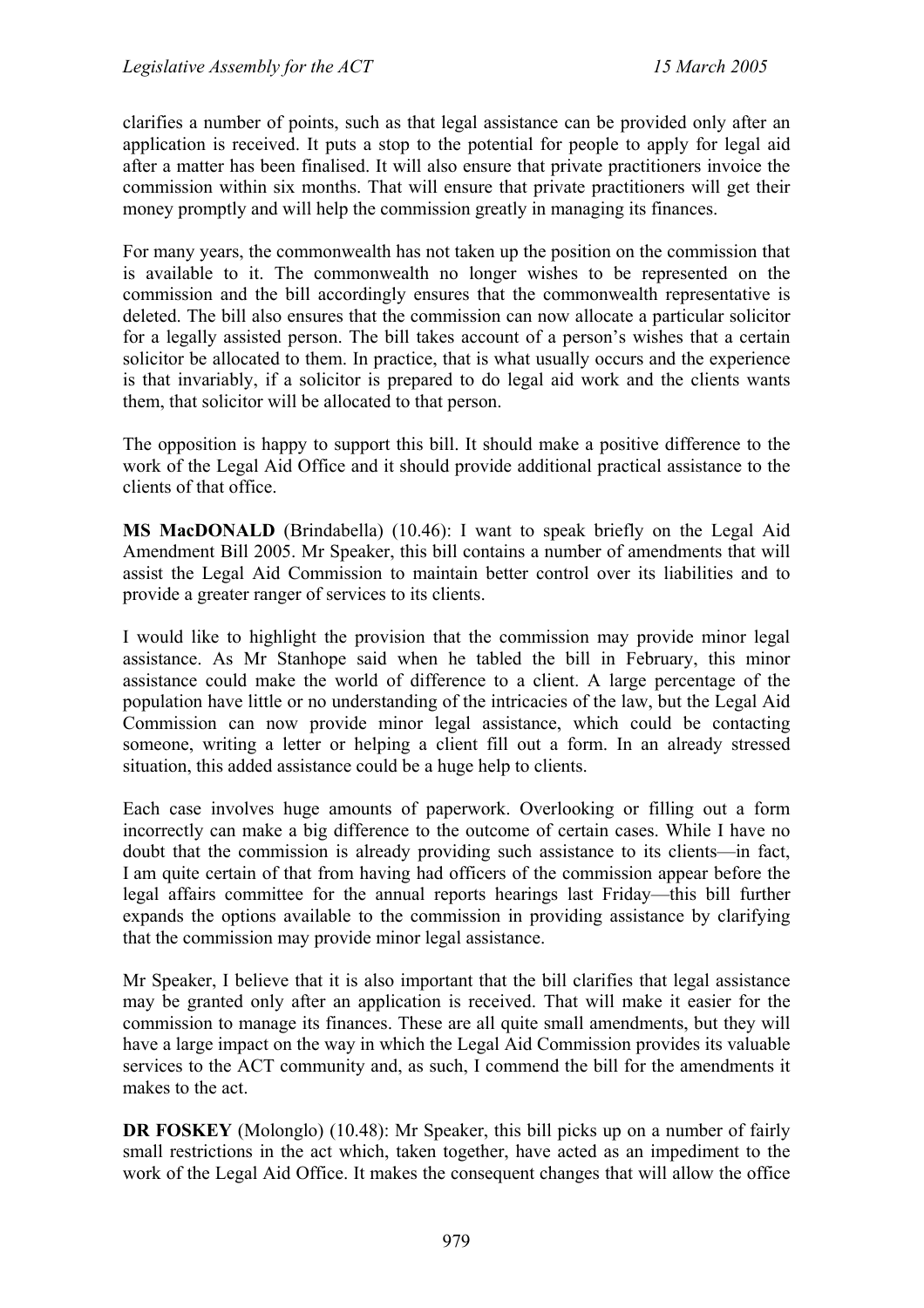to operate more effectively and, I hope, show a little more flexibility in providing targeted support.

In effect, the bill provides the commission with more options for providing assistance, including the capacity to provide minor legal assistance without applicants needing to qualify, as they would if the commission were covering the whole of the matter. Applications for minor legal assistance, for example, now no longer need to be applied for in writing and the arrangements for contributing to the costs of providing such minor legal assistance are more flexible.

The general area of engaging private legal practitioners also has been simplified to some extent, including a requirement for such practitioners to give an invoice for services in a more timely fashion. This bill also makes clear that the commission is not obliged to pay legal fees for services provided before the person applies for legal aid.

There is a range of other amendments in the bill, several of which take account of changed practices, such as the deletion of references to legal aid committees and the delegation of the commission's power to make appointments. The work of legal aid is critical to our system of justice and we will be supporting the bill.

**MR STANHOPE** (Ginninderra—Chief Minister, Attorney-General, Minister for the Environment and Minister for Arts, Heritage and Indigenous Affairs) (10.50), in reply: I thank members for their support of this bill. The bill contains a number of amendments essentially aimed at helping the Legal Aid Commission to maintain better control over its liabilities and provide a greater range of services to its clients.

The Legal Aid Commission, through the Legal Aid Office, has a well-established role in the provision of legal assistance for those facing disadvantage in our community. The legal rights of those who are less well off in our society deserve the same protection as the legal rights of those who are better off. Access to justice should not be dependent on one's income. By providing services to people who are otherwise unable to obtain them, the Legal Aid Office is directly addressing this need.

The Legal Aid Office provides a high-quality service to the people of the ACT and these amendments will assist the Legal Aid Commission to improve that service. One of the way in which the bill does that is through allowing legal assistance to be granted for discrete actions in the court process as well as whole matters. Legal aid may be appropriate to pursue general access arrangements in a family law matter, but not to pursue an unreasonable view on access.

The options available to the commission in providing assistance are expanded by clarifying that the commission may provide minor legal assistance, such as writing a letter for a client or assisting a client to fill in a form. The other important theme of these amendments is the enhancing of the ability of the Legal Aid Commission to maintain good financial control over its liabilities. The Legal Aid Commission has finite resources. These amendments will allow the commission to maintain greater control over the provision of legal assistance by allowing the commission to issue directions requiring that particular types of applications be referred directly to the commission for decision.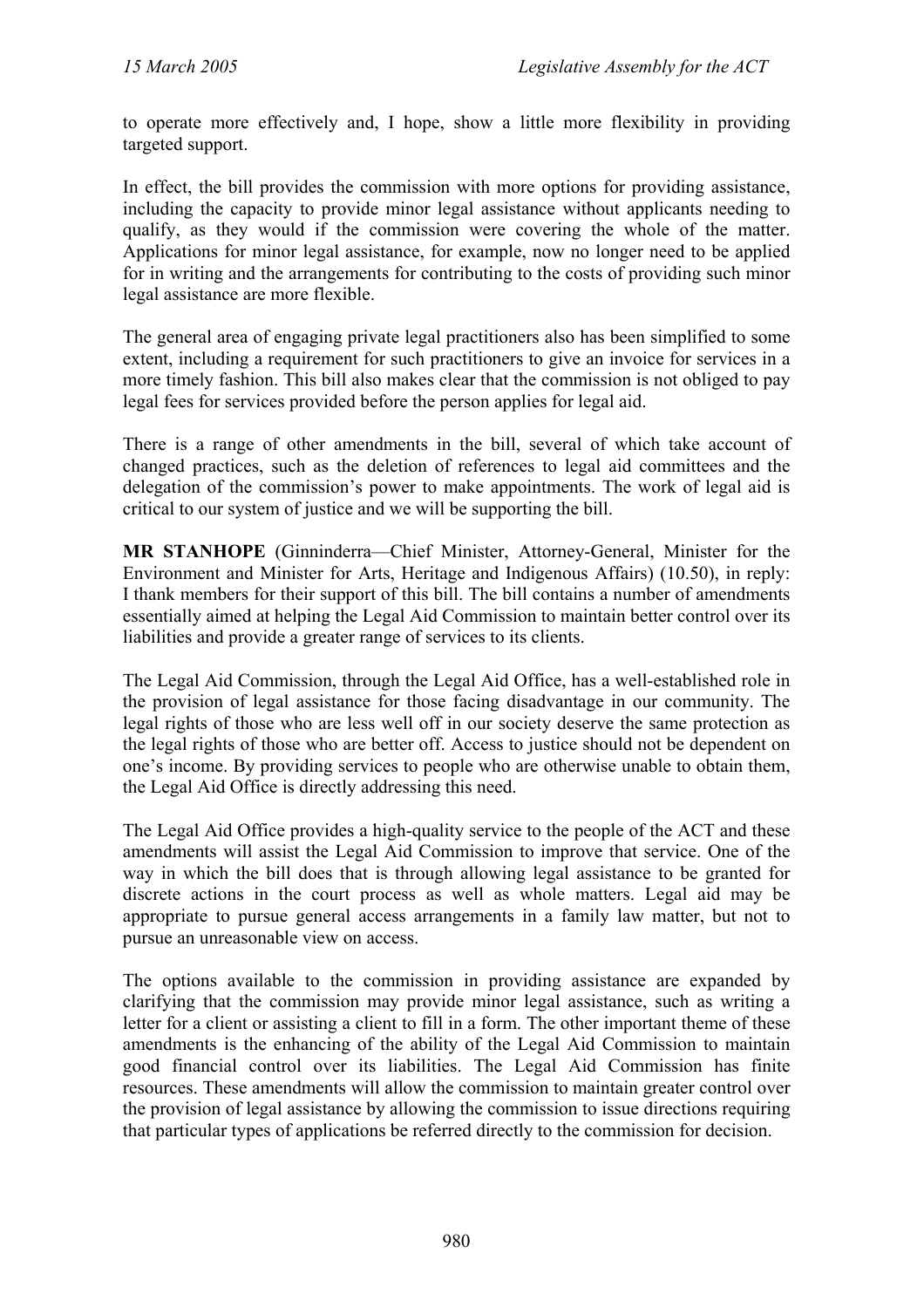The amendments relating to billing by private practitioners are aimed at increasing control over the Legal Aid Commission's liabilities. These amendments clarify that the commission is not obliged to pay for legal services provided by a private legal practitioner before an application for legal assistance is made. However, it may pay if notice of the intending application is given to the chief executive officer. The amendments will also require private legal practitioners to invoice the commission for services within six months of the finalisation of a matter.

Mr Speaker, these amendments will have a substantive impact on the way in which the Legal Aid Commission provides this valuable service to the ACT community and I thank members for their support for these amendments.

Question resolved in the affirmative.

Bill agreed to in principle.

Leave granted to dispense with the detail stage.

Bill agreed to.

# <span id="page-8-0"></span>**Residential Tenancies Amendment Bill 2005**

Debate resumed from 17 February 2005, on motion by **Mr Stanhope**:

That this bill be agreed to in principle.

**MR SESELJA** (Molonglo) (10.53): The opposition will be supporting the Residential Tenancies Amendment Bill 2005. The bill makes a number of significant changes to the Residential Tenancies Act of 1997 and is the result of a review of that act by JACS. We do note that most people are quite happy with the existing legislation, although there are a number of areas where change is seen as desirable. There are a number of areas in this bill that the opposition will be watching closely to see how it pans out.

There are always a number of issues in relation to residential tenancies. Nearly 30 per cent of Canberra residents are tenants and over 10 per cent of properties are public housing. There are a number of issues that have plagued this area over the years, ranging from antisocial behaviour by a number of tenants in both public and private housing, through to issues around crisis accommodation providers. My colleague, Jacqui Burke, will also speak to this particular bill as it affects her shadow portfolio responsibilities.

One of the major reforms contained in the bill relates to the termination of residential agreements by prescribed crisis accommodation providers. This sits uneasily in the act because certain providers wish to impose a condition on a tenancy to the effect that it is conditional on the tenant continuing to use a particular service or on a comparative assessment of the others' needs in the community. The effect is that a tenant may be evicted with four weeks' notice. Currently, the provider must seek endorsement of the condition on a case-by-case basis by the Residential Tenancies Tribunal.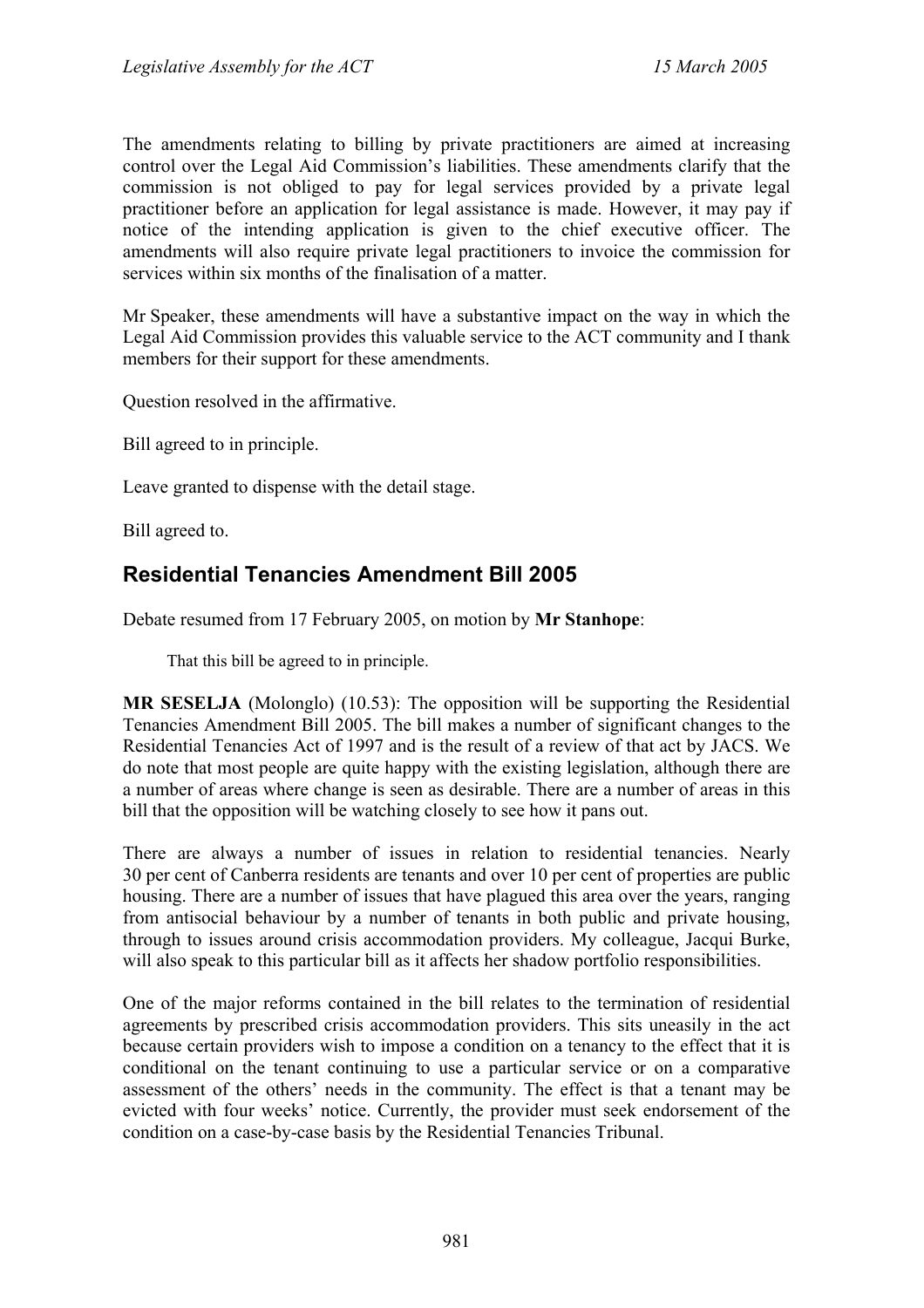The bill provides for the minister to declare crisis accommodation providers only if they provide accommodation for people in crisis and if they provide information about alternative accommodation services. It provides that declared accommodation providers can terminate a tenancy with four weeks' notice if the premises are needed for crisis accommodation for someone other than the tenant and if the tenant has been give alternative accommodation information. This negates the need for crisis accommodation providers to seek endorsement each time before the tribunal.

The issue of databases is a controversial one and the bill provides for the restriction of public databases giving personal information about previous tenants. It allows an individual to apply to the Residential Tenancies Tribunal to have their personal information on the database omitted or corrected. The opposition notes that this is based on the Queensland provisions. Information on a database has to be timely, accurate and accessible. Practical effects of this are yet to be seen. While there are two national databases for the use of lessors, they tend not to relate to the ACT. Individual agents have their own databases and ACT Housing has its own database.

Whilst it is very important that information is timely, accurate and accessible, it is also desirable and only fair that difficult tenants—tenants who do not pay rent and cause damage—should have that recorded on a database so that some poor unsuspecting private landlord will not be lumbered with a tenant who would wreck their property. At present, ACT Housing is able to assess on its database and files which tenants are difficult when it comes to re-allocating public housing. There are some concerns in the industry and we will be watching it very closely to see how it operates. There are conflicting rights issues here but the right to privacy should not outweigh the rights of an innocent law-abiding citizen to be not lumbered with a person who will not pay rent and who will destroy the property.

The opposition notes that there are some good provisions in this bill, which will assist all parties specifically the provision to allow a tenancy of a lessor posted back to Canberra or a tenant posted from Canberra to be terminated following four weeks' notice. This is terribly important as a lot of Canberrans are posted from the territory from time to time and at present posting clauses can only be endorsed by the Residential Tenancies Tribunal. By being able to have a clause included in residential tenancy agreements, this will streamline the process.

The bill also allows ACT Housing to set rents at a rate that will reflect the additional costs of past debt which will reduce to their usual rate as it is repaid. This is a sensible provision, and I understand it is something ACT Housing has already been doing. The bill provides that the Residential Tenancies Tribunal has to endorse such arrangements. This seems reasonable.

The opposition welcomes the provisions dealing with evictions. The bill provides that the Residential Tenancies Tribunal can evict a tenant who has been seriously or continuously interfering with a neighbour's quiet enjoyment of their property. That is consistent with the existing standards in the residential tenancies agreement which states that a tenant shall not interfere with the quiet enjoyment of a nearby occupier's premises. The bill also clarifies when evictions can occur, which we have no problems with. Most of us in the Assembly would have been contacted by neighbours who have had huge problems with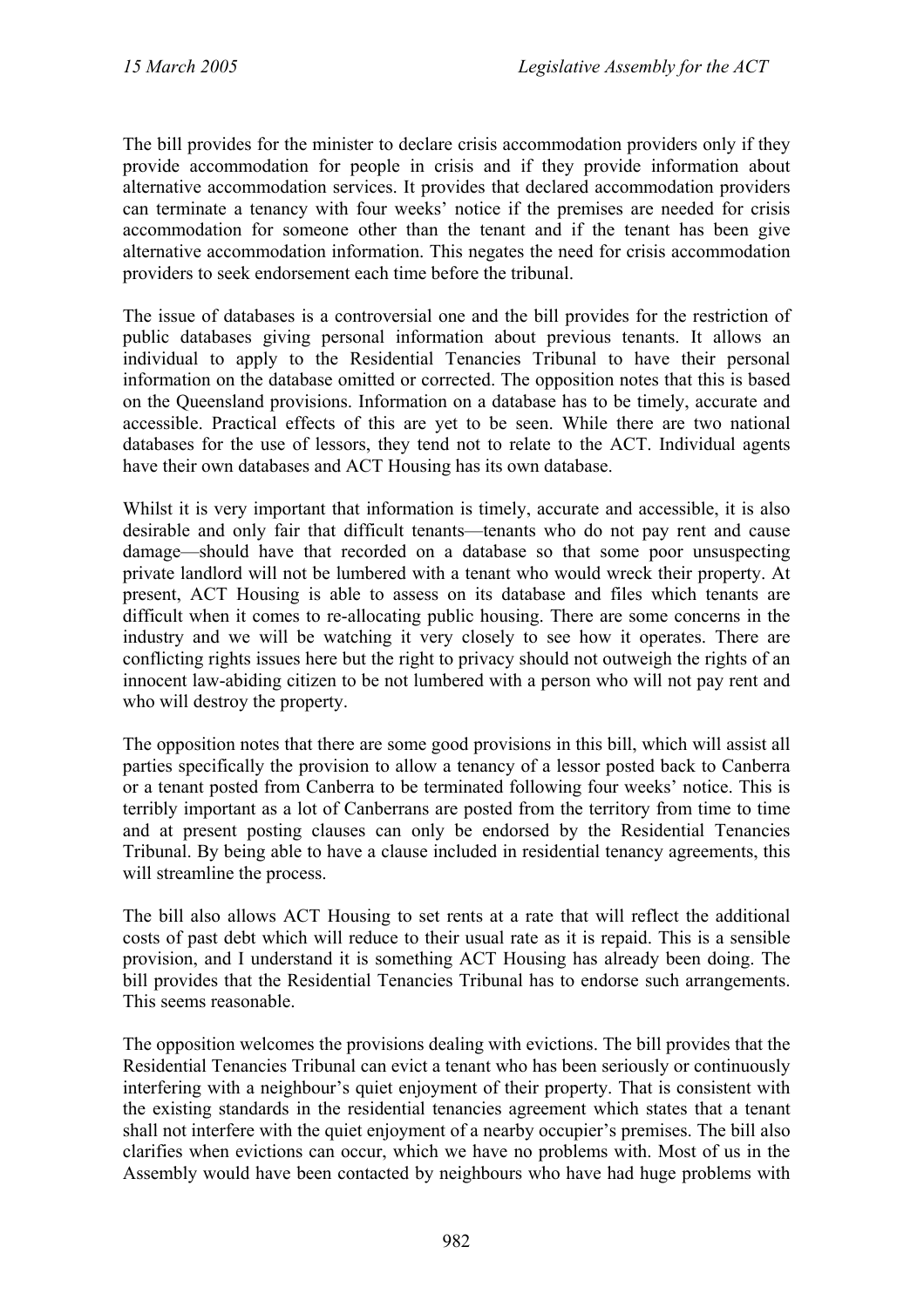tenants, be they public or private, making the life of neighbours an absolute misery. It is a sensible addition to the bill and has the opposition's full support.

The bill also contains some other provisions with relation to transferring public housing tenancy under a will. The bill provides that a new residential tenancy agreement may provide that a tenancy may not pass to a non-occupier on the death of a tenant and also enables the minister for housing to adjust the rent or terminate the agreement by seeking an order from the Residential Tenancies Tribunal. The courts have upheld wills that have enabled public housing tenants to transfer their tenancy on their death to a relative. Quite clearly, a restriction is needed in this area and the bill seems to do that.

The bill also provides a number of other things such as a penalty for failing to lodge a bond in the prescribed time. This is something we will be watching although we note the government has indicated there are some people who are late lodging rental bonds. The bill also makes a number of minor amendments, which the opposition will be supporting. For example it is common sense that tenants should not be required to notify the lessor of minor maintenance such as changing a light globe or fuse. This is something tenants could and should do themselves. The opposition will be supporting the bill, but there are a number of potentially contentious areas in it and we will be monitoring its progress.

**DR FOSKEY** (Molonglo) (10.59): Mr Speaker, the Greens will be supporting this bill in principle, but with some reservations because it makes a range of valuable changes to the Residency Tenancies Act 1997. These changes follow from the review of the act that culminated in a set of reforms in August of last year. Certain matters that were not dealt with at that time come before the Assembly today for approval. Extensive consultations were conducted last year, prior to the August reforms, and resulted in changes to the act that effectively balances the interests of landlords and tenants.

The bill before the Assembly today contains provisions that might be thought to be largely uncontroversial, but the issues addressed by the provisions are worthy of attention. However, it appears that the detail of the legislation has not been the subject of sufficient community input to ensure an appropriate or best practice resolution of some of the issues addressed. In particular, we are concerned that, one, the provision intended to allow for a change of lessee in a domestic violent situation is not broad enough to encompass most of the situations in which such a change might be required and, two, the provision which allows for the immediate removal of a tenant where there has been an infringement of a neighbour's quiet enjoyment, provides an unnecessarily harsh and immediate remedy for some of the circumstances which might fall under this legislation.

During the detail stage, we will be putting forward three amendments to the bill and suggesting some regulatory and administrative matters that should be attended to in support of the legislation. Clause 17 of the bill allows the occupant of premises to apply to become a tenant where a court has made an order to remove the tenant from the premises. This clause is particularly intended to apply in situations of domestic violence. Unfortunately, the clause in its present form only operates in circumstances where a court has a "kick out" order against a tenant. Many of the cases in which a change of tenant may need to occur, arising from a domestic violence situation, will not be picked up by these words.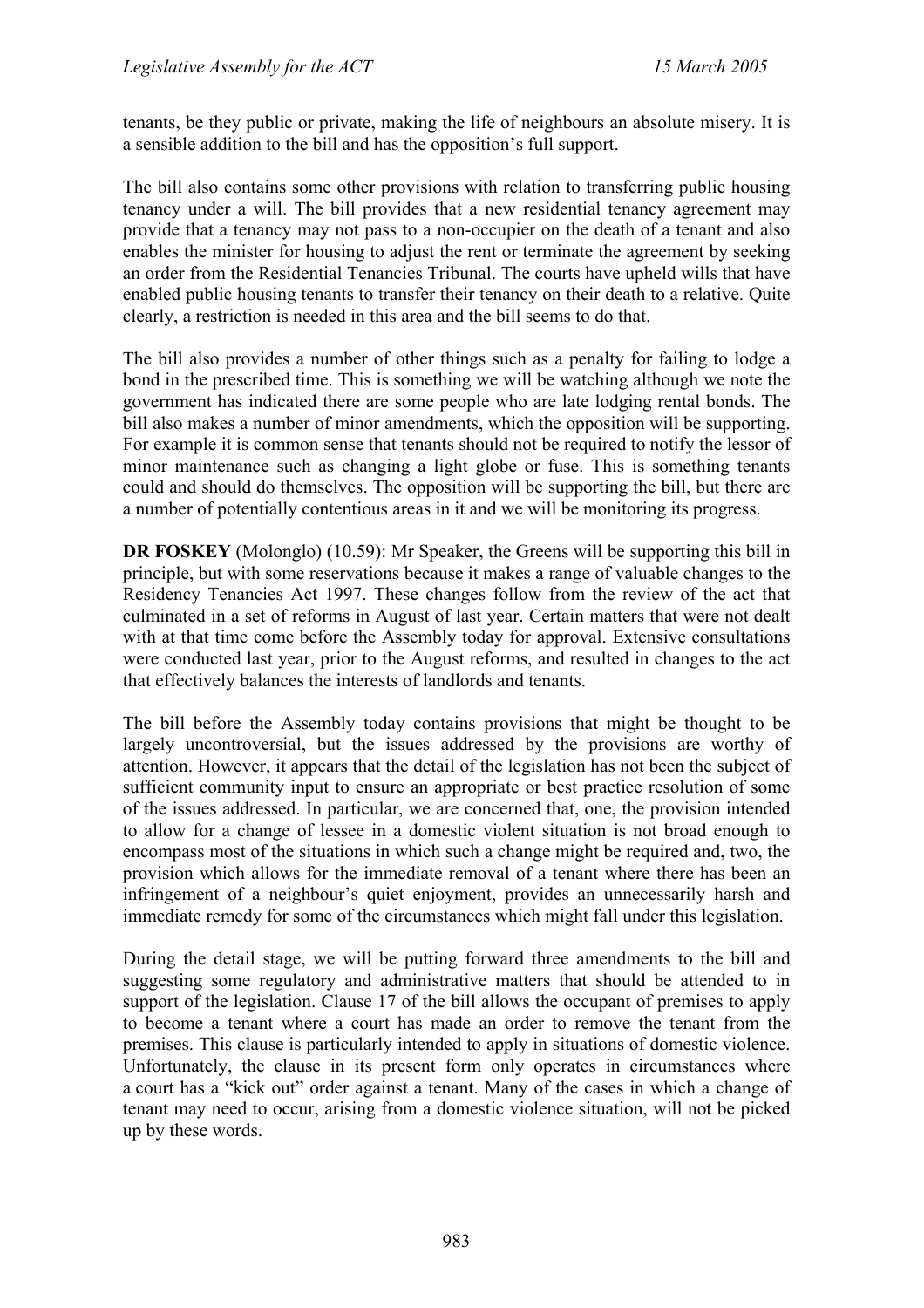It will not apply, for example, to a situation where there is a domestic violence order that does not address the residential arrangements of the parties. This will commonly be the situation where the relationship between the parties has broken down and one party has already left the premises. In these cases, the court will not make a kick out order against the perpetrator of the violence, but will make an order limiting contact between the parties, or regulating the contact that the offending party has with any children of the relationship. In this kind of situation, it is appropriate that the lease transfers to the occupant of the house, but the provision put forward, does not allow for this.

Our amendment has been constructed to allow the provision to operate at the discretion of the tribunal in this and other similar circumstances. Unfortunately, there remains to be addressed the issue which was raised by Kerry Tucker during the August 2004 consideration of the residential tenancies legislation. She said then:

The other major outstanding issue is for victims of domestic violence who are left with the tenancy and with liability for rent and possible damage to the house if the offending party leaves a residence or is legally forced to leave. The person who has been assaulted should not be left to cope alone with either the cost of the house or the cost of the damage.

It is disappointing that the government has not seen fit to address this matter in this round of amendments. Our other major concern with the legislation relates to the extension of section 51 (c) to allow a tenant to be immediately evicted where there has been serious or continuous interference with the quiet enjoyment of nearby premises. It is our firm view that the remedy of immediate removal should be limited to situations where the matters needing to be addressed are such that they require immediate action and involve some danger to person or property. If there has been continuous interference with the quiet enjoyment of a neighbour, this can reasonably be addressed by the usual remedies for breach, which allow for the tenant to be given notice of breach and four weeks in which to leave. There is here no real urgency that would warrant summary eviction of a tenant. The government here has taken a sledgehammer approach to an issue which could sensibly be addressed with a little more finesse and a greater recognition of the difficulty that an evicted tenant will have in obtaining a new home. Our amendment will provide an alternative approach to the protection of neighbours, which is more consistent with the schema of the act and the balancing of the rights of tenants and landlords.

I turn now to some general comments on aspects of this bill. We believe these issues need further action. The introduction of a postings clause has been on the cards for some years and reflects the number of applications that are made to the tribunal inserting a provision for postings to end leases. It will be inserted into the act so that it is an option rather than in the standard tenancy terms. It is important that tenants and landlords are aware that it will be an optional term. It is also important that the minister makes it clear that a posting is a mandatory relocation, not someone taking advantage of a career opportunity. While the term may well be understood commercially, in the context of law, there is no harm in being explicit. I trust the minister can also make that same point when he closes the debate.

There are some extensive provisions regarding crisis accommodation. The reality will be that in most crisis accommodation centres the occupancy agreement will be used and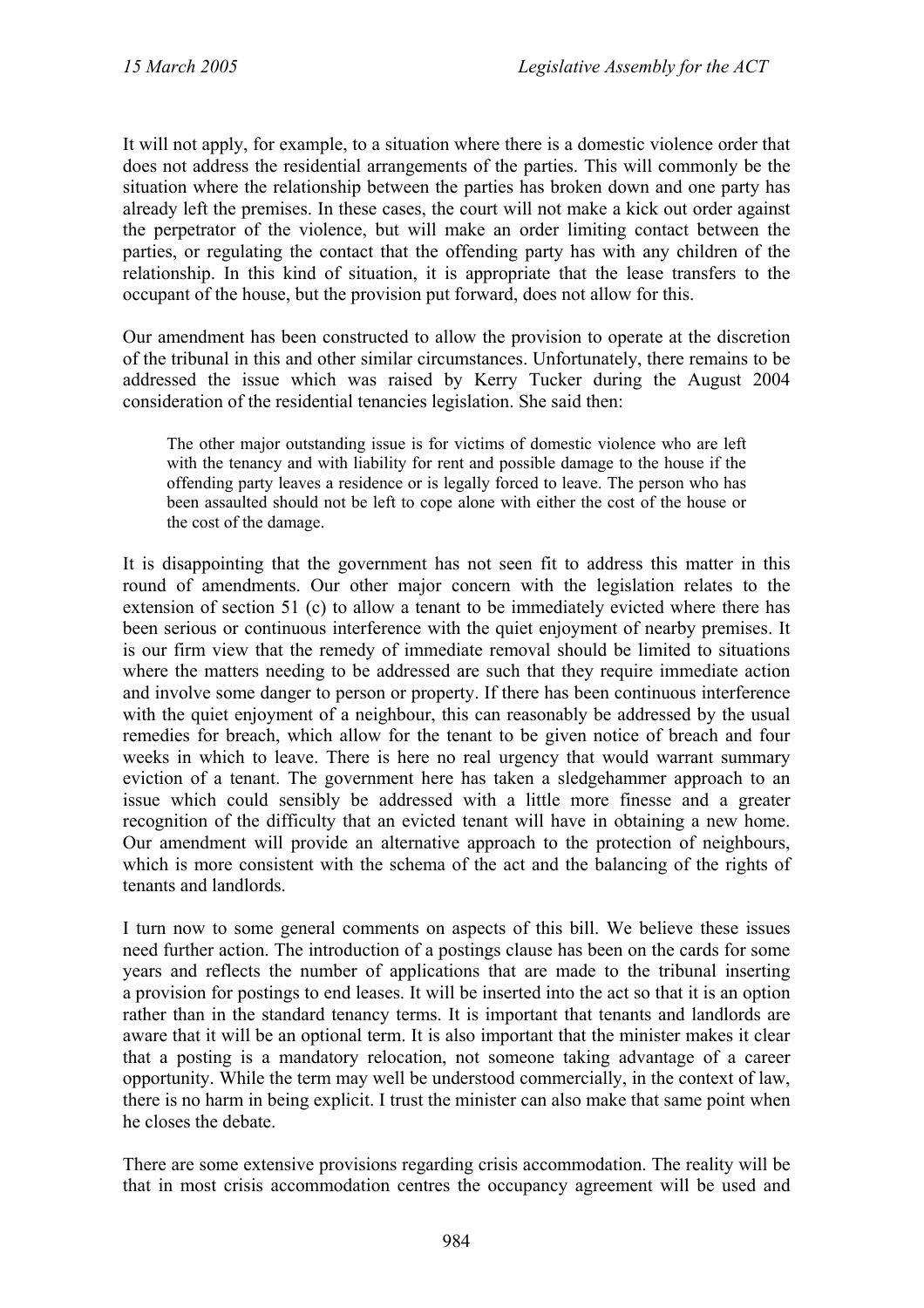these clauses won't need to be used. However, in situations of longer-term accommodation, tenants may need to be moved on once they have finished using the services. While the provisions in consequence might be necessary, it is important to monitor their use.

More contentious is the change in this bill to allow public housing providers—ACT Housing tenants, in effect—to have a tenancy tied to repayment of previous debts. An argument that has often been used by ACT Housing when tenants face eviction or cannot be re-housed, despite the fact that they have made an agreement to repay outstanding debts. ACT Housing has argued that their hands are tied by the legislation. This amendment will allow ACT Housing to take back tenants with outstanding debts.

It is important to note that the arrangement needs to be endorsed by the tribunal and will not, therefore, become a default. The tenant's union has argued that housing already has the ability to enter into an administrative agreement to repay debt rather than needing to tie previous debt to current tenancy. There is also a concern that tenants could be more vulnerable—facing eviction, for example—for failing to meet payments from previous debt, even if they were up to date on current tenancies.

I think it is important to take away the argument that ACT Housing has, that it is the legislation which prevents it from reaching mutually acceptable agreements and that, as long as the arrangements do require express endorsement from the tribunal and consequently remain in the public eye, I think it is on net effect a benefit. We will be supporting the bill in principle in the hope that proper consideration will be given by the Assembly to the amendments, which we have put forward.

Mr Speaker, I apologise that these amendments are being circulated now but, because of that and because we wish due consideration to be given to those when we reach the detail stage of debate, we ask that the debate be adjourned until this afternoon.

**MRS BURKE** (Molonglo) (11.08): In conjunction with my colleagues Mr Seselja and Mr Stefaniak, the opposition will support in principle the Residential Tenancies Amendment Bill 2005. At this point I would like to thank all those courageous tenants and other members of the community who have spoken out; they are the catalyst for some changes in this bill.

I would also like to thank the less senior public servants, if I can put it that way, on the front line who are in the best positions to give frank and fearless advice to drive change. I commend them and encourage them to continue to do so.

Mr Speaker, it is imperative to note at the outset that this is a positive step towards ensuring that the existing legislation is now regularly reviewed for shortcomings. I hope that all members of the Assembly can agree, in a unified manner, as to the best approach to protecting the rights and responsibilities of ACT tenants. The implementation of ongoing changes will continue to rely on help from the community and tenants alike.

One of the areas of challenge is that of debt. I believe the key instruments in the bill for recovering debt in a sensible and measured manner are a sound improvement, allowing for a tenant to meet their obligations in relation to outstanding moneys owed. In addition, the Commissioner for Housing is able to seek recovery of unpaid rent via the Residential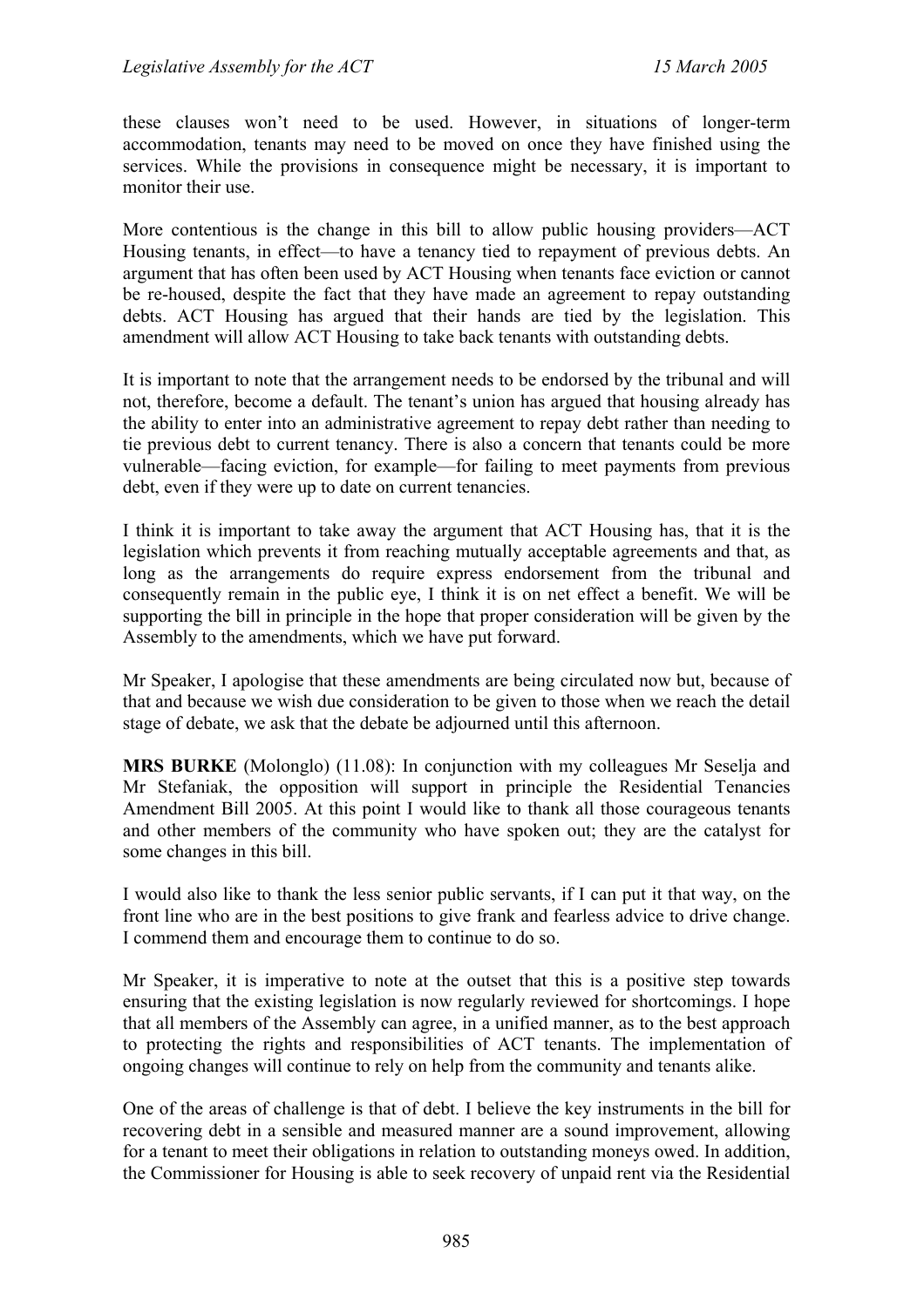Tenancies Tribunal who can endorse a reasonable arrangement between the two parties—that being under section 15.

I am mindful of the change to the process of terminating residential tenancy agreements as arranged by crisis accommodation providers. I must express my concerns at this point. It should be noted in the Assembly that some crisis accommodation service providers have been placed under continued stress by an influx of requests for assistance, with few or no exit points currently available.

Mr Speaker, it is sad to say that of course the provision will work only if and when the current minister stops blaming people like the commonwealth and faces his ministerial responsibility to provide adequate crisis accommodation and adequate exit points for alternative accommodation. This is our responsibility as a territory, and we should not abrogate our responsibilities in this regard. If crisis accommodation service providers are having to provide three to four times the period of accommodation they are contracted for, one can only assume that there must be equal pressure on the medium to long-term providers of crisis accommodation also.

It is reassuring that the provisions of the bill relating to sections 12 and 36 will not impact upon the provision of short-term crisis accommodation where no tenancy agreement exists but rather concentrate on the medium to longer term, more formal arrangements where the declared accommodation provider, endorsed as being a crisis accommodation provider, can terminate the tenancy with four weeks notice if it is deemed that the premises need to be used by another client with high needs.

It is understood that there needs to be some form of fluidity in this form of accommodation option, and I believe that this is what this particular amendment is trying to achieve. However, I would be interested to be provided with further insight from the Chief Minister as to what form of information would be given about alternative accommodation options that could be made available to someone who is being asked to move on from crisis accommodation.

It certainly is a great pity that this government has squandered their massive \$54 million of windfall gains, when such critical needs are not being met in our community. It is all too easy, unfortunately, to blame someone else or something else, and this government seems to be very adept at that.

Mr Speaker, at this point in time, the minister for housing has made it quite clear that there is an enormous amount of pressure on the availability of suitable options for accommodation for people waiting for a transfer or, indeed, an initial tenancy. Given this level of pressure on the system, where will those removed from crisis accommodation be referred? Are they expected to enter the private market when they may not be fully capable or resourced sufficiently to do so? I will be closely watching the impacts of this provision upon the sector.

Of greatest interest to the opposition, further to section 51B, there is an insertion of a new section 51C, a provision that further powers be given to the Residential Tenancies Tribunal, or the RTT, to evict a tenant who is continually and seriously interfering with the lives of people who live around them. Members will know that I have been placing this matter before the Assembly and on the public record for at least two years now. This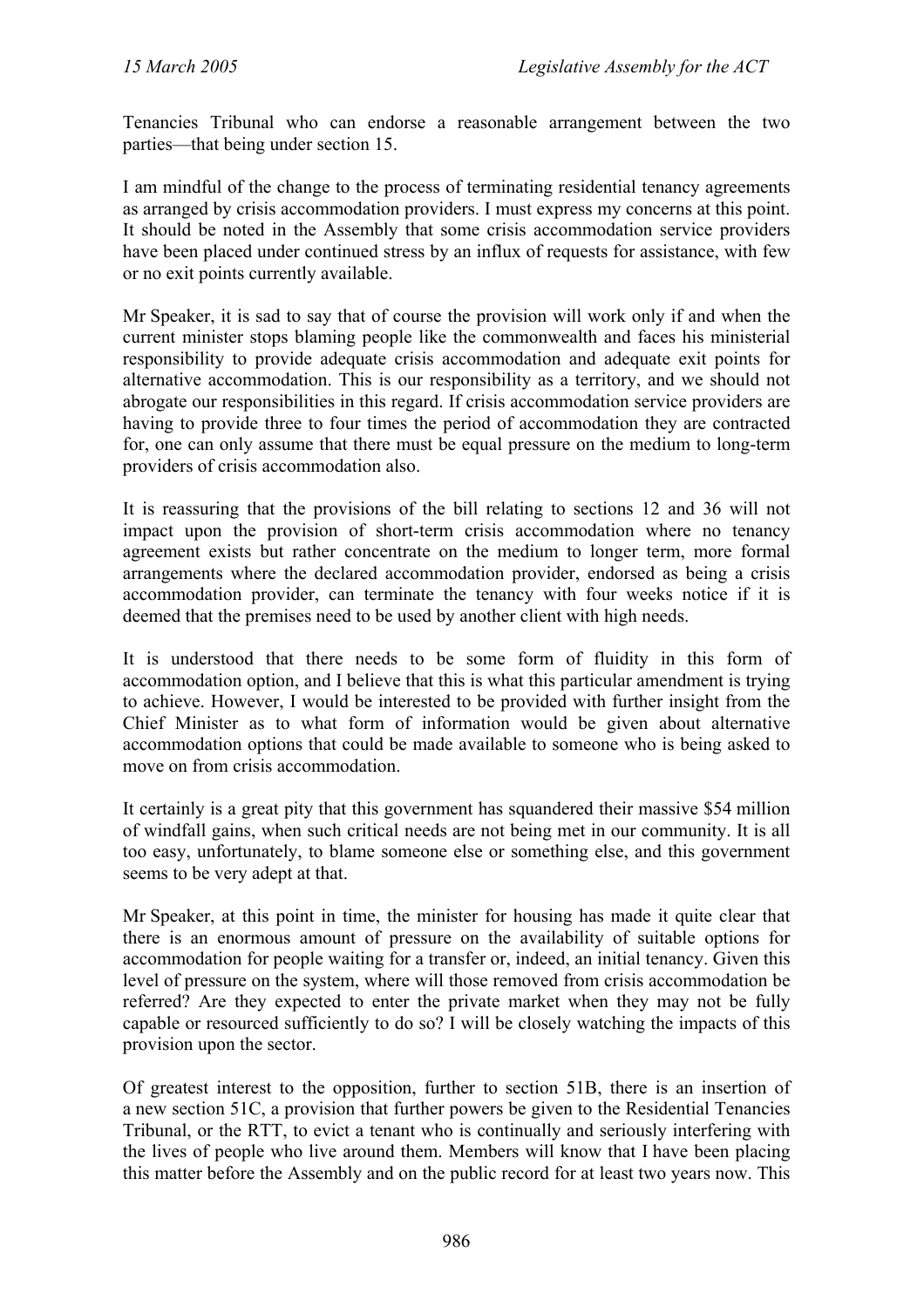is a matter of most concern to the many tenants who simply wish to live their lives with little disruption, as do those in private tenancy agreements or those who own their own homes.

I am pleased that my representations and certainly those more so from the general community have finally paid off and that they have been the catalyst for change. This is certainly not about singling out public housing tenants in a negative way, because the minister will know only too well that the majority of complaints to his office and mine are, indeed, from public housing tenants against other tenants.

I commend the Chief Minister for providing improved authority to the RTT to exercise evictions under section 40, when there is no other option—and that is the key here: when there is no other option—in line with an existing standard clause in residential tenancy agreements. It is particularly important also that if an eviction needs to be carried out it is done so, as stated in the amendment, at a reasonable hour, unless there are exceptional circumstances. This will occur after all reasonable efforts to encourage tenants to comply with their tenancy agreement, under section 51, have failed.

It is not acceptable, Mr Speaker, that a minority few can be allowed to continue to ruin the lives of the majority, and this is what we see over and over again. We are sending somehow a message to other people: "Come to the ACT and it is all right; you can just carry on; do what you want; disrupt the lives of people; and nothing will be done." I am pleased that the government has put its foot down finally, that we may now see these people being sent a clear message. I commend the Chief Minister for that.

Further, it is my hope that every effort will be made to assist those who must be evicted, when no other option is feasible, to be able to access services to help them find alternative arrangements. That is also a key; you cannot just leave people on the street. We need to make sure that we give these people every opportunity to get their lives back on track and to live in some semblance of order.

The government must, of course, be focusing its attention on the appropriateness of housing in certain cases, that is, single women with children in housing complexes with a predominantly male population; and, indeed, people being released from prison or those with a mental illness set free into the community, within adequate outreach support network. This in turn would hopefully be an encouraging aspect in service delivery, installing a greater sense of confidence in the tenant to seek early assistance and intervention with any problems—be they financial, personal or social—in order for them to realise their responsibilities and that certain actions would be taken if there is evidence of persistent disruptive behaviour.

Once again, the amendments outlined in this bill are a step in the right direction. Whilst the opposition, including me, is tentatively supportive of the new measures outlined in the bill to assist tenants and landlords alike to continue to be held accountable, I will be monitoring the changes for their efficacy and efficiency.

Mr Speaker, at this point, the Liberal opposition notes that Dr Foskey has tabled some not insignificant amendments. I should also point out and note that it seems as if we have been given a draft copy that was tabled or produced by Dr Foskey's office this morning at 9.43. Of course, because we have only just sighted these amendments, we will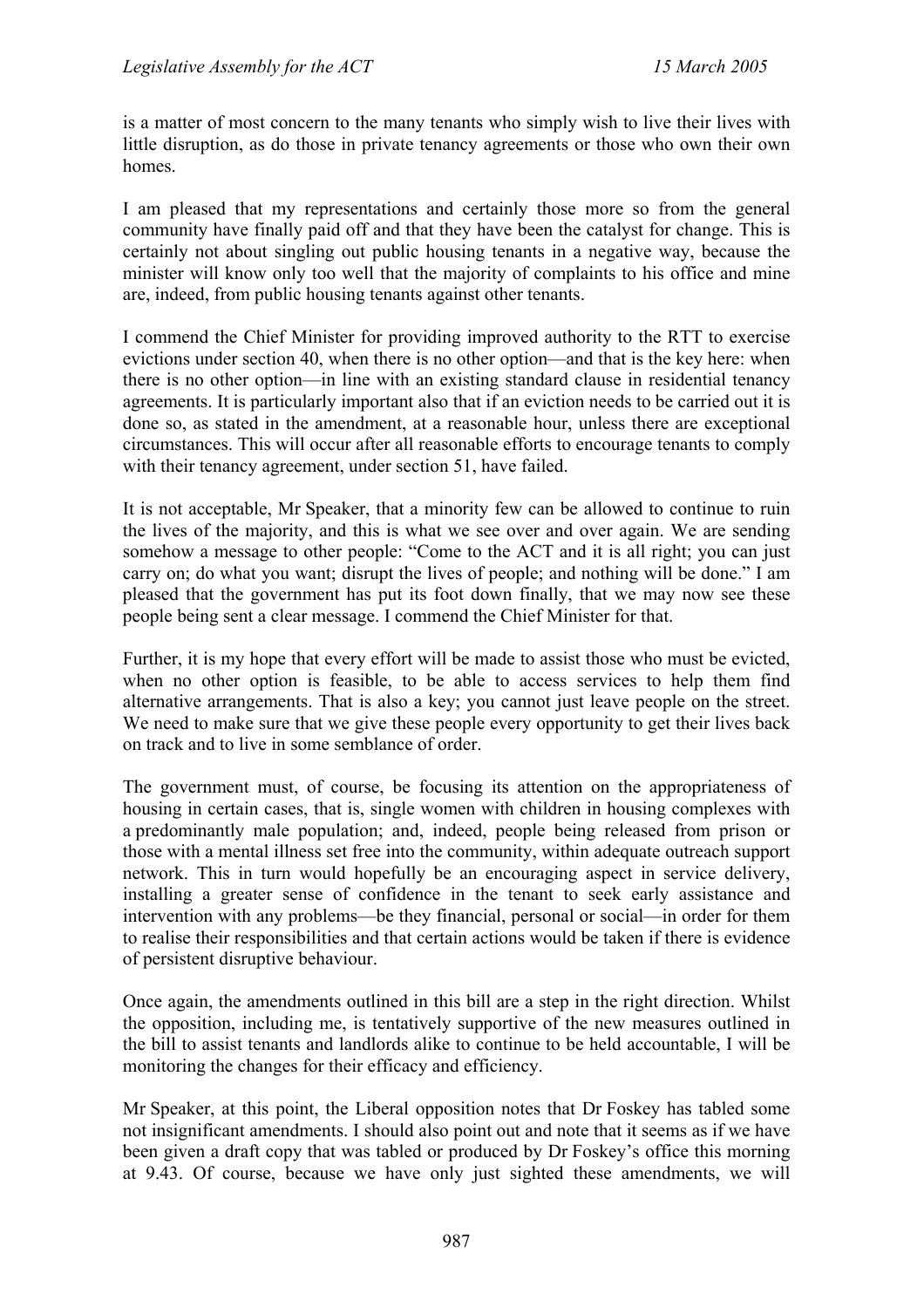certainly not be in a position to be able to support them today until we have had reasonable time to seek further advice. I hope that it will not be brought back on this afternoon but deferred to a date other than today.

**MR SPEAKER**: Members, conversations are disruptive to members speaking. If you need to converse, could you carry it on in the lobby please.

**MS MacDONALD** (Brindabella) (11.17): Mr Speaker, I am pleased to rise today in support of the Residential Tenancies Amendment Bill 2005. This is a bill that makes important changes to the Residential Tenancies Act 1997.

I would like to highlight the provisions relating to tenancy databases. While it may not be the case so much now, a few years ago it was very difficult to secure rental accommodation in Canberra, and competition was very fierce. I am sure many potential tenants missed out on properties but were given no indication of why.

The reason may well have been past information stored on a tenancy database. Tenancy databases were a significant privacy issue, particularly databases for the use of private lessors only. Private lessors who have access to these databases are afforded substantial information about potential tenants, completely unbeknown to the tenant. Applications can be declined, based on this information, without allowing potential tenants the opportunity to explain their side of the story. Tenants could remain listed for unacceptably long periods of time, where the issue of a tenant defaulting in their youth could come back to haunt them later in life.

Because substantial costs were associated with accessing databases, tenants were at a huge disadvantage, making it difficult to even find out what information had been stored about them on the databases. The information could be incorrect or completely out of date, but tenants have little chance of amending the information. Clause 18, part 6A of the amendment bill, removes these concerns by providing restrictions on public databases. These new provisions give tenants more control over what appears on the databases.

New section 107D outlines the clauses that must be adhered to before a tenant's personal information is included from a tenancy database. Information must be disclosed to ex-tenants and ex-tenants must be given a reasonable opportunity to review the information before it is included on a tenancy database. Mr Speaker, that is only fair.

The bill also provides for a greater opportunity for ex-tenants to have personal information on a tenancy database corrected or removed if it is unjust or misleading. If this is found to be the case, the Residential Tenancies Tribunal may order a person to pay compensation to a person who has suffered loss or damage by personal information being included on a tenancy database. This provides some assurance to ex-tenants that the information stored would relate to their agreement rather than personal attacks or malicious, vexatious allegations.

The bill also includes a number of amendments to provisions dealing with evictions. My colleagues in the Assembly would be as aware as I am that many complaints from constituents relate to their neighbours. Living beside noisy neighbours, especially those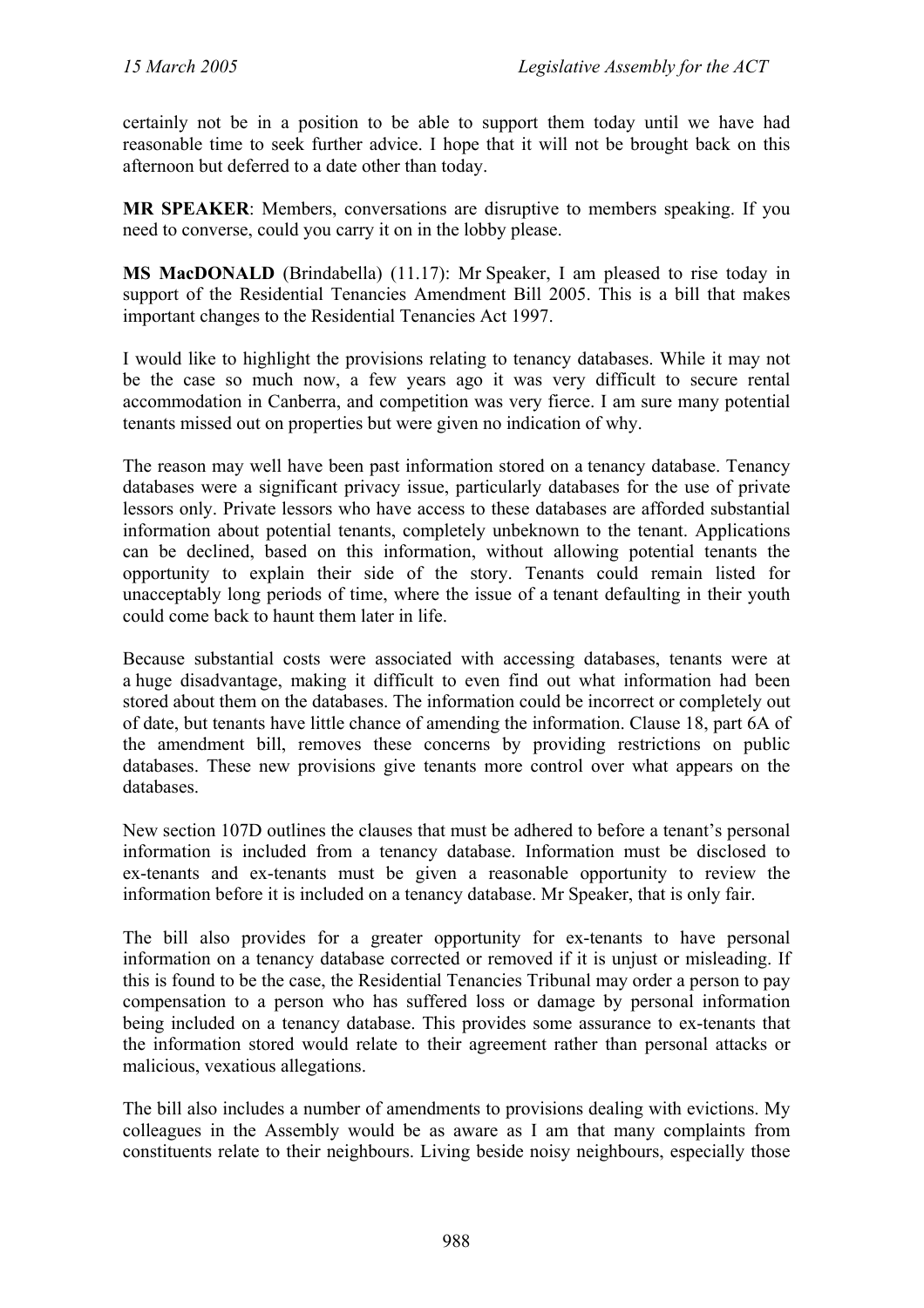who show little respect to the occupants of the surrounding neighbourhood, can make a person's life unbearable.

This bill provides that the Residential Tenancies Tribunal may evict a tenant who is seriously or continually interfering with a neighbour's quiet enjoyment of their property. Hopefully this clause will provide some relief to residents who have exhausted all other avenues in trying to reduce the noise of their neighbours. This bill is an important piece of legislation and one that will further safeguard and assist the thousands of tenants in Canberra.

I would like to, in finishing, refer to the amendments that have been circulated by Dr Foskey this morning. I would like to make the comment that Dr Foskey needs to give the Assembly time to consider her amendments properly. Giving notice of these amendments to the minister's office yesterday but providing the amendments to the minister's office only this morning gives the Assembly and the minister responsible virtually no time to consider these amendments.

Comments have often been made in this place—and I note that we have a different crossbench to what we have had—in the past, indeed by Dr Foskey's political colleague Ms Tucker, that the crossbench needs to be given plenty of time to consider amendments, to be given time to consider bills. That needs to go two ways. It cannot just be the case that we on the government side need to give as much time as possible or the opposition needs to give as much time when they put up a bill for the crossbench to consider it. In order for effective and considered debate to take place in the Assembly, we need to be given a reasonable amount of time.

I do not consider that being given the actual amendments now, as they stand—and we have here three amendments that are quite substantial—is sufficient time. We need to be given time to consider what the effect is and to take advice from departmental officials as to what these amendments would mean. So I would ask that Dr Foskey in future be considerate of the Assembly's need to have due time to consider her amendments.

**MR STANHOPE** (Ginninderra—Chief Minister, Attorney-General, Minister for the Environment and Minister for Arts, Heritage and Indigenous Affairs) (11.23), in reply: Mr Speaker, this bill is in response to a review of the Residential Tenancies Act 1997 undertaken by the department of justice. Although the review identified widespread satisfaction with the existing legislation, stakeholders suggested a number of desirable amendments. This bill contains amendments suggested by stakeholders.

The bill includes a number of amendments that will remove the need for specific conditions in residential tenancy agreements to be endorsed by the Residential Tenancies Tribunal. These conditions apply to the termination of residential tenancy agreements by prescribed crisis accommodation providers where the accommodation is needed for someone other than the tenant. I wish to reiterate that these provisions will not apply to short-term crisis accommodation where there is no residential tenancy agreement.

The bill also includes a clause allowing for termination of a tenancy when either a lessor is being posted back to Canberra or a tenant is being posted from Canberra. These clauses will benefit public servants, defence and diplomatic personnel who may be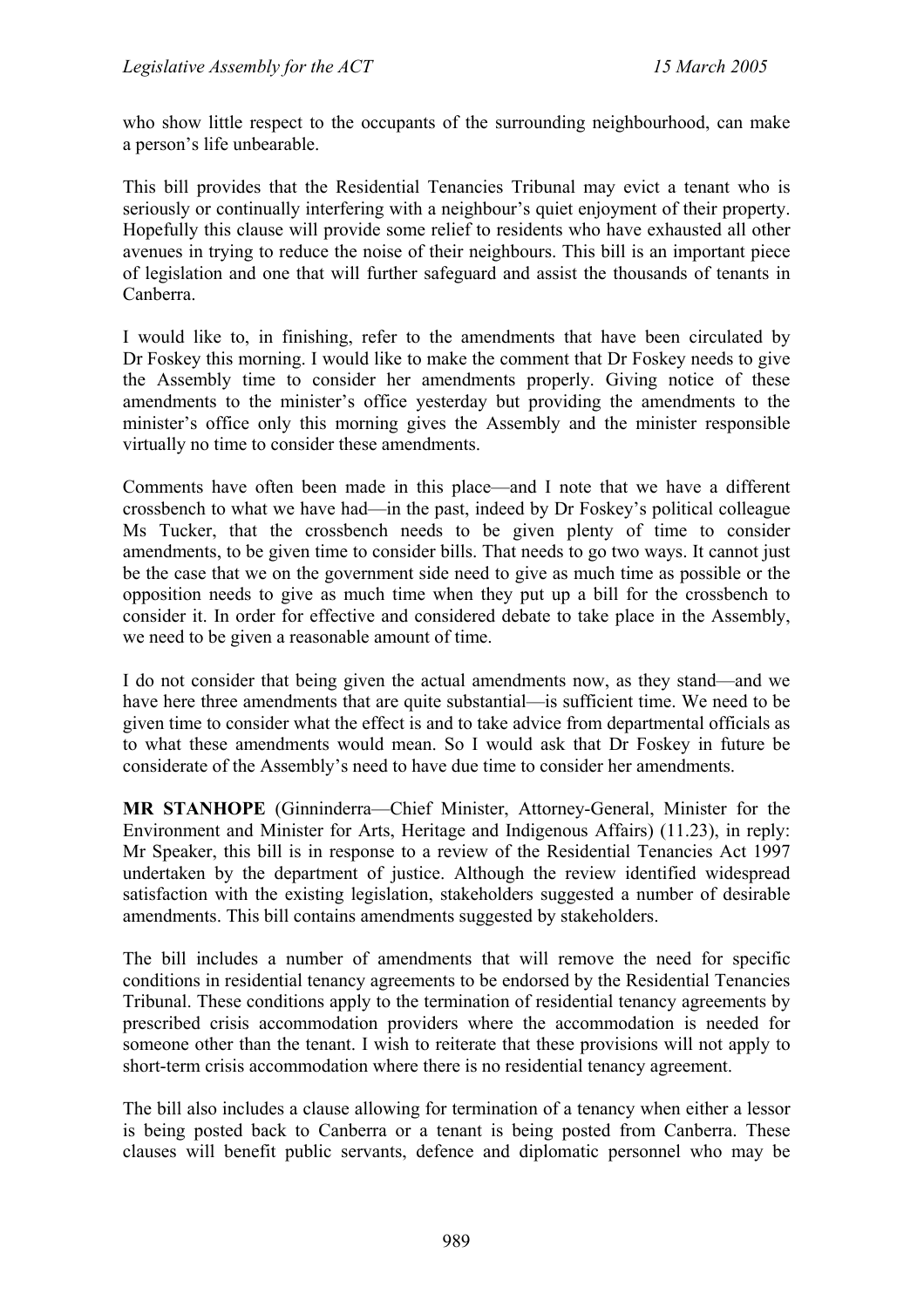posted in the course of their employment and people of that order—people with that degree and level of mobility.

I understand that in New South Wales there is case law on when a person is considered to be posted away for their employment. Usually this is when the posting is compulsory rather than a posting initiated by a tenant. I anticipate that the New South Wales case law on this issue will be utilised in the ACT.

The bill also includes important provisions relating to tenancy databases. The provisions provide a procedure to be followed before information can be put on a public tenancy database and allow an individual to apply to the Residential Tenancies Tribunal to have their personal information on a database omitted or corrected. The provisions ensure that the right to privacy is not interfered with unlawfully or arbitrarily.

The scrutiny of bills committee has queried why the provisions apply only to public databases. The legislation does not cover internal databases, for information is not released to external organisations, as this would cover databases that would not affect people's ability to get housing. Extending this provision to cover internal databases would cover internal databases that simply list the names of previous and current tenants on databases held by Housing ACT.

The bill also permits Housing ACT to rent premises at a rate that initially reflects the additional cost of past debt. These arrangements will be endorsed by the Residential Tenancies Tribunal. This will enable, in a small number of cases, the Housing Commissioner to offer new premises to a person, even though they may have an outstanding rent debt. The provision does not require that such an arrangement be entered into and the Commissioner for Housing may still, in the appropriate case, enter into arrangements for waiver or the partial repayment of the debt.

The bill includes a number of provisions dealing with evictions. The scrutiny of bills committee raised a concern about the regulations providing what is appropriate action to be taken under an eviction warrant. The regulations are included in the bill, for members. The regulations provide that it is appropriate action to evict a tenant between the hours of 8.00 am and 6.00 pm, Monday to Thursday, except on public holidays, unless there are exceptional circumstances. This will ensure that tenants are able to access emergency accommodation.

The bill also includes a series of other amendments such as permitting the Residential Tenancies Tribunal to adjust the tenancy agreement to take into account a court order and deal with the transfer of public housing by will.

I should also foreshadow at this point, Mr Speaker, that I will be presenting a small government amendment to the bill, flowing from discussions with stakeholders. The amendment makes a correction to clause 10 by replacing the word "lease" with the phrase "residential tenancy agreement".

I look forward to, in the first instance, taking further advice and also to debating the amendment that Dr Foskey has foreshadowed in relation to substitution of tenant in section 107A. The government has only just recently—I think in the last day—become aware of issues raised by the Women's Legal Service and the Welfare Rights and Legal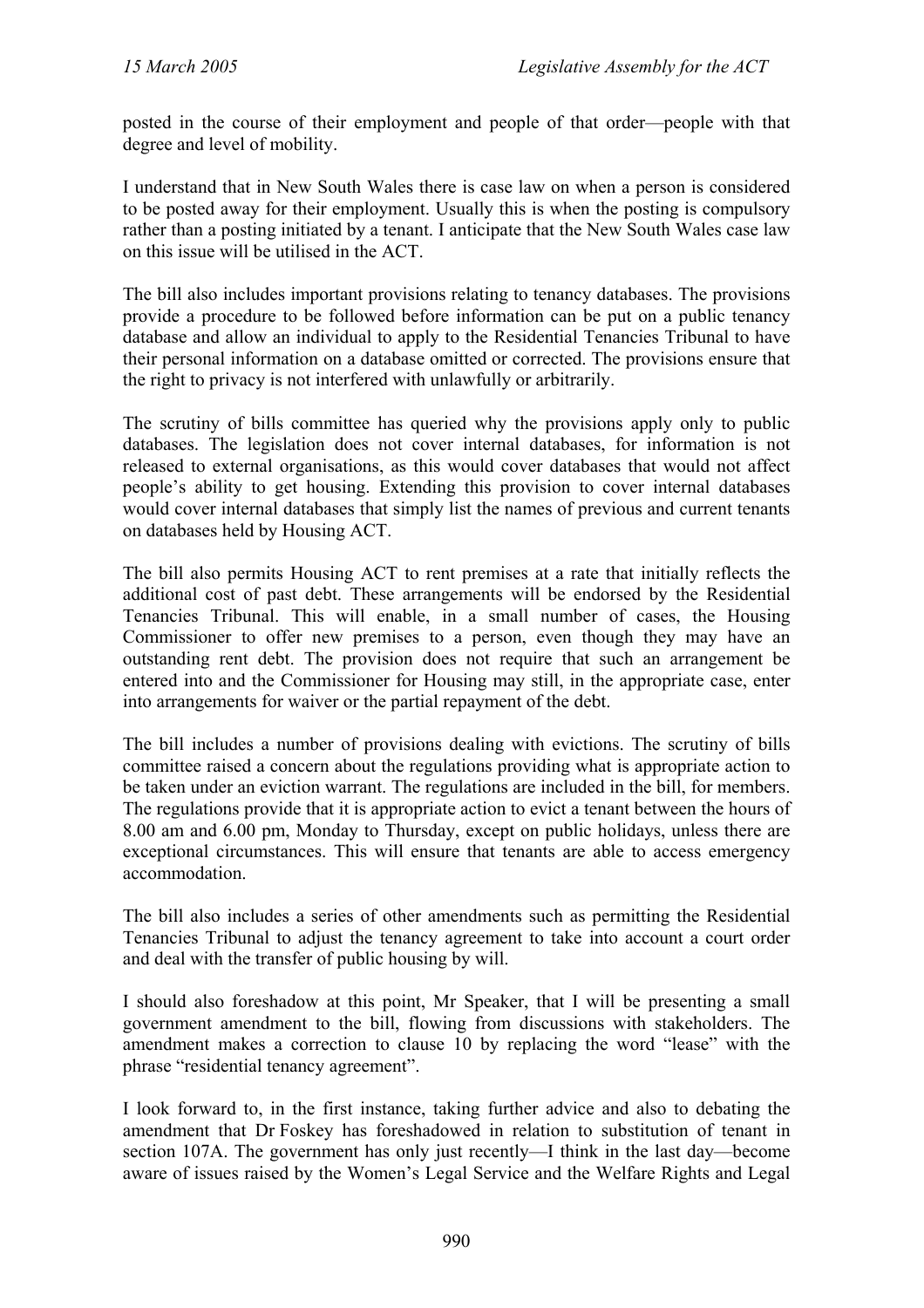Service in relation to the operation of the proposed legislation as it affects issues in relation to domestic violence within rented accommodation. That is the issue that is at the heart of the amendment that Dr Foskey has foreshadowed that she proposes to move.

The government and I have an early view about whether or not it is appropriate for the Residential Tenancies Tribunal to have any responsibility for inquiring into whether domestic violence has occurred. I think there is a significant issue there for us to give some consideration to. We are more than happy to participate in a debate around whether or not the arrangements that are currently provided in the legislation are appropriate or whether or not the suggestion of the Welfare Rights and Legal Service—at, I must say, the 12th hour—that there is an issue here is correct, despite the fact that the position is included within the legislation; that there is as a very specific finding from the review and the recommendations from tenant groups that it was an appropriate amendment for us to proceed with. We have taken advice of tenants and have responded to the review of the act, which was quite extensive and took us almost two years to complete.

But there is, on the day that we are debating very much-consulted legislation, a proposal that we look at this particular issue. I am more than happy to do that. Dr Foskey did propose, as I understand, that we adjourn to a later hour this day. Mrs Burke, on behalf of the Liberal Party, has indicated that she would appreciate some additional time. The government will give consideration to the points that have been put to us, too. It is a very difficult and fraught area or issue, as all issues in relation to domestic violence are, and the government is happy to support the adjournment of the bill to our next sitting week. If that is the motion that Dr Foskey would now propose to move, the government will support it.

I thank members for their in principle support. It is important legislation. As I say, it is the culmination of a significant period of review and consultation, a review process that continued over a very lengthy period of time. The government's position in relation to that is that the bill very much reflects the advice we received from tenant groups and owners. I believe it is good legislation. It does respond to those points. It is a very important issue that Dr Foskey has raised today in her foreshadowed amendments, an issue that does require, I think, some detailed additional thought. We are very happy to be part of that. Again, Mr Speaker, I thank all members for their support in principle of the legislation.

Question resolved in the affirmative.

Bill agreed to in principle.

## **Detail stage**

Clause 1.

Debate (on motion by **Dr Foskey**) adjourned to the next sitting.

# <span id="page-18-0"></span>**Standing orders—suspension**

**MRS DUNNE** (Ginninderra) (11.31): Mr Speaker, I move: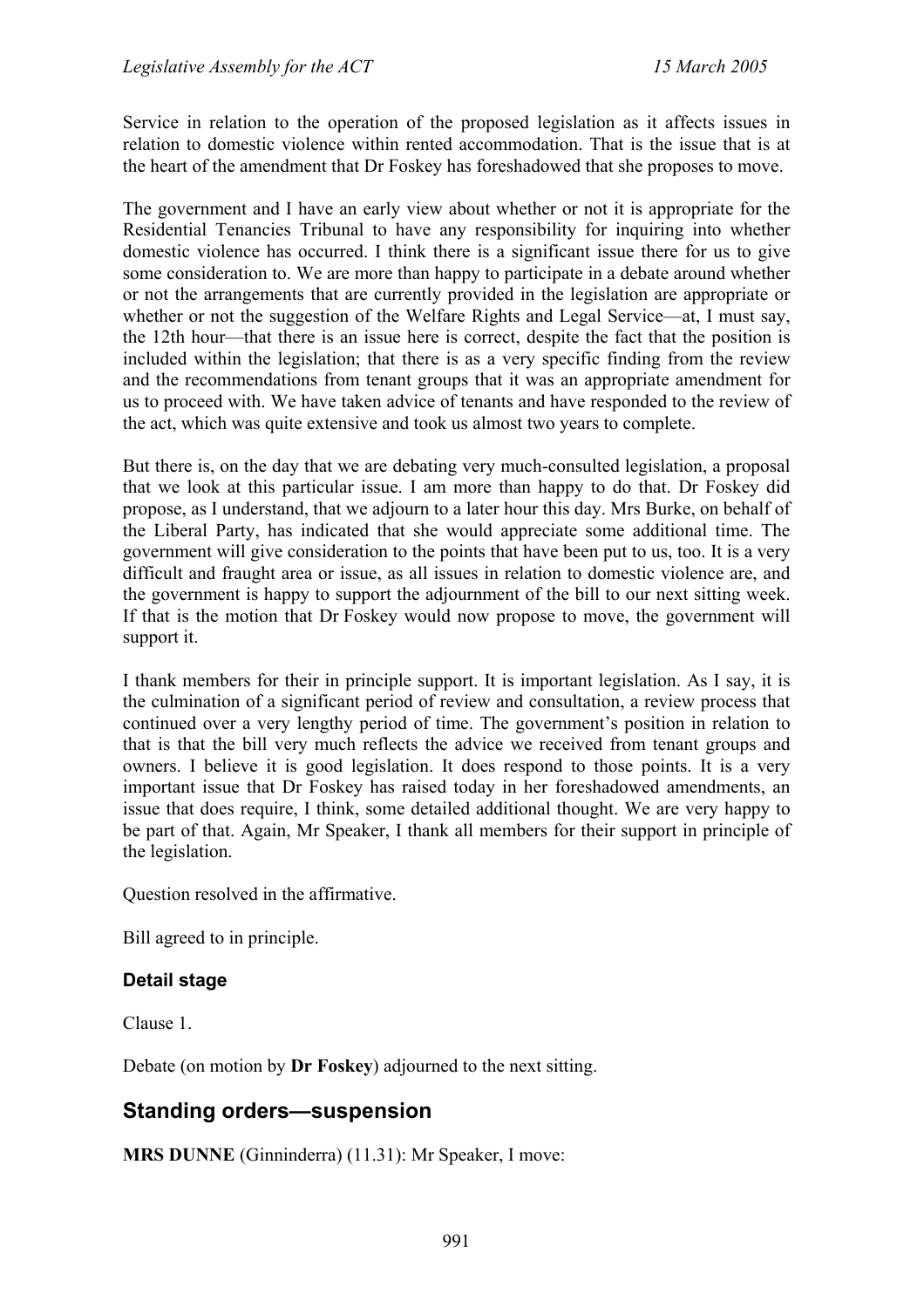That so much of the standing orders be suspended as would prevent private members' business being called on forthwith.

I propose that we should, as an Assembly, use the valuable time available to us. We have an hour here today. The government does not have any business for us. There is substantial business on the program that was provided last week that we were not able to get through. I presume that members are ready. There are other items of private members' business on the notice paper that members on this side are ready to debate.

The government has said that we need to cut back on our sitting times and impose discipline. They do not have any business, but private members do. Seeing that there is no present government business, I think that we should take this opportunity to bring forward especially those matters of private members' business that were not brought forward last week, perhaps because of the lack of discipline.

There are some substantial items that government members have here that I presume they are ready to speak to, because they were listed last week, and I think that we need to, in a sense, send a message to the government that, if they do not have enough business to occupy their time, the non-executive members of this place do.

I encourage members to suspend standing orders because there is plenty of business that we might do and, in doing so, perhaps not waste the resources of the Legislative Assembly, as the government is currently doing.

**MR CORBELL** (Molonglo—Minister for Health and Minister for Planning) (11.33): Mr Speaker, the government will not be supporting this motion today. The reason for that is simply the desirability of members being advised in advance of when business will be brought on so that they are ready to debate that business. It is not necessarily an objection to the process itself. If Mrs Dunne wants to flag for future sittings that that is the way she would like to manage this sort of situation, the government is happy to have that discussion and agree on a way forward.

But it is a little bit of a stunt. I have to say, Mr Speaker, just to bring the matter on now when members have not been advised that this may be coming up on the agenda and are not prepared to deal with their items at this time. It is simply a matter of courtesy. If Mrs Dunne thinks that this is an approach that should be adopted for future sittings, as I have indicated, the government is quite willing now to take that approach. But it is a matter of courtesy to members that they are aware when business is coming on so that they are ready to deal with it in a considered way. It is nothing more and nothing less than that.

Any assertion that in some way the government is wasting the time of the Assembly is simply wrong. The government is very efficiently and effectively dealing with its business. We have been able to progress a range of bills in a very timely way since the Assembly first met following the election. We are doing it in an efficient way of getting the business done. We are moving through the program and will continue to do that. We are happy to take the approach suggested by Mrs Dunne if members are aware that that is what is going occur. It is nothing more and nothing less than. But to spring it on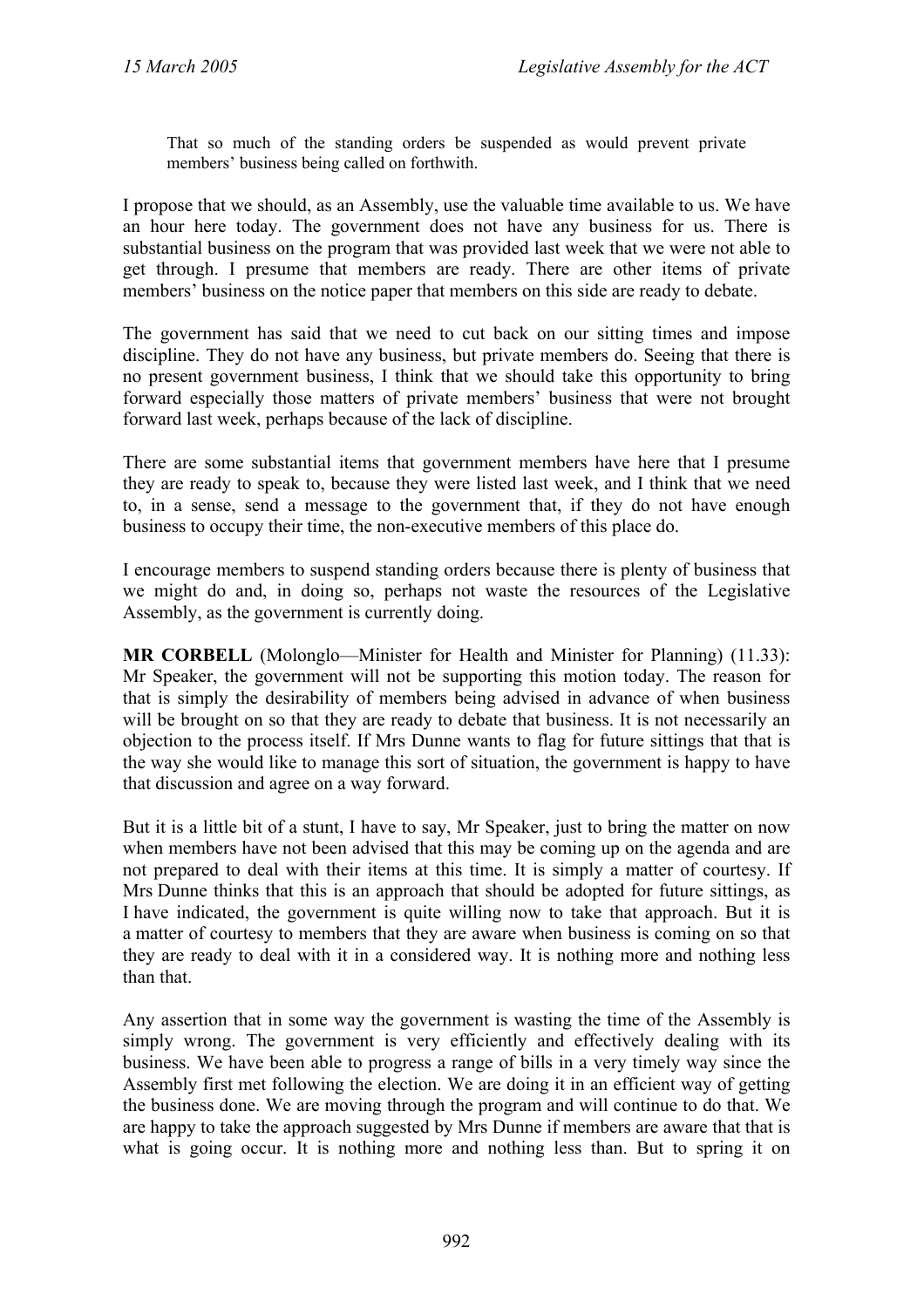members is discourteous and not appropriate, and today the government will not be supporting this approach.

**MR SMYTH** (Brindabella—Leader of the Opposition) (11.35): Mr Speaker, it is quite clear that the government is not interested in dealing with not only their own private members' business but that of non-government members. It is interesting to see Mr Corbell's approach. I would be quite embarrassed if I had delivered the speech that Mr Corbell has just delivered, because we actually approached the government last week and gave them notice and gave them warning that we would like to bring on private members' business. Mrs Dunne raised this. The government has decided that it was not interested. That is simply the point: the government is not interested. So members were aware. We tried that approach last week; we tried to make members aware, Mr Corbell, and your government shut down the debate.

Mr Corbell says that it is a discourtesy. If it is a discourtesy, it was a discourtesy last week not to take the opportunity to use time available to the Assembly for the good of the public. I assume members' notices are put on the notice paper because they are worthy of consideration and that they are urgent and should be discussed at some time. But because of the way this government operates and the lack of time that we now have on private members' day to actually get through a solid agenda, it has been nobbled by the government.

So I think it is quite appropriate. There are still 55 minutes of the morning session, Mr Speaker, during which we could discuss these issues. If the government is not ready, we are quite happy to get one of our members to bring on one of their notices. We are quite willing to move ahead. But it highlights the lack of an agenda that this government has. Mr Corbell uses "timely", "considered" and "we are progressing though our work". Here we are again; it is 11.30; and the government work for the day is over. This is a part-time government, a go-home-early government, a government with no drive and a government with no agenda. I think it is more than appropriate to bring on private members' business at this time.

### Motion (by **Mr Corbell**) proposed:

That the question be now put.

**MR SPEAKER**: There is no indication that the crossbencher, Dr Foskey, wishes to contribute to the debate. I am not prepared to accept the motion if Dr Foskey is prepared to speak to the matter.

**Mr Mulcahy**: Mr Speaker, I was on my feet also.

**MR SPEAKER**: I am prepared to accept the motion if everybody has had a chance to speak to the question. I am prepared to recognise Dr Foskey at this point.

**DR FOSKEY** (Molonglo) (11.38): Mr Speaker, while this proposal that we suspend standing orders to discuss private members' business is a surprise to me, I support the proposal. I do, however, feel that it would have been rather good, as it is often, to have been consulted. We need to now, I believe, do whatever is required to have a situation where, when government business has ended—especially an hour before lunch and in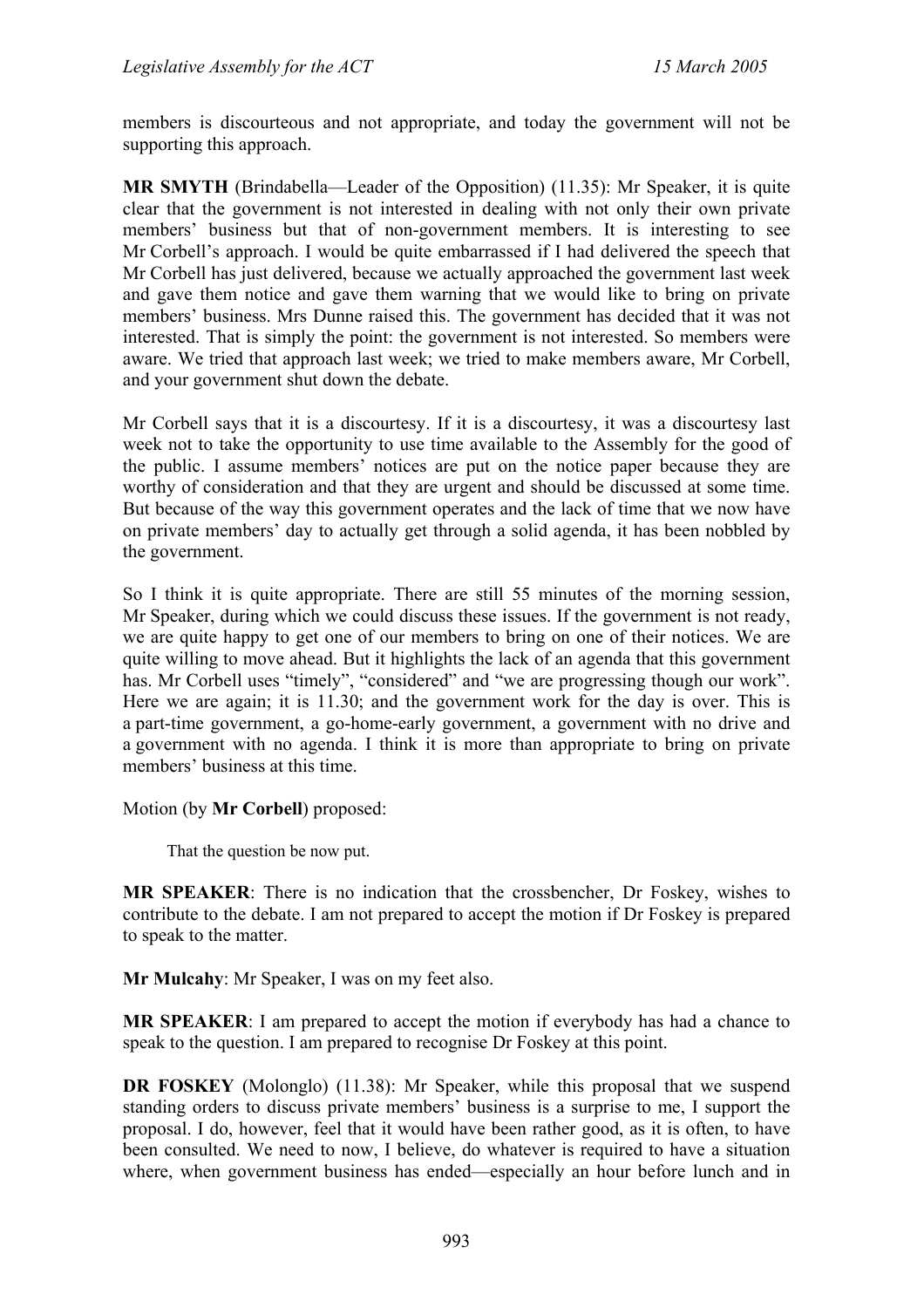other circumstances where we are left with quite a bit of time where we were all expecting to be sitting in this house—we can move into private members' business. This of course indicates that we need to be prepared to do that. I am not at the moment prepared to contribute to whichever bit of private members' business came first, and I do like the opportunity to be prepared.

So in this sense, while I am supporting the suspension of standing orders, I am also saying that I would like us to actually, as Mr Corbell suggested, formally establish that as a practice of the Assembly so that we can, in future, move ahead that way.

#### Motion (by **Mr Corbell**) put:

That the question be now put.

The Assembly voted—

| Ayes 8                                 |                                         | Noes 7                              |                                    |
|----------------------------------------|-----------------------------------------|-------------------------------------|------------------------------------|
| Mr Berry<br>Mr Corbell<br>Mr Gentleman | Ms MacDonald<br>Ms Porter<br>Mr Quinlan | Mrs Burke<br>Mrs Dunne<br>Dr Foskey | Mr Pratt<br>Mr Seselja<br>Mr Smyth |
| Mr Hargreaves                          | Mr Stanhope                             | Mr Mulcahy                          |                                    |

Question so resolved in the affirmative.

Original question put:

That **Mrs Dunne's** motion be agreed to.

The Assembly voted—

| Ayes 7                                            |                                    | Noes 8                                                  |                                                        |  |
|---------------------------------------------------|------------------------------------|---------------------------------------------------------|--------------------------------------------------------|--|
| Mrs Burke<br>Mrs Dunne<br>Dr Foskey<br>Mr Mulcahy | Mr Pratt<br>Mr Seselja<br>Mr Smyth | Mr Berry<br>Mr Corbell<br>Mr Gentleman<br>Mr Hargreaves | Ms MacDonald<br>Ms Porter<br>Mr Quinlan<br>Mr Stanhope |  |
|                                                   |                                    |                                                         |                                                        |  |

Question so resolved in the negative.

## **Sitting suspended from 11.44 am to 2.30 pm.**

# <span id="page-21-0"></span>**Ministerial arrangements**

**MR STANHOPE**: I wish to advise that the Minister for Education is absent for question time today as a result of pressing personal issues. I will be pleased to take any questions for the Minister for Education.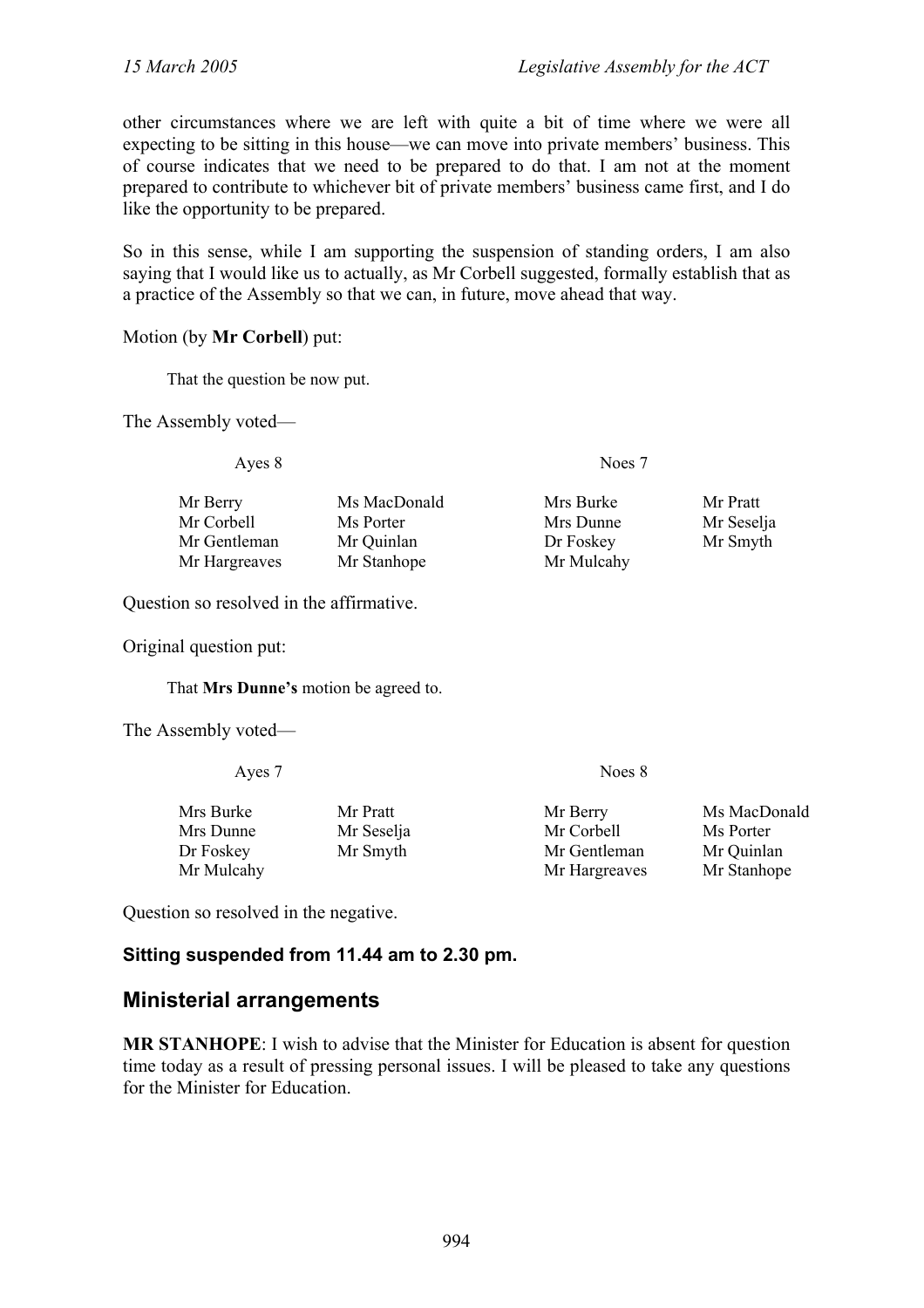# <span id="page-22-0"></span>**Questions without notice Mr Rob Tonkin**

**MR SMYTH**: My question is directed to the Chief Minister. Last week you told the Assembly, in regards to Mr Tonkin and the Office of the Special Adviser—and I quote:

Let me reiterate that Mr Tonkin did accept the secondment to the Prime Minister's department in November, or towards the end of, 2003. Mr Tonkin is a very senior, very experienced and extremely good public servant and I have to say I was very pleased that he was able to accept an appointment with the Prime Minister's department to head up the COAG inquiry into bushfires within Australia.

This is at odds with advice I have received from Dr Peter Shergold, the secretary of the Department of Prime Minister and Cabinet. I quote from a letter from Dr Shergold:

The ACT Government made Mr Tonkin's services available to my department to conduct the COAG Bushfire Inquiry. They have continued to make his services available. The details of Mr Tonkin's employment are a matter for the ACT government.

Chief Minister, whose version of events is correct—yours or Dr Shergold's?

**MR STANHOPE**: I must say, I struggle to discern the difference between my position and that of Dr Shergold in relation to Mr Tonkin's secondment to the Prime Minister's department. As I have said, Mr Tonkin has been on secondment to the Prime Minister's department for some significant period now. In that time, Mr Tonkin has, most assuredly, carried out his duties with his usual professionalism, capacity and verve and, as a result, produced a very significant report for COAG in relation to bushfires in Australia. He continues in that role in the Prime Minister's department performing a vital function for the people of Australia. He has done it through his work on the COAG bushfire inquiry, and he continues to do it in the work that currently engages him.

Having said that, Mr Tonkin is due to retire from that particular position, as I understand it. Unlike the Liberal Party in this place, I certainly wish Mr Tonkin a public service of enormous achievement all the best for the future.

**MR SMYTH**: Mr Speaker, I have a supplementary question. Why won't you just admit that you foisted Mr Tonkin onto Prime Minister and Cabinet to get rid of him because you did not like him?

**MR STANHOPE**: I did not.

### <span id="page-22-1"></span>**Health—breast screening**

**MRS BURKE**: Mr Speaker, my question, through you, is to the Minister for Health, Mr Corbell. I refer to comments by the ACT's representatives on the Breast Cancer Australia Network in the *Canberra Times* about concerns raised by women with them about delays in breast cancer screening: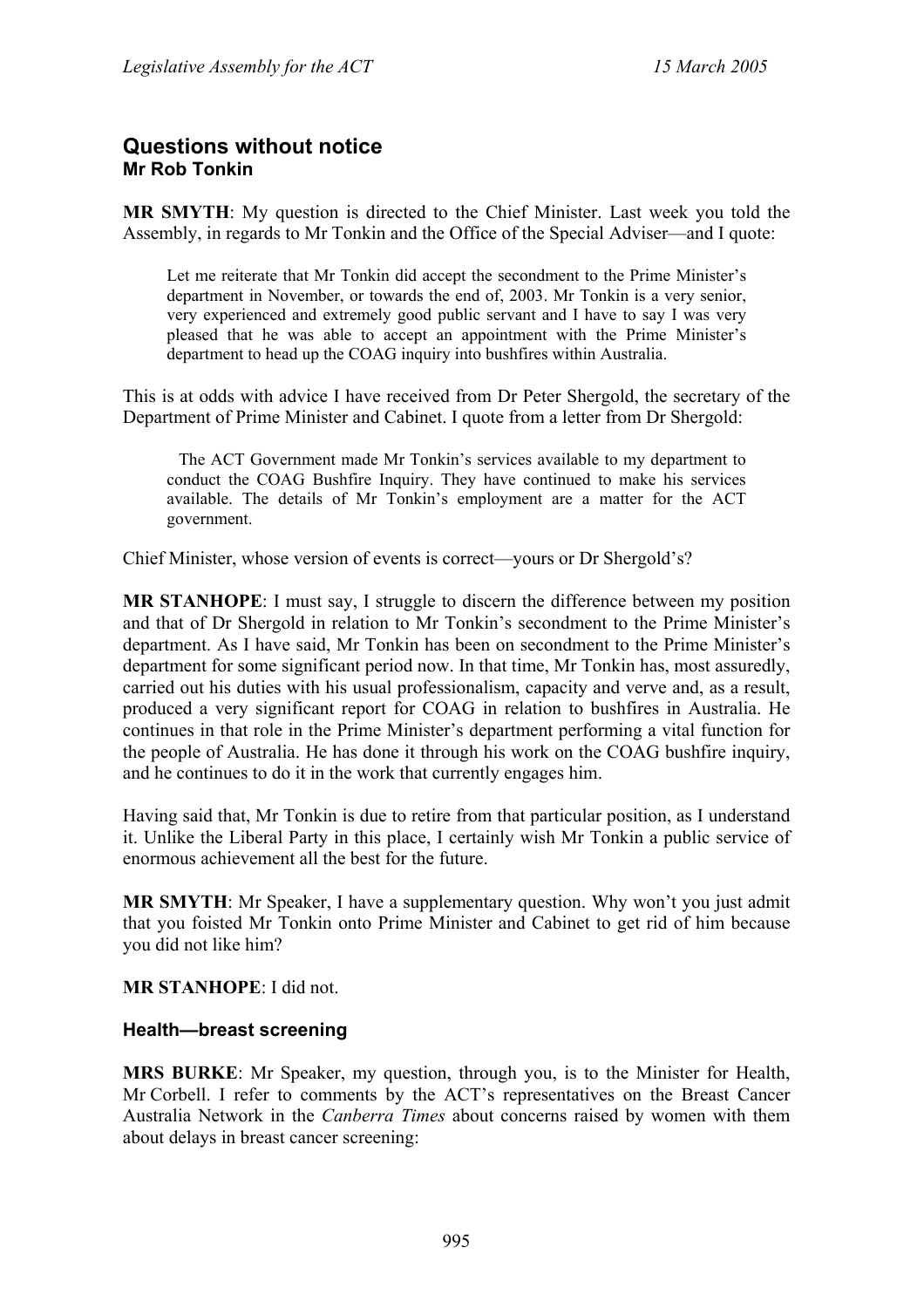They ask us why there is a much longer waiting time for appointments … why they wait six weeks for results.

Minister, why are women now waiting much longer for breast screening appointments and waiting longer to receive results?

**MR CORBELL**: Mr Speaker, I am advised that the current waiting time from getting screened to getting a result is three weeks. That is the target we are aiming to maintain for women who have a screen through the breast cancer ACT program. It is a very important program.

We have, as I am on the public record as saying, experienced difficulties with recruiting and retaining sufficient radiologists and radiographers to perform this important work. In particular, we have had difficulty in contracting sufficient radiologists to read screens once they are undertaken. This is, of course, a concern for the government.

We have not sat idly on our hands in relation to this situation; we have worked hard to address it. That has gone to the extent of recruiting additional radiologists from Sydney who read the screens—which are sent to Sydney for those radiologist to read—interpret them and then provide advice back to the women here in Canberra who had those screens undertaken.

We have seen fluctuations in service delivery over the past 12 to 18 months. That has been the result of a lack of radiologists to undertake the service. There has not been a lack of money. There has not been a lack of intent on the part of BreastScreen ACT to deliver the services; it has been a work force shortage that has been difficult to counter. Other screening programs around the country have experienced similar problems.

I have to say that our figures, in terms of the number of people who are screened, remain the best in the country. Our figures are the best when it comes to the percentage of women who are able to access the program in the appropriate age cohort. The government is working hard to continue to maintain high standards of service delivery in BreastScreen ACT. As I indicated to members at the beginning of my answer, the current waiting time, I am advised, from screen undertaken to results received is three weeks.

**MRS BURKE**: Thank you, minister. Would you kindly clarify, firstly, where that information comes from; and, secondly, advise the Assembly why access to breast cancer screening services has worsened over the past three years?

**MR CORBELL**: I think I have answered the second part of the question. In relation to the first: the information comes from BreastScreen ACT.

### <span id="page-23-0"></span>**National Zoo and Aquarium**

**DR FOSKEY**: My question is to the Minister for the Environment. It relates to catchment management and the National Zoo and Aquarium. On 20 January 2005 the *Canberra Times* reported the offer of a land grant to the National Zoo and Aquarium. The process had taken several years to reach that point, which the Acting Chief Minister explained by the need to conduct a number of environmental reports. We have since been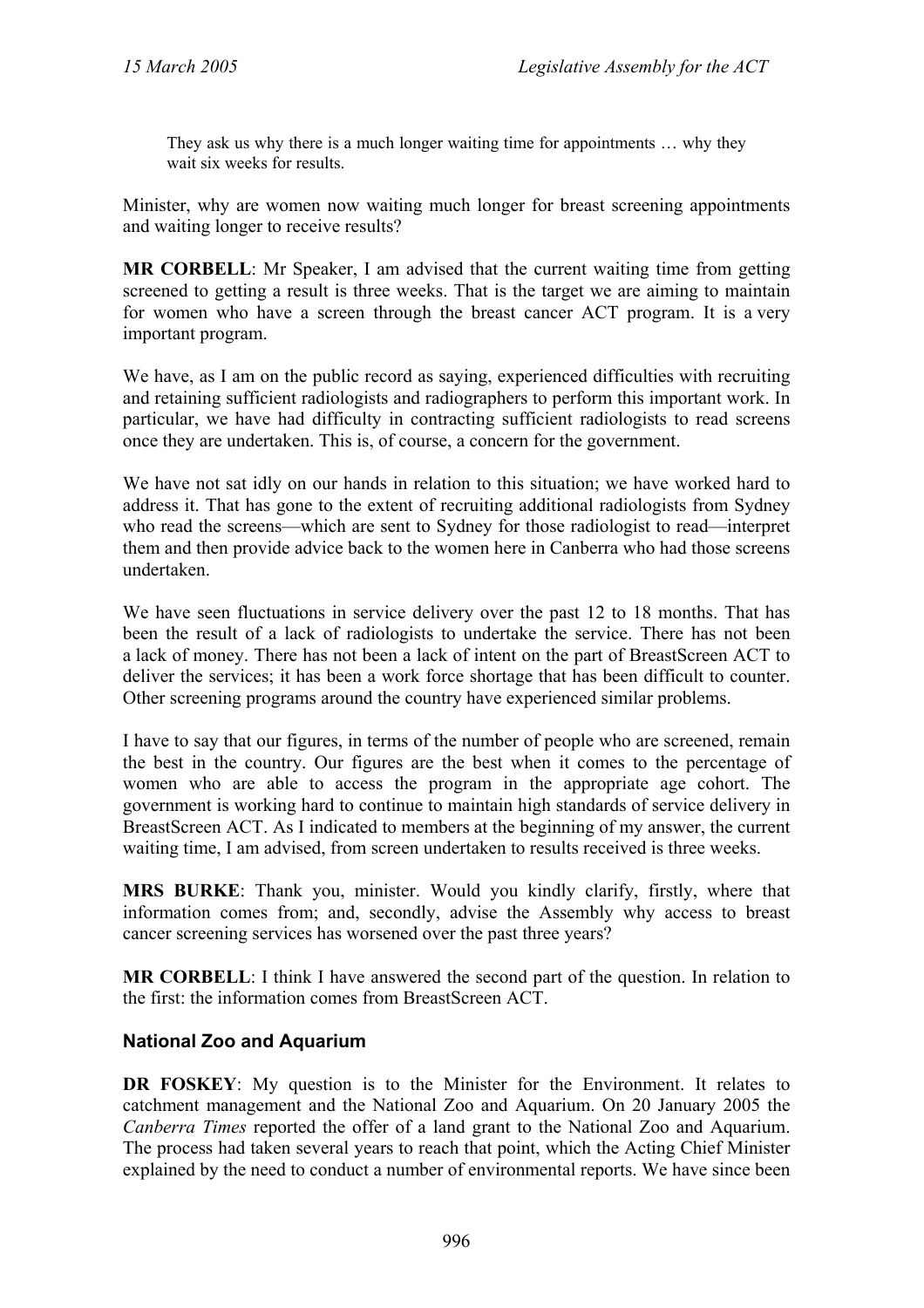advised that the ACT government has not conducted any environmental reports, but expects to see them during the preliminary assessment process. I learnt that some environmental analysis might have been conducted by the NCA as part of its master planning process.

What catchment management plans or policies are in place that inform and guide development decisions of the ACT government, specifically in regard to the National Zoo and Aquarium and the international arboretum.

**MR STANHOPE**: The first part of Dr Foskey's question goes to the National Zoo and Aquarium. It is the case that the ACT government has been working with the proprietors of the National Zoo and Aquarium around the provision of additional land to the zoo. An issue of significance to the existing zoo and to an expansion of the zoo is the potential impact on the catchment, which is actually on the Molonglo. It is an issue of the first order, an issue that we need to be absolutely convinced about in relation to the expansion plans of the zoo.

It is part of the reason why the decision has been drawn out to the extent that it has. The matter has been under consideration by the ACT government for some little time. That was, as much as anything, a consequence of a decision that the government took at an early stage to require a master plan for the proposed expansion. The master plan work that was undertaken by the NCA at the request of the ACT government did involve, to a significant extent, an environmental assessment of the potential impacts that would need to be addressed if the proposal were to proceed.

Yes, there has, through the master plan process, been some environmental work done, some assessment of potential environmental impacts. But, in the context of a decision by the ACT government to proceed with the granting of additional land to the zoo, we at this stage have taken comfort from the environmental investigations undertaken by the NCA through the master plan process. But that is not the end of it. There will now be a preliminary assessment process. Through that process, there will be opportunity for detailed consideration of ongoing potential environmental impacts from the expansion of the zoo on the catchment of that river system. Beyond that, I would need to take additional advice. I will do that, but I am not sure there is anything I can add to my answer at this stage.

Similarly, the international arboretum and gardens is very much at a preliminary planning stage. A future or potential design for the arboretum and gardens is yet to be decided upon. There is an exciting process, part way completed, including a national design competition that has attracted the best landscape and other architects and designers in Australia. There are five short-listed companies involved in the final consideration of an overall design concept for an international arboretum and gardens. That, of course, will have a significant bearing on some of the further consideration that we need to give to the environmental aspects of that particular proposal. There will be a preliminary assessment process to consider in detail environmental issues, in particular the catchment implications that Dr Foskey raised.

**DR FOSKEY**: I ask a supplementary question. Minister, could you advise me of the outcome of the meeting about other conditions, including water access, which, according to the article, would have occurred early in February between you and the zoo director?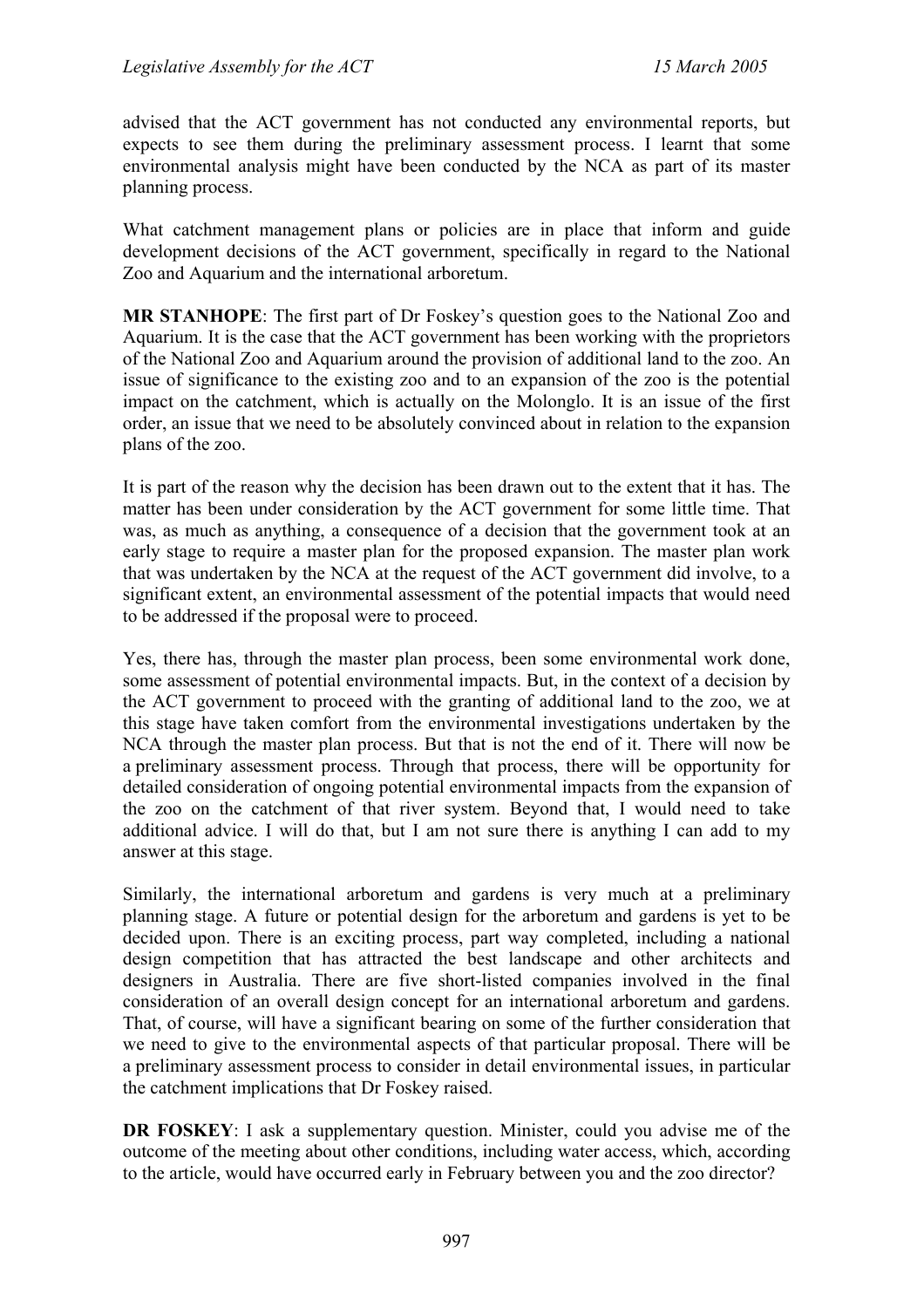**MR STANHOPE**: Yes, I met in February with Mr Richard Tindale, one of the proprietors and a director of the zoo and aquarium. We discussed a range of issues in relation to the potential availability of additional groundwater for use by the zoo. We discussed a charging regime that would apply to the water that the zoo would require, were it to expand to the extent that is currently proposed. Water is, of course, a significant issue in that regard.

Those negotiations continue. There were also, Dr Foskey, other issues discussed. These included Mr Tindale's hopes and plans and vision for a significantly expanded zoo, particularly issues of landscaping and the repair and restoration of different parts of the land that is currently being considered for the expansion. Some of the issues relating to water have not been resolved. They are the subject of ongoing discussion between Mr Tindale and Dr Cooper from Environment ACT.

I am more than happy to see what additional information I can give Dr Foskey in terms of concluded outcomes from those additional consultations and considerations that I know are being undertaken by Dr Cooper, or at least by her staff, with Mr Tindale. If there is any additional information that I can give you about the outcome of the discussions that I had with Mr Tindale about the availability and pricing of water, I will be more than happy to provide whatever information I can.

## <span id="page-25-0"></span>**Building and construction—certifier**

**MR SESELJA**: Mr Speaker, my question is to the Minister for Planning. Minister, I refer you to a matter regarding building work to a private home in Holt, in which it has been alleged that a certifier licensed by ACTPLA had acted improperly and that this had been drawn to the attention of ACTPLA staff in August of last year. I note it appears that no disciplinary action was commenced against the certifier until late January of this year. Given the significant concerns raised against this certifier last year, why has it taken your department so long to commence action against the certifier?

**MR CORBELL**: As I am sure Mr Seselja is aware, there are thousands and thousands of building activities occurring in the ACT every year, all of which require certifiers. If Mr Seselja is able to provide me with the details of the particular case in question, I am happy to investigate it and report back to the Assembly.

## <span id="page-25-1"></span>**ACTION bus service—Bustext**

**MR GENTLEMAN**: Mr Speaker, my question is to the Minister for Planning. Minister, today you launched Bustext, the new SMS trial for ACTION. Can you please advise the Assembly how this system will be beneficial to commuters in the ACT?

**Mrs Dunne**: You are going to get a text message to say that the next bus will be so many minutes away!

### **MR SPEAKER**: Order!

**MR CORBELL**: Thank you, Mr Speaker. I am glad Mrs Dunne thinks it is funny because—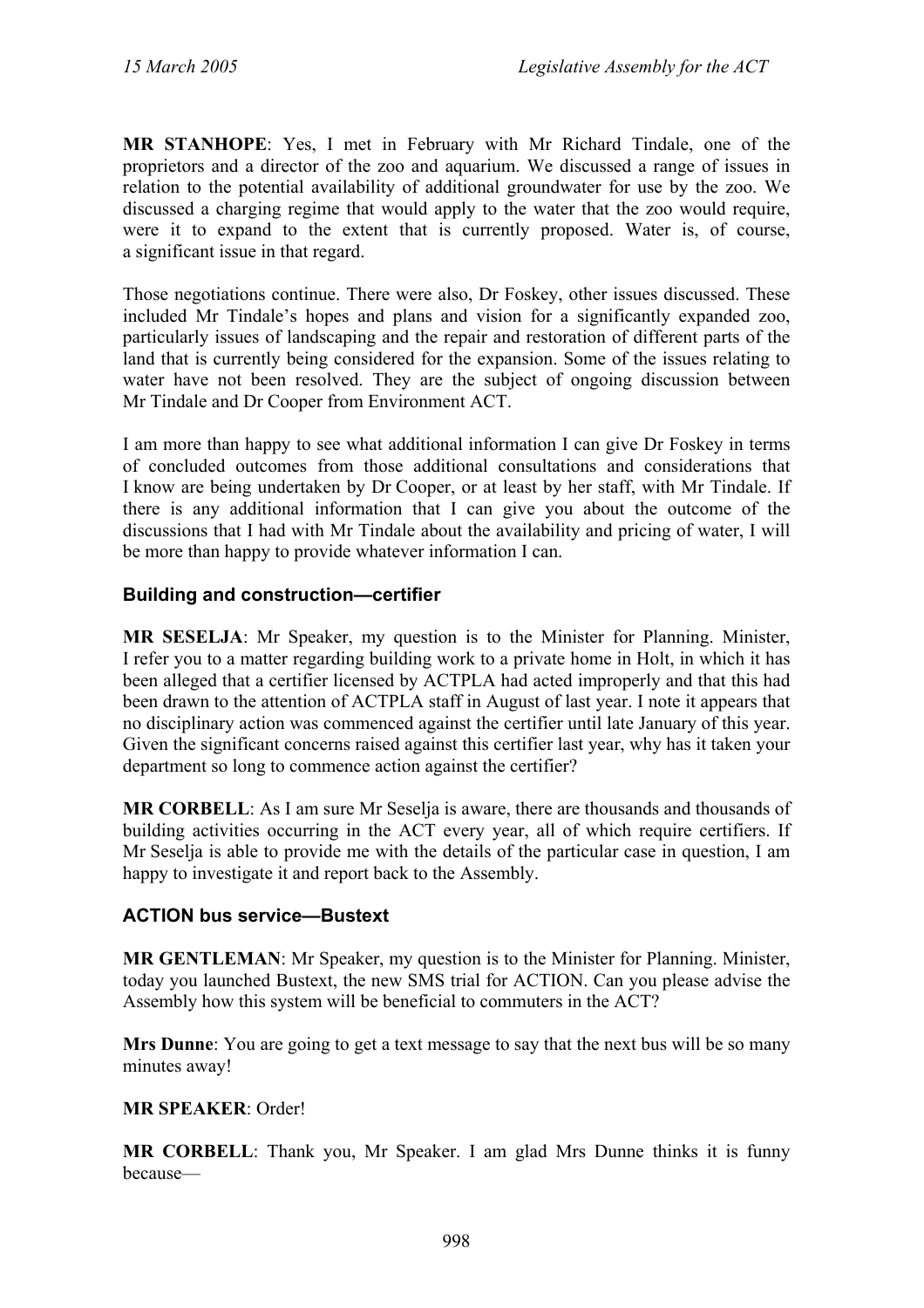## **Mrs Dunne**: No, I don't.

**MR CORBELL**: I can assure her that the Hearing Resource Centre and the 83,000 hearing impaired people in the ACT think it is a wonderful initiative, and they said so at today's launch.

Today, I am pleased to have launched a new service for ACTION called Bustext. Bustext is a service where people can send an SMS message to a dedicated number and, from that number, get back the information they need on when the next bus is servicing their location and where that bus goes. This is a very valuable service for commuters. It means that you no longer have to carry around a timetable or try to remember the timetable. Equally, if you are a new user and you need to get bus information for the location you find yourself in, you simply dial the number, tell the computer where you are, where you want to go and the SMS message comes back with the rest of the information you need. It is a very effective service, one that will cost only 55c per message—the cost of an SMS message. I am pleased to say that it is being done at no cost to ACTION, apart from some promotional advertising. The provider of the service, Kukan Systems, will be running the service on a trial basis for ACTION.

Not only is Bustext good news for people who need bus information quickly and easily—24 hours a day, seven days a week—it is also very valuable for people who are hearing impaired because, if they do not carry the timetable with them, they have real difficulty in finding out when the bus service is coming along. I was pleased to have representatives from the Hearing Resource Centre at the launch of Bustext today because they were able to say publicly and openly that this is a very positive service for their members. It means that they can now get bus timetable information easily and quickly, 24 hours a day, seven days a week. For those of us without a hearing impairment, if we do not have access to a timetable, we can just call the ACTION inquiry number and they will tell you when a service will be by. But if you are hearing impaired, that is obviously not an option. It will be a very valuable service for the hearing impaired, particularly the profoundly deaf, and something that will make a real difference in the lives of those individuals.

I encourage all members to have a look at the new SMS service. You dial the dedicated number, text where you are and where you want to go and the message comes back within about 30 seconds telling you exactly what bus route, when it is coming and the bus stop. This is a very valuable service that I commend to all members.

### <span id="page-26-0"></span>**Health—radiation oncology**

**MR MULCAHY**: My question is to the Minister for Health. I am advised that, for some time, oncology patients who are unable to receive radiotherapy in the ACT within clinically acceptable time frames have been referred interstate for treatment. An example that you would be familiar with is the case of Mrs Heather Millar of Weston, whose permission we have to mention her name in today's proceedings.

She was diagnosed with breast cancer on 8 December 2004 and received an operation five days later. However, she was told that she would have to wait a further three months for radiation therapy in the ACT, a clinically unacceptable waiting time. Instead of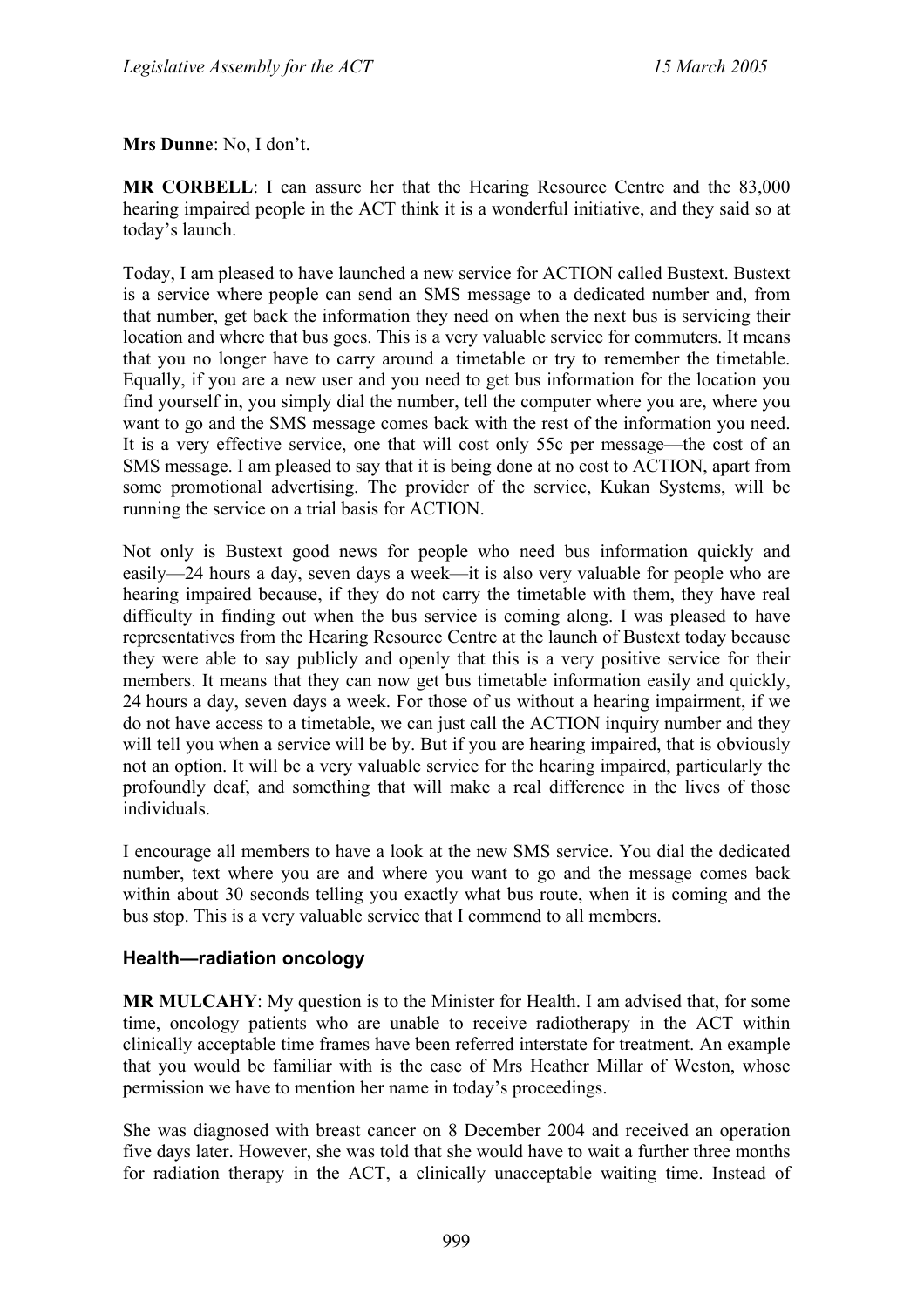waiting, Mrs Millar chose to be treated in Wagga, a common destination for Canberra oncology patients.

Minister, what are the current waiting times for radiation therapy for breast cancer patients? How many patients have been referred to Wagga in the last 12 months? How is it possible for Wagga to be able to maintain a radiotherapy clinic that offers services within a clinically acceptable time frame when Canberra, under this government, is not able to?

**MR CORBELL**: The reason for that is that there is a radiation oncologist who has chosen to locate his business in Wagga and he has been able to attract a range of radiation oncologists to work with him in that location. We continue to work hard to recruit people for the ACT. Whilst members opposite may find it a little bit tedious or boring, the reality is that there is a range of work force shortages, including in radiation oncology.

The government is taking a range of steps to address this issue. For example, we have taken steps to recruit additional full-time radiation oncologists and we have recruited an additional full-time radiation oncologist in recent months. We now have three full-time radiation oncologists in the ACT. We recognise the need for a further oncologist position. That position is funded and an active recruitment program is under way.

Other issues that surround the delays in access to radiation oncology include the planning of radiotherapy treatments. At the moment, that process is quite slow and it is, of necessity, quite a complex activity. The current computerised planning system used for planning radiotherapy treatments is an old one and the government has committed funds to providing a new system, which will mean that the planning of radiotherapy treatments can occur more quickly. That will mean that more treatments can be provided within the same time frame.

This government is investing in the technology to make sure that more radiotherapy treatments can be planned more quickly, and that will mean that more actual treatments can be undertaken. We are recruiting more radiation oncologists and we have been successful in doing that to date.

Patients are classified according to the urgency of their requirement for radiotherapy. Urgent treatment means to receive treatment within 24 hours, semi-urgent within 23 days. Patients classified as non-urgent may wait up to eight or nine weeks. Arrangements are currently in place for approximately 12 to 15 non-urgent patients per month to receive radiation therapy outside the ACT. We are doing that to make sure that people get treatment within the clinically appropriate times. Only non-urgent patients are offered treatment outside the ACT. When such transfers occur, ACT Health is providing patients with support to ensure that those services are provided as smoothly as possible.

Our first priority is to make sure that people get treatment within the clinically appropriate times. If, for a range of national and international reasons, we are not able to recruit sufficient radiation oncologists, we will take steps to ensure that that treatment can be provided elsewhere within the clinically appropriate times. That must be at all times the first priority.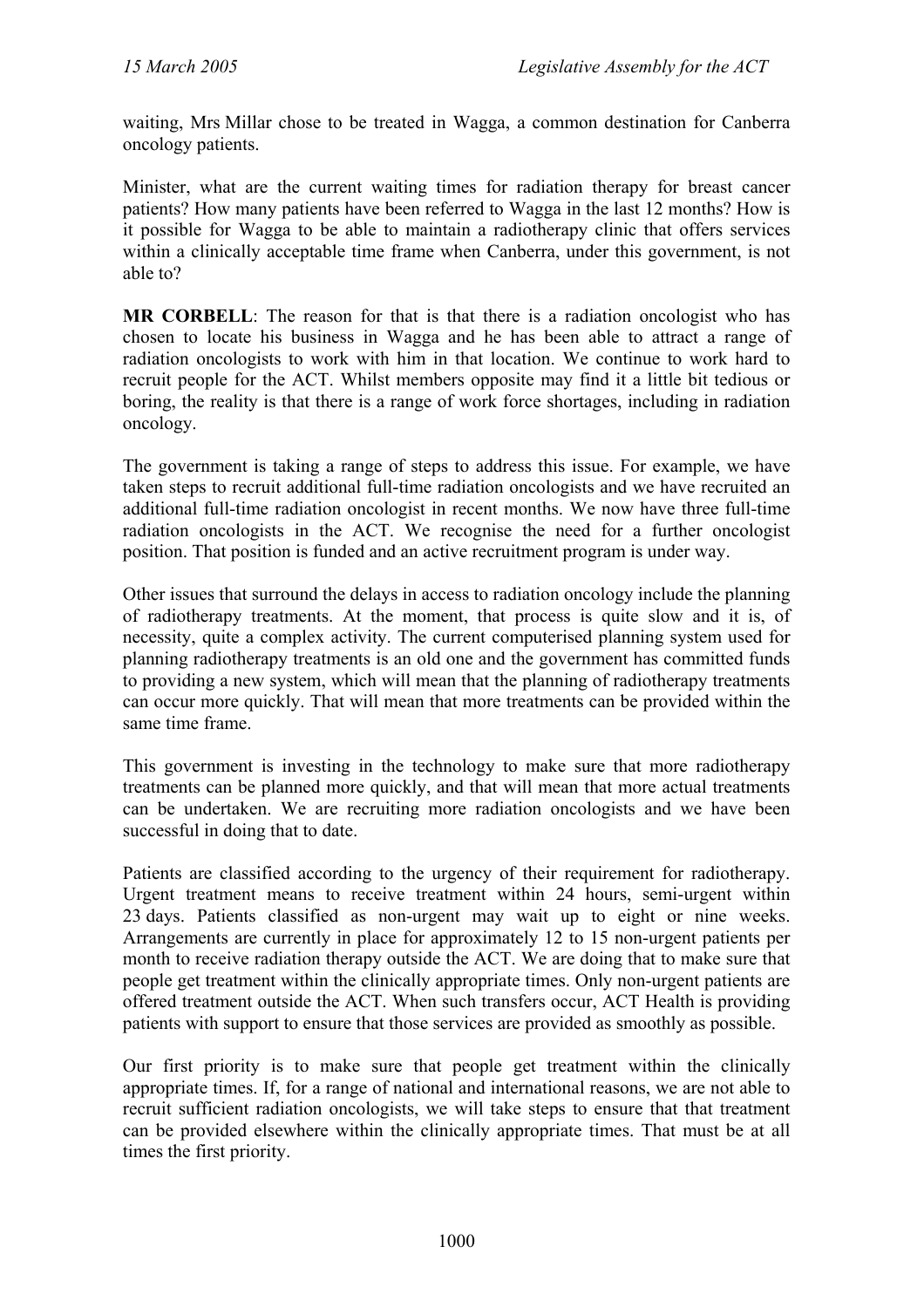**MR MULCAHY**: I have a supplementary question. Minister, can you indicate precisely how many radiation therapy positions—that is, radiologists and radiation oncologists are currently vacant in the ACT? When were the funds that you referred to appropriated for the new equipment outlays?

**MR CORBELL**: I think that the funds were appropriated before you became a member of the Assembly, Mr Mulcahy. I think that it is an ongoing capital program, but I am happy to get the details of that for you. In relation to the vacancies, as I have indicated, we are planning for four radiation oncologists and we currently have three. In relation to radiation therapists, I will take the question on notice and provide the information to Mr Mulcahy.

## <span id="page-28-0"></span>**Environment—lower Cotter catchment**

**MRS DUNNE**: My question is to the Chief Minister and Minister for the Environment. I refer to the CSIRO's rejection of your claim in a media release of last Friday that one of its senior scientists, Dr Peter Hairsine, offered support to your government's management of soil and water quality in the lower Cotter catchment. I refer more specifically to your claim that Dr Hairsine had criticised his former colleague Dr John Williams. To use the words of your own press release, did you indulge in "mischievous reporting" and "post facto" commentary to deliberately foment dissension between colleagues at CSIRO in order to cover up your inadequate handling of the lower Cotter catchment?

### **MR STANHOPE**: No.

**MRS DUNNE**: I have a supplementary question, Mr Speaker. Since it is evident from the press reporting that Dr Hairsine did not give permission to broadcast his words, would it be fair to infer that political point scoring was your highest priority in your press release?

### **MR STANHOPE**: No.

## <span id="page-28-1"></span>**Policing—motorcycle gangs**

**MR PRATT**: Mr Speaker, my question, through you, is to the Minister for Police and Emergency Services, Mr Hargreaves. Given the level of community concern expressed about the Rebels motorcycle gang and its activities in recent days, why have you failed to show leadership in tackling outlaw motorcycle gangs in the ACT?

**MR HARGREAVES**: I did see this coming. Clearly Mr Pratt's utterings on this issue are merely designed to further scare people of the ACT. The facts clearly did not get in the way of a good story by Mr Pratt about the alleged dispute involving some members of the Ulysses motorcycle club and the Rebels motorcycle club. Indeed, I would suggest this: if Mr Pratt has evidence, facts that he can put before the police, to back up his assertions, then I challenge him to do so. In fact, I would remind him that it is an offence to withhold that sort of information.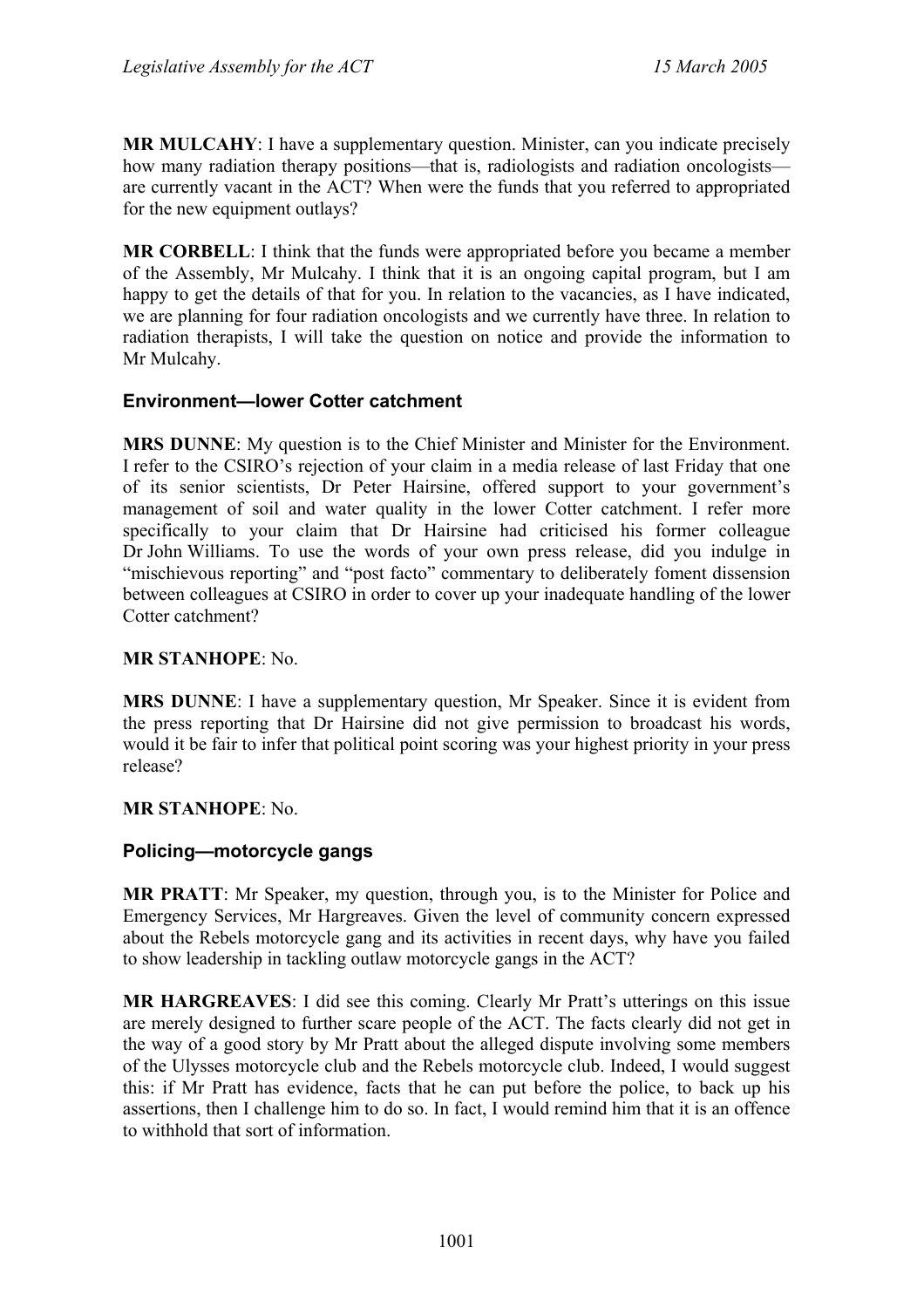Mr Speaker, this is a popular theme—of reporting unfairly, criticising the police for perceived inaction. This is not the case. I have had a number of conversations with senior police officers about this issue. The information I have received is this: the police have supported, and will continue to support, members of the community and visitors who wear their badges or any other item of clothing. I must emphasise that the issue of wearing patches in not a new one. It was factored into the risk planning for the Ulysses event. Police intelligence and planning well in advance of the event placed them in a very confident position to address any incidents that could reasonably be anticipated. Police ensured strong and open lines of communication with all parties, and they were established and maintained well before the event.

Canberra, by virtue of its status as the national capital, attracts tens of thousands of visitors annually to major events such as Floriade and Summernats. The capital also hosts a range of heads of state and high-level business meetings. The planning elements of ACT Policing responsible for coordinating and producing the operational plans to ensure these sorts of major events are staged with the appropriate level of security and safety measures are professional, highly experienced and extremely well versed in contemporary counterterrorism methodology.

The Canberra community generally, including the media, is often unaware of the resources that are poured into major event planning, often many months in advance of the actual occasion. That is the way it needs to be in a climate where information, intelligence and preparedness are crucial to the overall success and security of the event. Whether it is a Brumbies or a Raiders match, New Year's Eve celebrations, SkyFire or Summernats, there are a host of factors that police planning operators consider when formulating their operational plan.

Mr Speaker, it is disappointing that such negative publicity was generated for motorcycling in the ACT and the police force. For the record, 5,000 motorcyclists travelled to Canberra without a single arrest requiring to be made by the police. I believe this is due to good planning, preparation and policing. I might also add, finally, that there were no incidents reported to police where people were prepared to stand up and give those facts to police and then say they would go to court to do it.

**Mrs Dunne**: I wonder why.

**MR HARGREAVES**: I will remind the vacuous Mrs Dunne that—

**MR SPEAKER**: Direct you comments through the chair.

**MR HARGREAVES**: there was, in fact, action taken by the police against an outlaw motorcycle gang only recently, which resulted in two people being put before the courts.

**MR PRATT**: Minister, given what actually did happen, if you cannot ensure that police are in charge of policing the Rebels on the relatively minor issues of bullying and intimidation, how can you assure your community that you are serious in tackling the outlaw motorcycle gangs' organised crime impacting on Canberra and the region?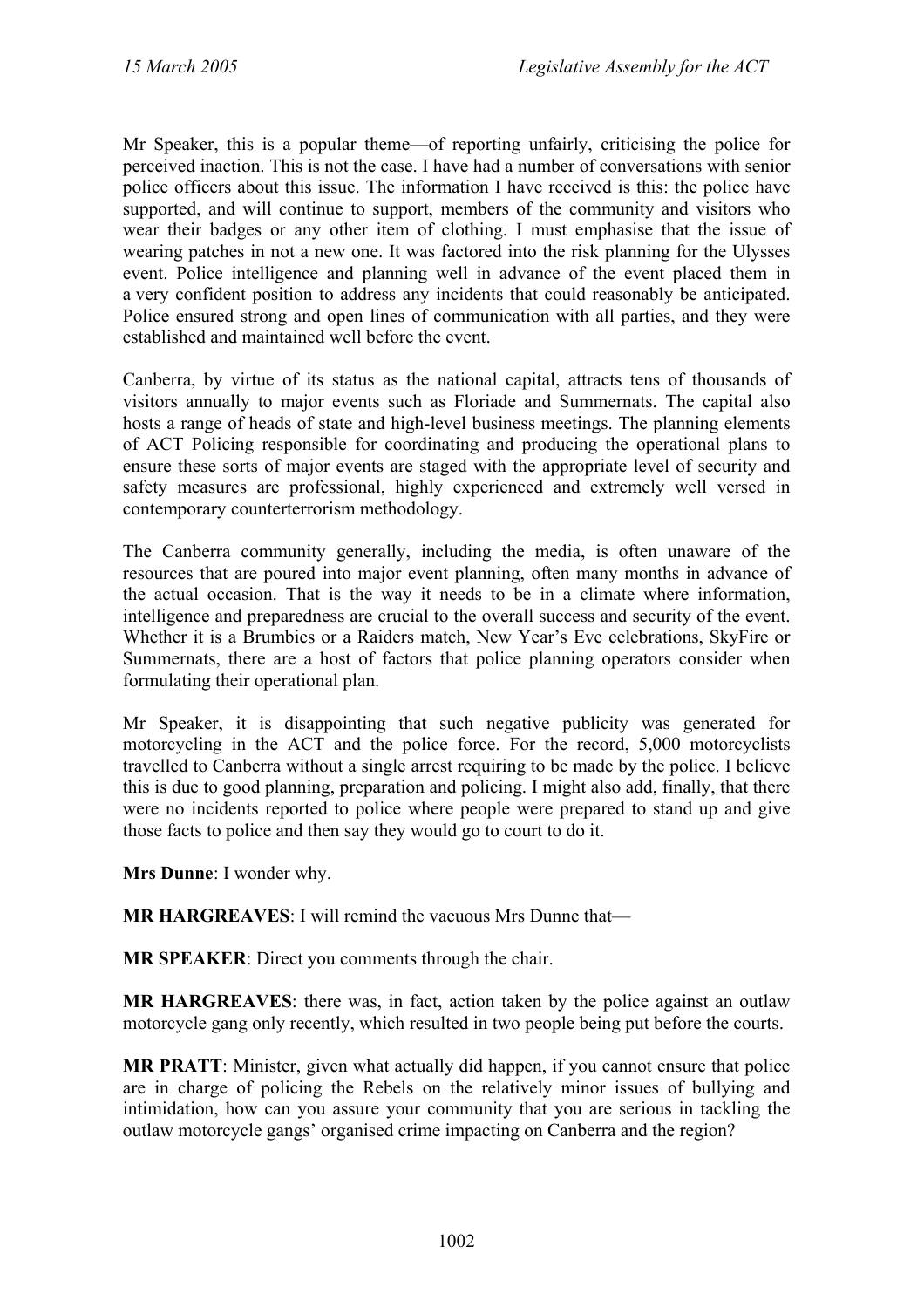**MR HARGREAVES**: Unlike Mr Pratt, the community and I have complete faith in our policing services.

## <span id="page-30-0"></span>**Women's sport**

**MS MacDONALD**: Mr Speaker, my question is to the minister for sport and recreation, Mr Quinlan. Minister, the women's sport and recreation grants program was announced today. Could you please inform the Assembly of the successful recipients of the 2005 women's grants?

**MR QUINLAN**: Thank you, Ms MacDonald, for the question. It has been my pleasure to announce \$61,350 in funding for 23 local sport and recreation organisations, successful recipients of assistance from Sport and Recreation ACT's 2005 women's grants program. The funding is about creating greater opportunities and encouragement for women to participate in sport and physical activity. Women's participation opportunities are a key priority of our sports policy.

Funding also aims to contribute to the development of women in leadership positions within the sport and recreation industry, particularly in administration, officiating and coaching. For individual sportswomen and women's sporting teams for recognition and media coverage, funding and sponsorship can be a battle. This program, now in its third year, continues our commitment to redressing a clear imbalance.

A total of 29 applications were received from a wide variety of sporting, recreation and community groups, with 23 of these projects earmarked for funding following a detailed assessment process being carried out. Recipients of funding from the 2005 women's grants program include:

- \$5,000 to the YMCA of Canberra for women's "living large and active" program, designed to assist large women to become physically active in a safe and supportive environment;
- \$1,500 to Brindabella Callisthenics College to develop a program for young coaches;
- \$5,000 to the Community Programs Association to educate female staff members, who provide support to people with a disability, in swimming programs;
- \$2,000 to Orienteering ACT for the establishment of a women's orienteering series.

Our commitment to women's sport also extends to the national teams such as the Capitals, Eclipse and Strikers who, I have to say, under previous governments were treated as second-class citizens. We have assisted those teams to participate at a national level and we rank them along with the men's teams, where they were not ranked under a previous government. Individual women and women's teams have brought great success and credit to the ACT. They deserve our support and are getting our support. They deserved our support before we came to government and they did not get it.

### <span id="page-30-1"></span>**Classical music grants**

**MS PORTER**: My question is directed to the Chief Minister. Is the Chief Minister aware of the media reports that Canberra's classical music scene is to receive an influx of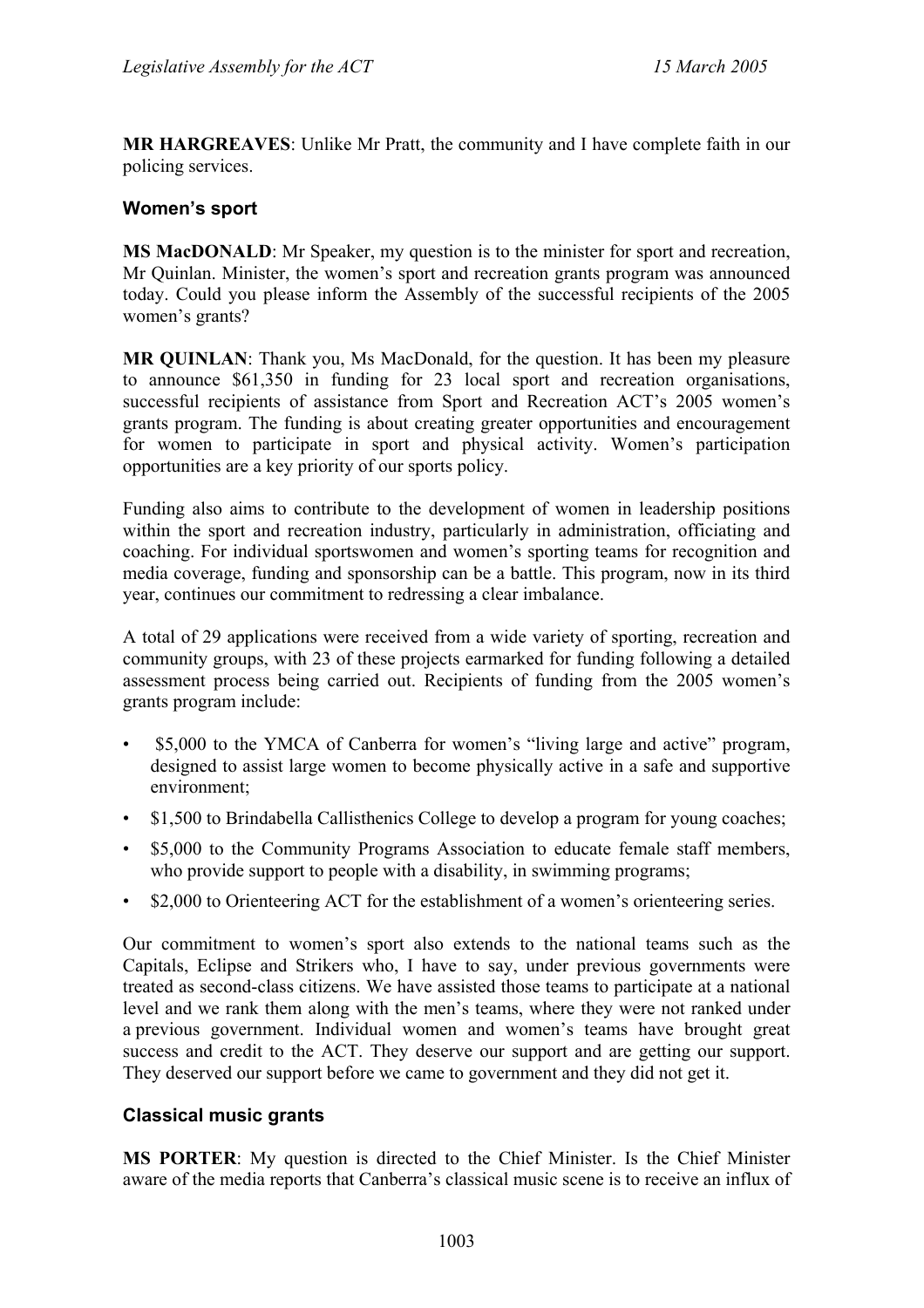funding from a private philanthropic source, and possibly from the Commonwealth? What impact will this funding have on the local arts community? What assistance has the ACT government given to classical music in Canberra?

**MR STANHOPE**: It is a very important question. Today is a very exciting day for people involved in music and the provision of music in Canberra. Yesterday and today there have been media announcements regarding additional funding to classical music in Canberra. They signify a vote of confidence in the quality of music produced within the Canberra community.

Members of the Assembly will be aware of the story on the front of today's *Canberra Times* concerning a most generous gift from Mrs Barbara Blackman to the local music community. I personally—and I think I speak for other members—thank Mrs Blackman for her generosity: a gift of \$1 million to Canberra's arts to establish Enterprises for Contemporary Music Audiences to be centred in Canberra. This is obviously one of the most substantial philanthropic gestures that our local arts community has ever seen—if not the most generous.

I understand that Mrs Blackman's connection with Canberra goes back nearly forty years with the National Library and the National Gallery. She recently returned to Canberra to live. Mrs Blackman has enthusiastically embraced contemporary music since first hearing a piece that she says inspired her almost sixty years ago. I understand that she is eager to pass on her thirst and thrill for contemporary music as a patron of audiences. Her gift to the ACT music community is a gift to audiences yet to experience what Canberra has to offer.

I was very pleased to meet Mrs Blackman last week at the time of listening to a solo cello performance by Julian Thompson at the launch of the International Chamber Music Festival, at which Mrs Blackman was the honoured guest.

The status and role of the Canberra Symphony Orchestra has been acknowledged in the federal government's review of orchestras, which has recommended that the Canberra Symphony Orchestra receive annual funding from the Commonwealth of \$100,000. This recommendation is very welcome. I certainly hope that it will come to fruition. The ACT government has, for many years, sought federal funding for our professional orchestra and to place it as part of the national network of orchestras. In the past it has been left to the ACT government and other organisations from within the Canberra community. I think most especially the Canberra Labor Club provides support to allow the Canberra Symphony Orchestra to continue.

The ACT government has made strong representations to the review. We would like to continue talking to the federal government about its financial commitment and hope, at the very least, that the Commonwealth will match the ACT government's funding of the Canberra Symphony Orchestra.

The government is very committed to classical music and has supported this art form for many years. For example, the ACT government is supporting the Canberra Symphony Orchestra with three-year funding of \$675,000. This is to present an annual series of four subscription symphonic concerts at Llewellyn Hall and a prom concert at Government House.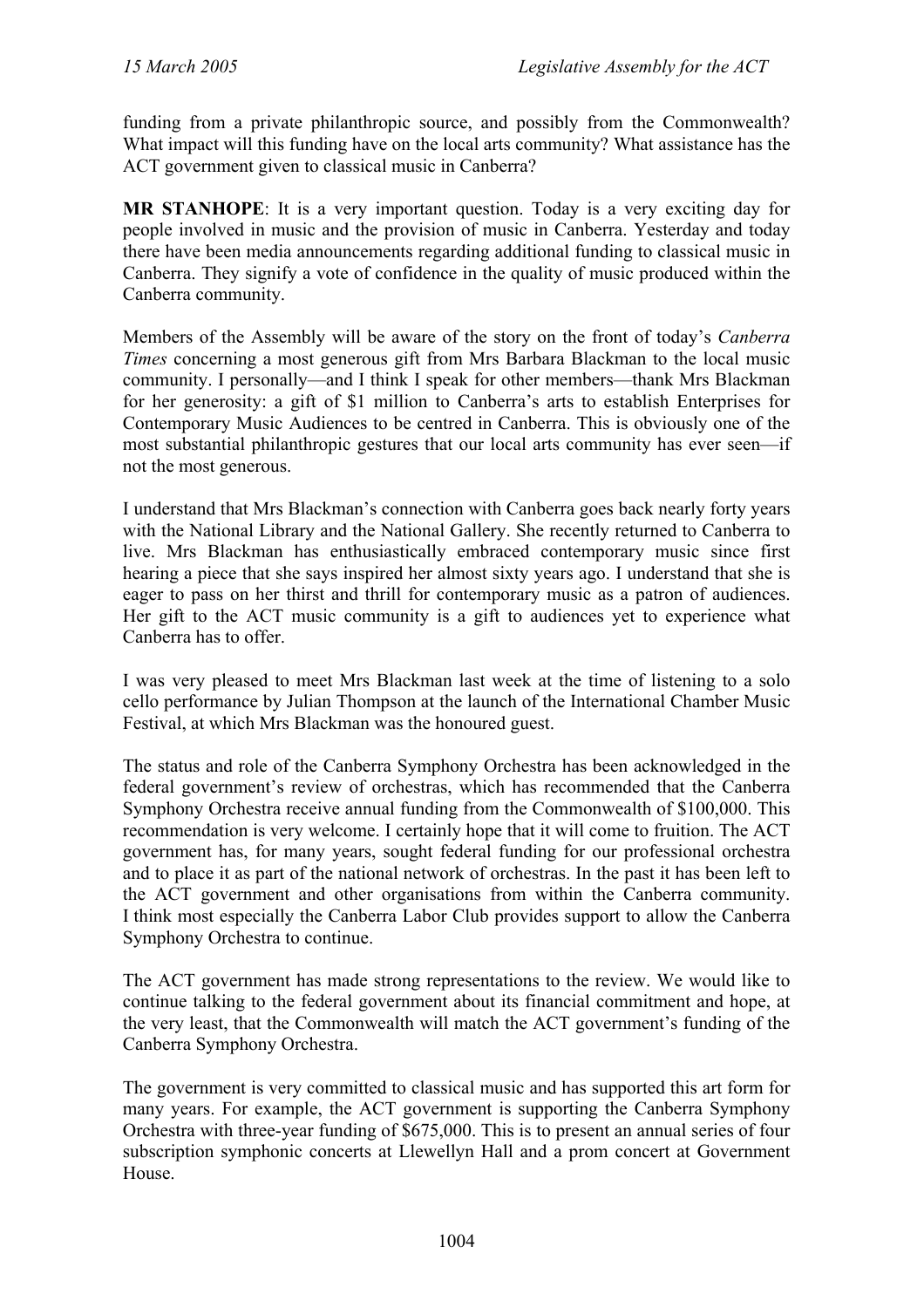Canberra Youth Music receives three-year funding of \$365,000 to provide young Canberra musicians with opportunities to participate and learn about classical music. Music for Everyone receives three-year funding of \$280,000. This organisation enables people of all ages, backgrounds and abilities to participate in music making.

The government supports some other great innovative classical music activity. This year, the government is supporting the 11th Canberra International Chamber Music Festival, Stopera's chamber opera production of Jane Eyre, the Hayden Band's two classical concerts, Canberra Choral Society's choral concert and many others. This represents a government commitment of more than \$195,000.

Additionally, the government is committed to music in schools. We fund the Australian National University to provide tuition to students at college and primary level. The government also supports the ANU in providing a program of music concerts and community access to the School of Music's quality staff and facilities. This is a significant commitment to the community and is funded at more than \$1.3 million a year.

In addition, the landmark funding from Barbara Blackman and the Commonwealth will have an everlasting impact on the quality and experience of classical music for Canberrans. It will ensure that some of our local music initiatives can be shared with new and growing audiences.

Don Aitkin, Pro Musica's president, says that the Blackman gift to the International Chamber Music Festival will ensure that Canberra will quickly become a national centre for contemporary music in intimate settings. It will enable the festival to grow quickly into a truly national event—something I am sure we all hope for.

It is obvious that the classical and contemporary music scene has a special place in the lives of Canberrans. That is understood and appreciated by a most outstanding patron of the arts, Barbara Blackman, and the other substantial patron of the arts, this government.

Mr Speaker, I ask that all further questions be placed on the notice paper.

## <span id="page-32-0"></span>**Leave of absence**

Motion (by **Mr Corbell**) agreed to:

That leave of absence be given to Ms Gallagher (Minister for Education and Training) for this sitting.

### Motion (by **Mrs Dunne**) agreed to.

That leave of absence be given to Mr Stefaniak for this sitting.

## <span id="page-32-1"></span>**Executive contracts Paper and statement by minister**

**MR STANHOPE** (Ginninderra—Chief Minister, Attorney-General, Minister for the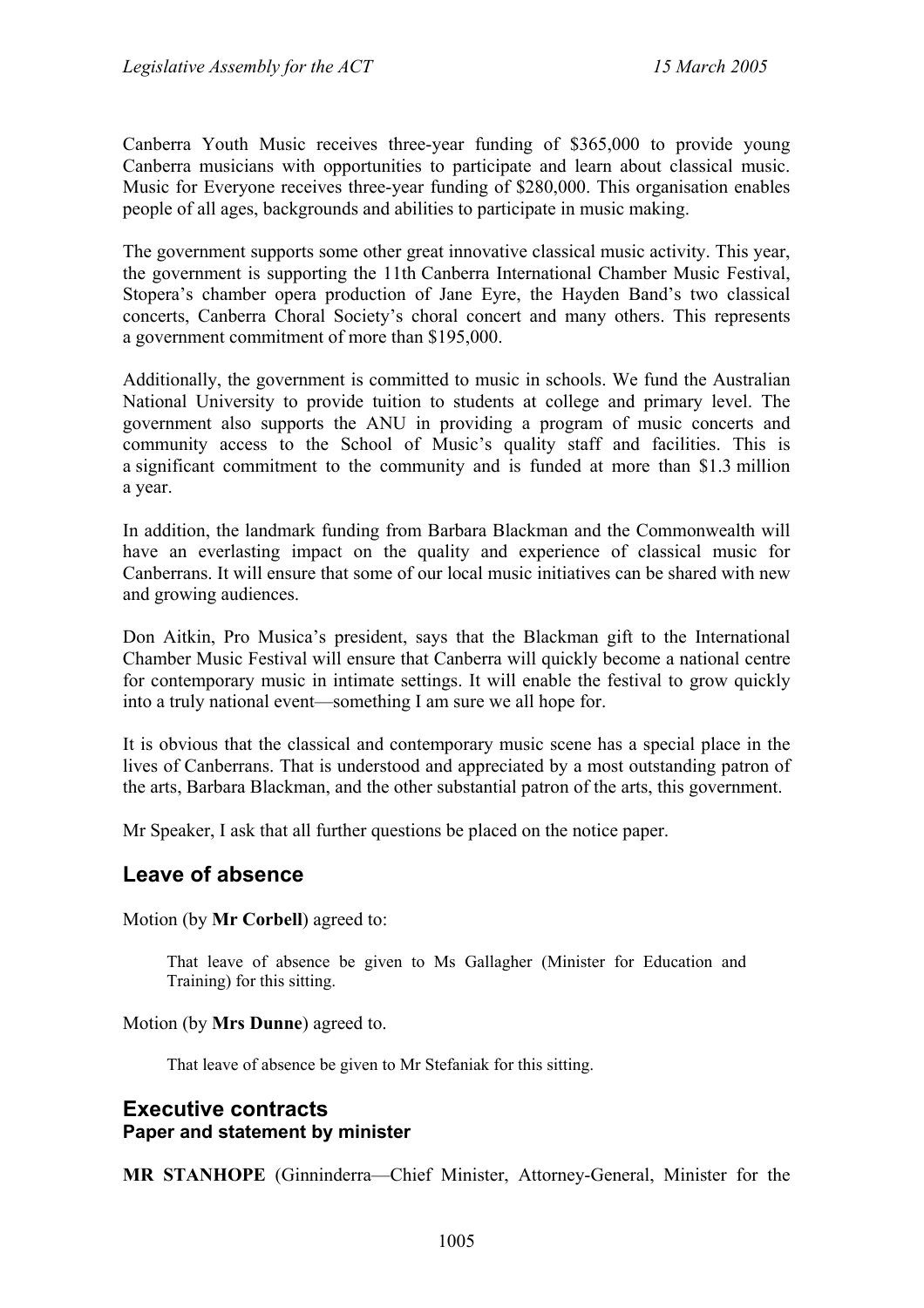Environment and Minister for Arts, Heritage and Indigenous Affairs): For the information of members, I present pursuant to sections 31A and 79 of the Public Sector Management Act 1994, copies of contracts in accordance with the list circulated. I seek leave to make a statement in relation to the papers.

Leave granted.

**MR STANHOPE**: Mr Speaker, I present another set of executive contracts. These documents are tabled in accordance with sections 31A and 79 of the Public Sector Management Act, which require the tabling of all executive contracts and contract variations. Contracts were previously tabled on 8 March. Today I present one short-term contract. The details of the contracts will be circulated to members.

# <span id="page-33-0"></span>**Paper**

**Mr Stanhope** presented the following paper:

Water Efficiency and Labelling Standards Bill 2004—revised explanatory statement.

## <span id="page-33-1"></span>**Casino Control Act 1988—review Papers and statement by minister**

**MR QUINLAN** (Molonglo—Treasurer, Minister for Economic Development and Business, Minister for Tourism, Minister for Sport and Recreation, and Minister for Racing and Gaming): For the information of members, I present the following papers:

Gaming and Racing Control Act, pursuant to paragraph 13 (2) (f)— Review of Casino Control Act 1988—policy paper, dated October 2004. Review of Casino Control Act 1988—policy paper—government response.

I seek to leave to make a statement relating to the report.

Leave granted.

**MR QUINLAN**: Mr Speaker, under the Gaming and Racing Control Act of 1999, the functions of the ACT Gambling and Racing Commission include the requirement to review legislation and to make recommendations to the minister. In December 2004, the commission, as part of its ongoing program of legislative reviews, presented its policy paper titled Review of the Casino Control Act 1988 to me as Minister for Racing and Gaming.

The commission's review included a wide range of recommendations that could be adopted by government to enhance the regulation and operation of the casino in the ACT. I can announce that, of the 37 recommendations, there appears to be no issues of concern and the government is pleased to be able to support recommendations 1 to 36 of the commission's recommendations and has also agreed to the preparation of draft legislation to give effect to these reforms to the ACT's casino control laws.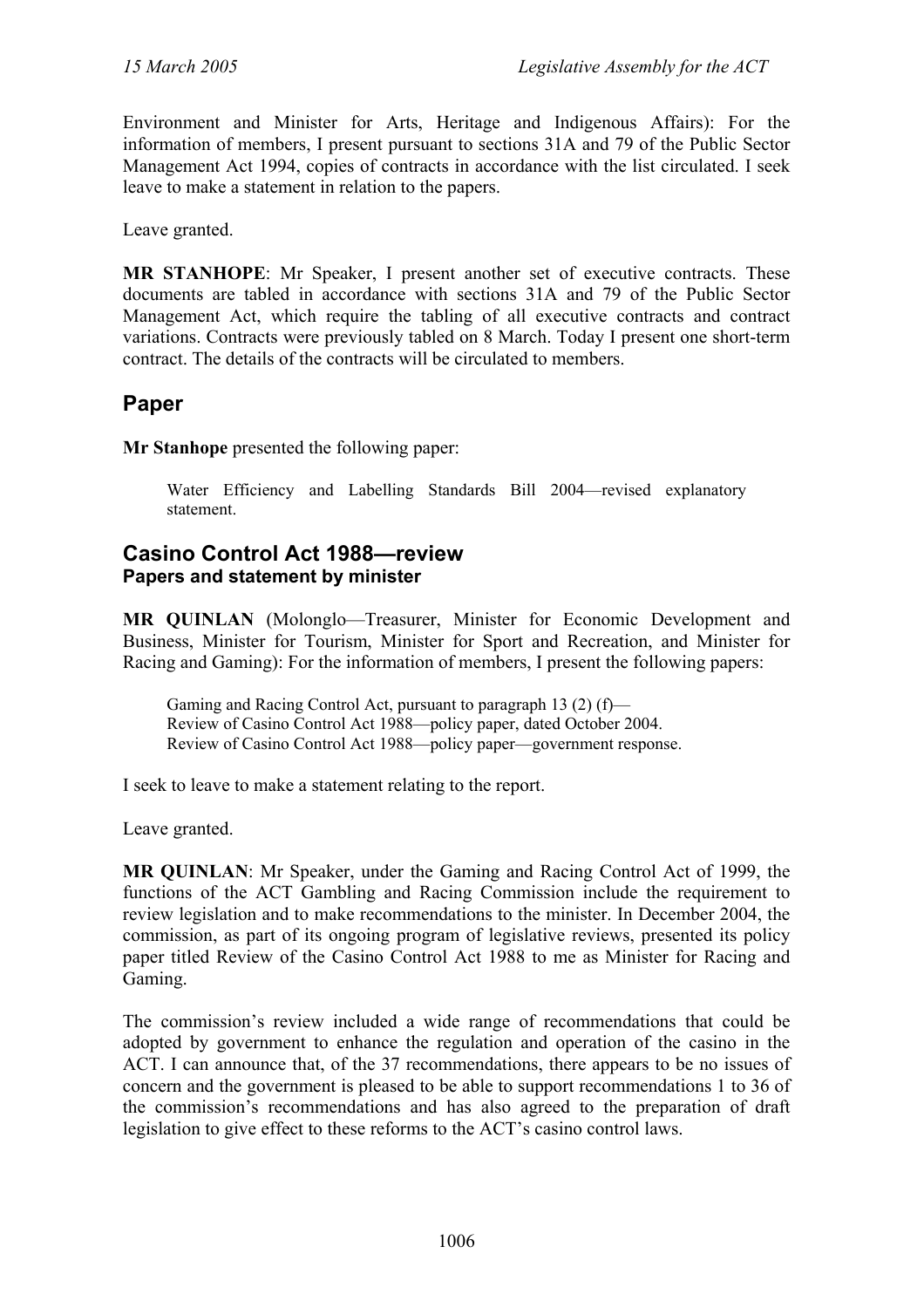As to recommendation 37, dealing with gaming machines in the casino, the government has a stated policy of not supporting the operation of gaming machines in the casino. The government therefore notes the commission's recommendation relating to those matters that should be taken into account if machines were permitted in that casino. However, the government does recognise that, as it would ultimately be a matter for the Legislative Assembly to decide whether gaming machines should be permitted in the casino, the issue raised by the commission in this regard should be considered by the Assembly if the matter is ever considered in the future for debate.

The commission's review report and the government's response to the recommendations will form the basis of a revised Casino Control Act that will be presented to the Assembly for consideration in the near future. Accordingly, I am pleased to present concurrently the commission's policy paper entitled Review of Casino Control Act 1988 and the government's response to that review.

# <span id="page-34-0"></span>**Papers**

**Mr Corbell** presented the following papers:

Calvary Public Hospital—Information Bulletin—Patient Activity Data—January 2005.

The Canberra Hospital—Information Bulletin—Patient Activity Data—January 2005.

**Petition–out of order** 

Embassy Motel site, Deakin—proposed redevelopment—Mr Seselja (445 citizens).

# <span id="page-34-1"></span>**Canberra plan Ministerial statement**

**MR STANHOPE** (Ginninderra—Chief Minister, Attorney-General, Minister for the Environment and Minister for Arts, Heritage and Indigenous Affairs) (3.16): Mr Speaker, I ask for leave of the Assembly to make a ministerial statement concerning the Canberra plan.

Leave granted.

**MR STANHOPE**: Almost exactly one year ago I had an opportunity given to very few individuals—the opportunity to set out my government's vision for the future of this city.

In October last year, the people of Canberra gave me another opportunity—to spend the next four years making that vision a reality. They gave me that chance because they share my hopes for this city and my confidence in its future. Importantly, they gave me that chance because the vision set out in the Canberra plan is a vision that was given shape and direction by Canberrans themselves. It is a vision that will endure beyond the political lifetime of those in this Assembly, a plan whose social, economic and spatial legacy will be felt by our children and grandchildren.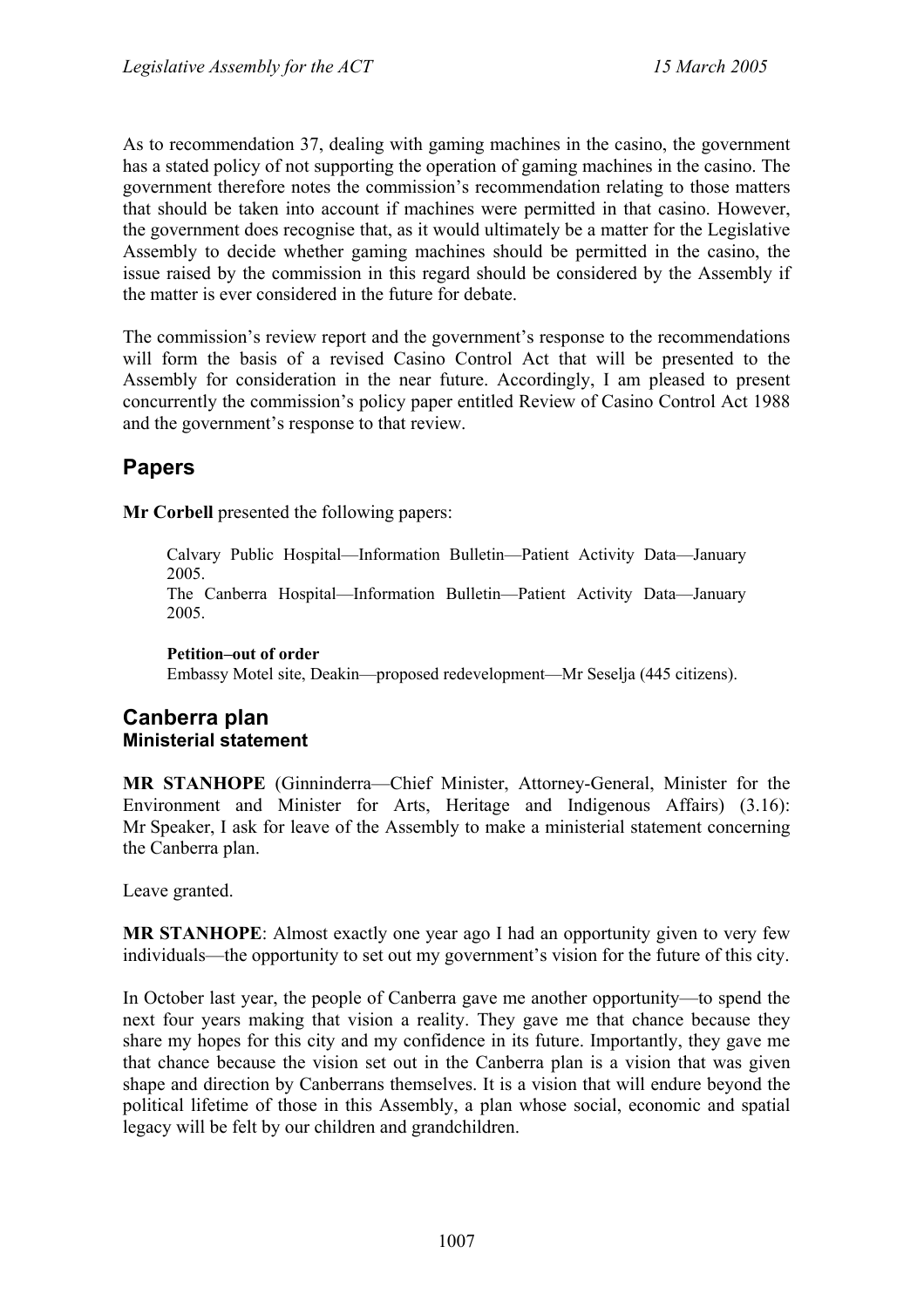Today, as I promised a year ago at the launch of the Canberra plan, I report back to the people of Canberra. Today is a chance for me to tell Canberrans what the government has done to turn their vision and our vision into reality.

Canberra's greatest asset is its people. Most cities are defined, to a greater or lesser extent, by the thing that brought them into being: the coal they mine, their factories, wheat or wool. Since its establishment 92 years ago, Canberra has been defined by its major resource, its people. It is the responsibility of government to invest in that asset, to give every member of the community the opportunity to reach their potential, socially, intellectually, professionally, financially and physically.

That means understanding how failure or disadvantage in one area of an individual's life can materially affect every other aspect of that person's life. Poor mental or physical health, illiteracy, an unstable family life, homelessness and a lack of training—any one of these things can blight an individual's capacity to reach their potential. That is why the support my government is giving under the Canberra plan is integrated, rather than piecemeal.

One of our proudest investments of the past 12 months has been in our first integrated child and family centre. The Gungahlin Centre is a hub for developmental programs, health and education offerings and parenting and family support services. It is staffed by social workers, psychologists, child and maternal-health nurses, speech pathologists and early-childhood educators. In just eight months, more than 1,000 Gungahlin locals have sought information on its programs; 250 have attended sessions on starting school, fathering boys, and building resilient children.

The centre runs a healthy eating program. There is a babysitters club for adolescents to teach childcare skills and positive parenting behaviours. There is an outreach paint and playgroup that sets up on the footpath or in the park, spreading parenting tips and putting families in touch with services. The centre is part of my government's commitment to help Canberrans develop the personal skills they need to be healthy and happy.

Of course, in any community there will always be individuals at greater risk of exclusion from community life. Those with disabilities are particularly vulnerable. About 15 per cent of the working age population carries a disability. It can be a lonely burden; most disabilities are invisible. It can mean exclusion from the workforce or from other areas of community life, such as sport.

This year, under its community-governed innovation grants program, my government has given Canberrans with disabilities a chance to participate more fully in community life. About 100 Canberrans with visual impairments have been helped to participate in mainstream sports, for instance, with plans to help about 500 over the life of the program. Another program encourages women who use mobility aids to join exercise classes.

My government wants to see a permanent cultural change towards disability. In the first year of the Canberra plan we have invested \$23 million in wheelchair-accessible buses. In the area of employment, we are taking the lead, adopting a public service-wide employment framework for people with a disability that commits us to ambitious, but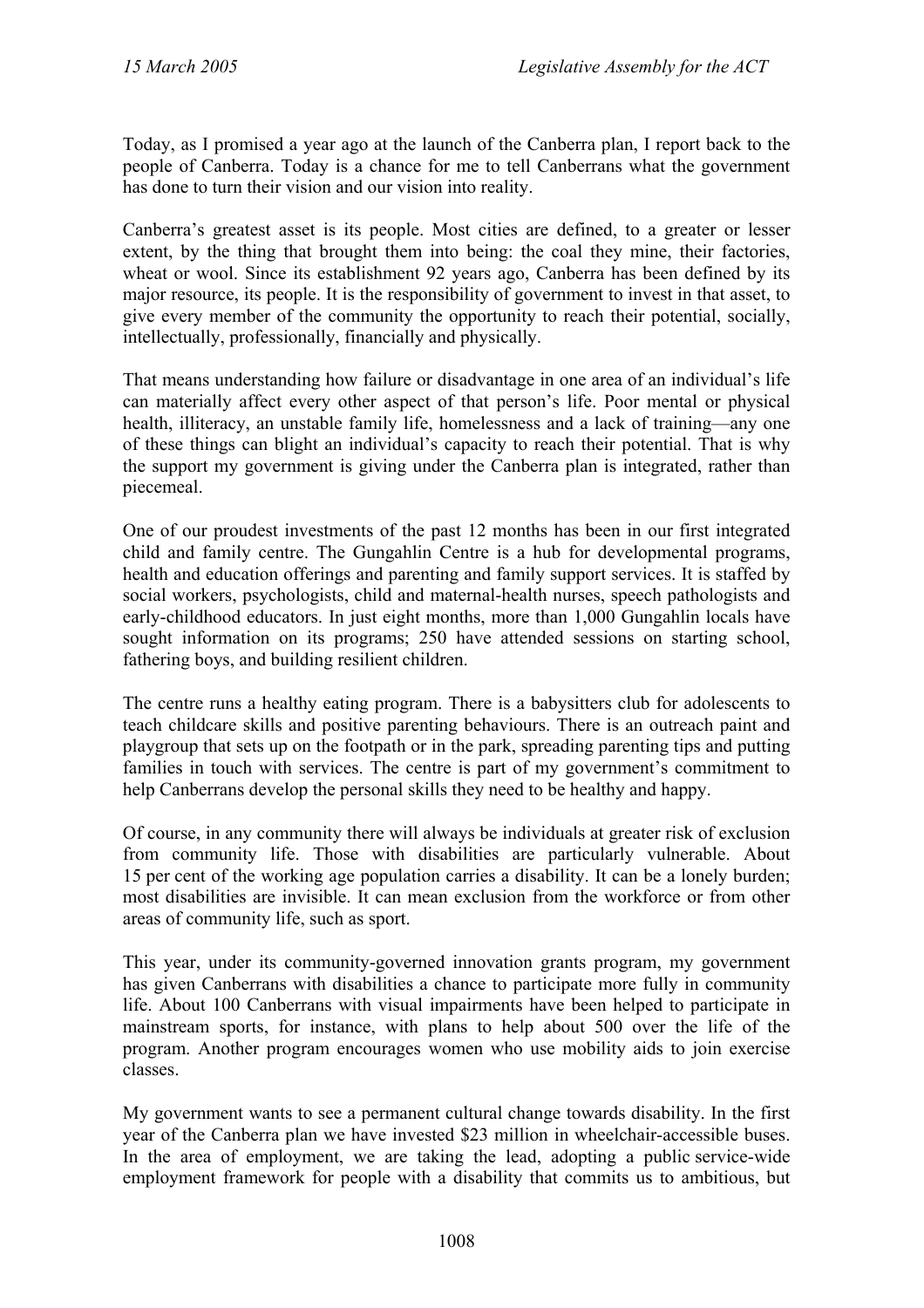achievable goals. The talents of many Canberrans with a disability lie waiting to be discovered. In many cases, the price of unlocking that talent is simply a little flexibility and creativity in job design and a consciousness of the dividends that flow from workplace diversity.

Employment is a big issue for Canberrans with disabilities. Housing is another. Every Canberran is entitled to living arrangements that are comfortable, safe and dignified. Labor's Centacare Linc project, launched last December, is helping Canberrans with disabilities live in group houses on their own terms. The aim is to maximise independence, without compromising on support. Five houses in Belconnen are already occupied, managed by a community living worker based nearby.

The investments I have mentioned so far are mostly about strengthening the capacity and resilience of individuals. But individuals are also members of communities and communities need to be kept strong and cohesive, too. Strong communities are ones that rejoice in their diversity, even as they celebrate their unity. Strong communities celebrate endeavour. Strong communities share stories.

Last weekend I presented Canberra Gold Awards to residents who have given 50 years or more of their lives to this city. More than a thousand Canberrans were nominated for the inaugural awards. That is 50,000 years of collective memories, 50,000 years of raising families, building the economy and shaping the city.

In the first year of the Canberra plan my government has created many new ways for Canberrans to work, socialise and learn together. Our community inclusion board has the pulse of the local community. It is giving the government a vivid picture of our community and clear advice about how we can strengthen it. For the coming year, for example, the board has identified personal and household debt as one of the big issues it wants tackled. A pilot household debt project has just kicked off, helping low-income families break free from the debilitating cycle of consumer debt.

Over the past year our community inclusion fund has helped community organisations run such innovative programs as an early morning drop-in centre where homeless Canberrans can check mail, get a meal and access health services. Our first focus when it comes to homelessness will always be to put roofs over heads. But this centre is a recognition that homelessness is a complex phenomenon, requiring lateral thinking and lateral action.

Through the Canberra community grants program, more than \$200,000 has been distributed over the course of the past year to fantastic community building projects, such as the Citizens Advice Bureau information expo at the multicultural festival. The Citizens Advice Bureau knows that a strong community is an informed community, a community that knows what services exist and how to get hold of them. I believe that an informed community is also an engaged community. It is a community that has a say. Communicating with the community about important issues is a duty the government takes seriously and we are exploring ways of doing it more effectively.

Over the past few days every household in Canberra has received a copy of the first City Report, an update on some significant government activities. It contains stories on important Canberra plan initiatives, including the appointment of a Small Business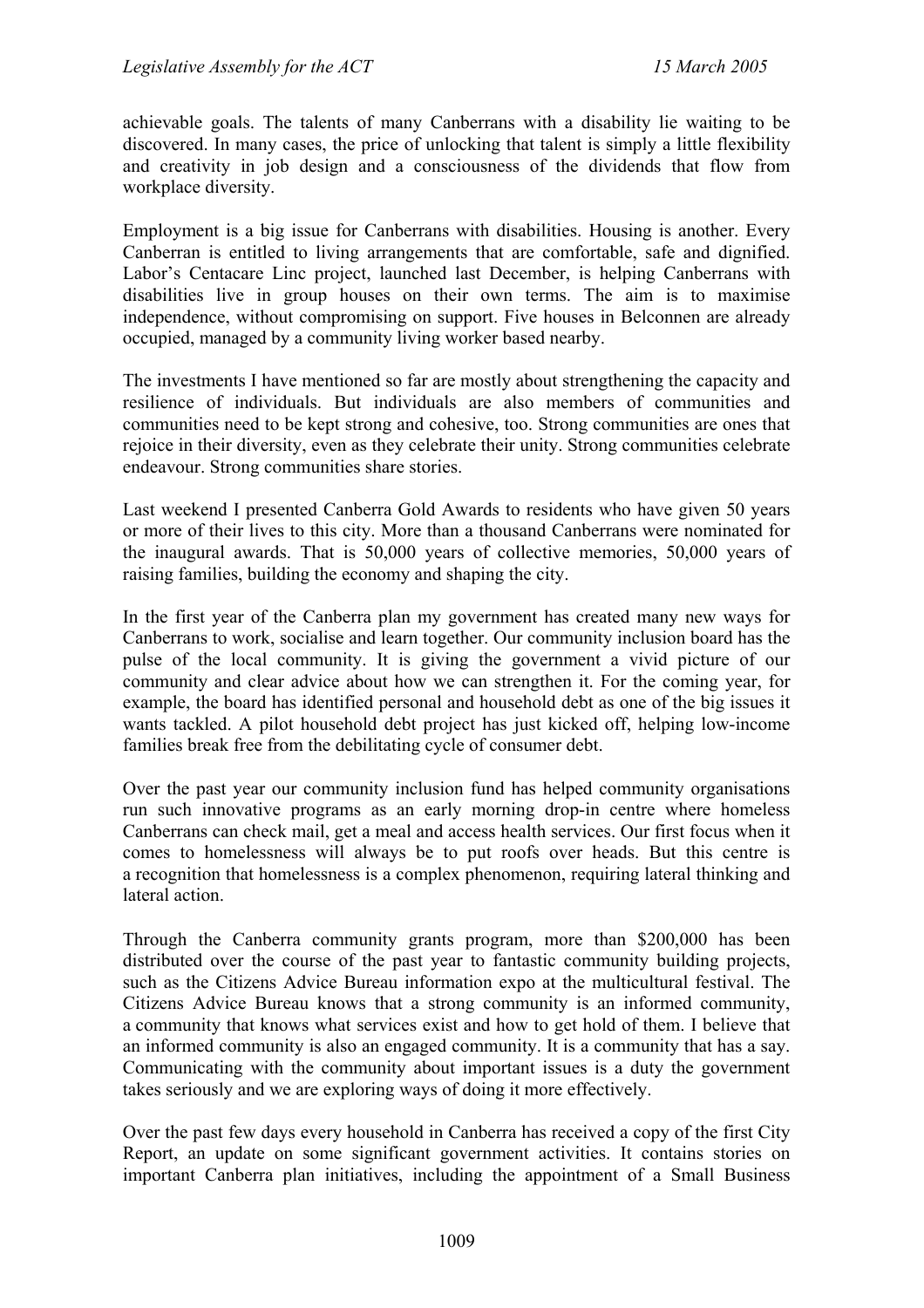Commissioner and plans for a bushfire memorial. At a cost of about 35 cents per household, we believe this newsletter could develop into a cost-effective way of keeping the community informed and engaged.

My government wants to reach people where they live, but we also want to use the language they speak. That is why, last November, we published a *Plain-English Guide to the ACT Human Rights Act*. We do not want Canberrans to feel that this is a law comprehensible only to lawyers. We want them to know it is protecting the basic rights of people just like them and their neighbours and their workmates.

A strong community is informed, but it can also be informal. It can let its hair down. Over the past year the government has played host to some of the best parties in town:

- Christmas in the City
- a New Year's Eve that Canberrans are still talking about
- an Australia Day that brought record crowds out into our streets and parks, and
- just this weekend, an unrivalled birthday party in Commonwealth Park.

Of course, people will only come to the party if they feel safe on the streets or in a crowd. The government is helping people feel safe. In the year to December 2004, motor vehicle thefts in Canberra dropped by a third. Reported assaults were down by nearly a quarter. In May and August 2004, the ACT had its lowest burglary rates for four years.

Just last week, we announced the design consultants for a state-of-the-art ACT prison. By 2007 we will at last be in a position to take responsibility for our own prisoners. We will do so in an environment where a human rights culture prevails and where rehabilitation is a priority. It has been said before, and it is worth repeating: our offenders are sentenced to imprisonment as punishment, not for punishment. It is a distinction the ACT government is determined to preserve.

Just as people need to feel safe, they will only be in a position to participate fully in the celebratory aspects of community life if they enjoy good health, physical and mental. In the past year, the government has been developing the highly successful Canberra After Hours Locum Medical Service, CALMS. We have also negotiated with the commonwealth an extension to the Outer Metropolitan GP incentives scheme, which will help local GPs recruit overseas-trained doctors. Elective surgical procedures in the six months to the end of January 2005 were the second most numerous on record—evidence that our additional funding is yielding results.

Education and training are two other areas where it is utterly crucial that Canberrans are given the opportunity to reach their potential, not just in their formative years, but again and again over the course of a lifetime. The youngsters just starting out in kindergarten in Canberra's schools this year are being prepared for jobs that have not even been given names yet. Over the course of their working life, most people will now change career a number of times. Our schools need to equip Canberra's young people for this future.

That is why the ACT government has just conducted a major review of curriculum, the first in a decade. The result is a new curriculum framework covering every year from preschool to year 10. Every year 10 student now benefits from pathway planning and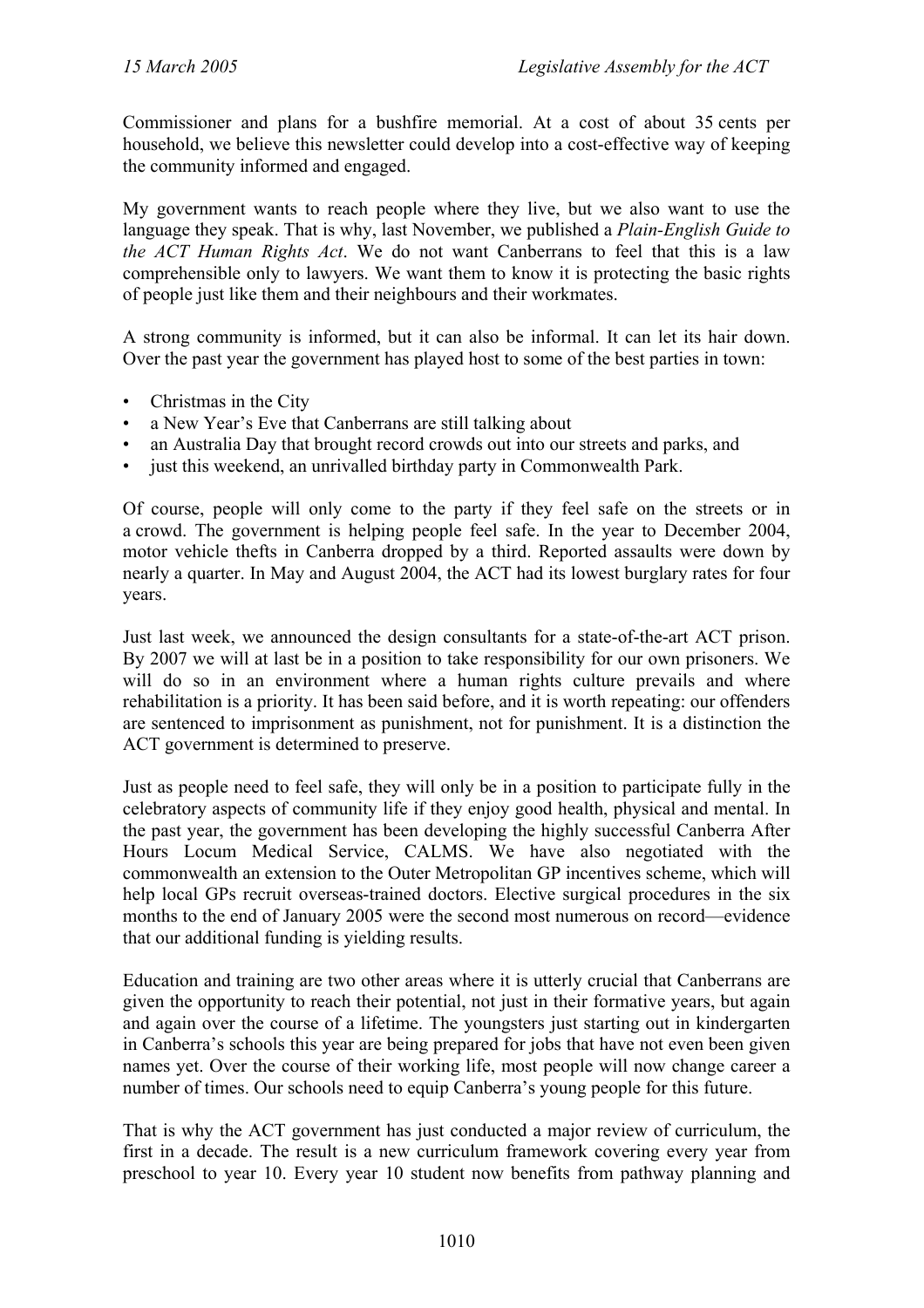every senior secondary student must formally plan a transition from school to further study or work. For the vast majority of young Canberrans, this transition will be smooth. For the small minority who encounter difficulty, the government's training pathway guarantee steps in, easing them into formal training, keeping them focused on the future.

Strengthening our community means strengthening our entire community, from our youngest members to our oldest. This is another theme running through The Canberra plan—a city for all ages.

Our ageing community will need a different mix of housing and health services. Through our new building for an ageing community strategy, we have put in place planning and other processes that will deliver 1,000 beds and roughly the same number of independent living units over the next five years. Since December, six blocks have been sold to service providers and another two are under consideration; two projects have commenced construction; another two are imminent; another greenfields site will be released this financial year and 12 projects are in the design and application phases.

In an Australian first, the ACT and commonwealth governments have just agreed to a Belconnen lakeside development that will deliver another 100 beds and 150 self-care units. The challenges of our ageing demographic are complex and extend beyond health and housing. The government is developing a population strategy to tease out the implications for workforce planning and potential future skill shortages.

There has been talk in recent days of the ACT's narrow revenue base. This is an historic legacy. But it is not one we need to endure in perpetuity. Nor will we. That is why the fourth focus of the Canberra plan is this city's knowledge future.

Under the plan we have launched a business springboard program, giving budding entrepreneurs access to the skills and know-how of successful business people. We have invested \$10 million in a new School of Health Science at the University of Canberra and supported a new Construction Industry Training Centre. Both will deepen our pool of skilled workers, ready to turn ideas and knowledge into assets for the territory.

We are also reaching out beyond our borders, exploiting the expertise of others, building contacts and creating new markets. The Canberra-California bridge program, launched in July, is opening the door to global markets and to global finance.

Last August, we set up screenACTion, the ACT Office of Film, Television and Digital Media, to galvanise the local industry, help it to a bigger slice of the lucrative production and post-production markets and encourage the development of an industry cluster. Clustering and other forms of collaboration are transforming the economy and partnerships for growth is a theme running through the Canberra plan.

In the past year we have put in place:

- a Canberra partnership board, bringing together business, researchers and government to identify opportunities for growth and export;
- a \$30 million super venture capital partnership, which will take great local ideas and turn them into commercial realities and jobs; and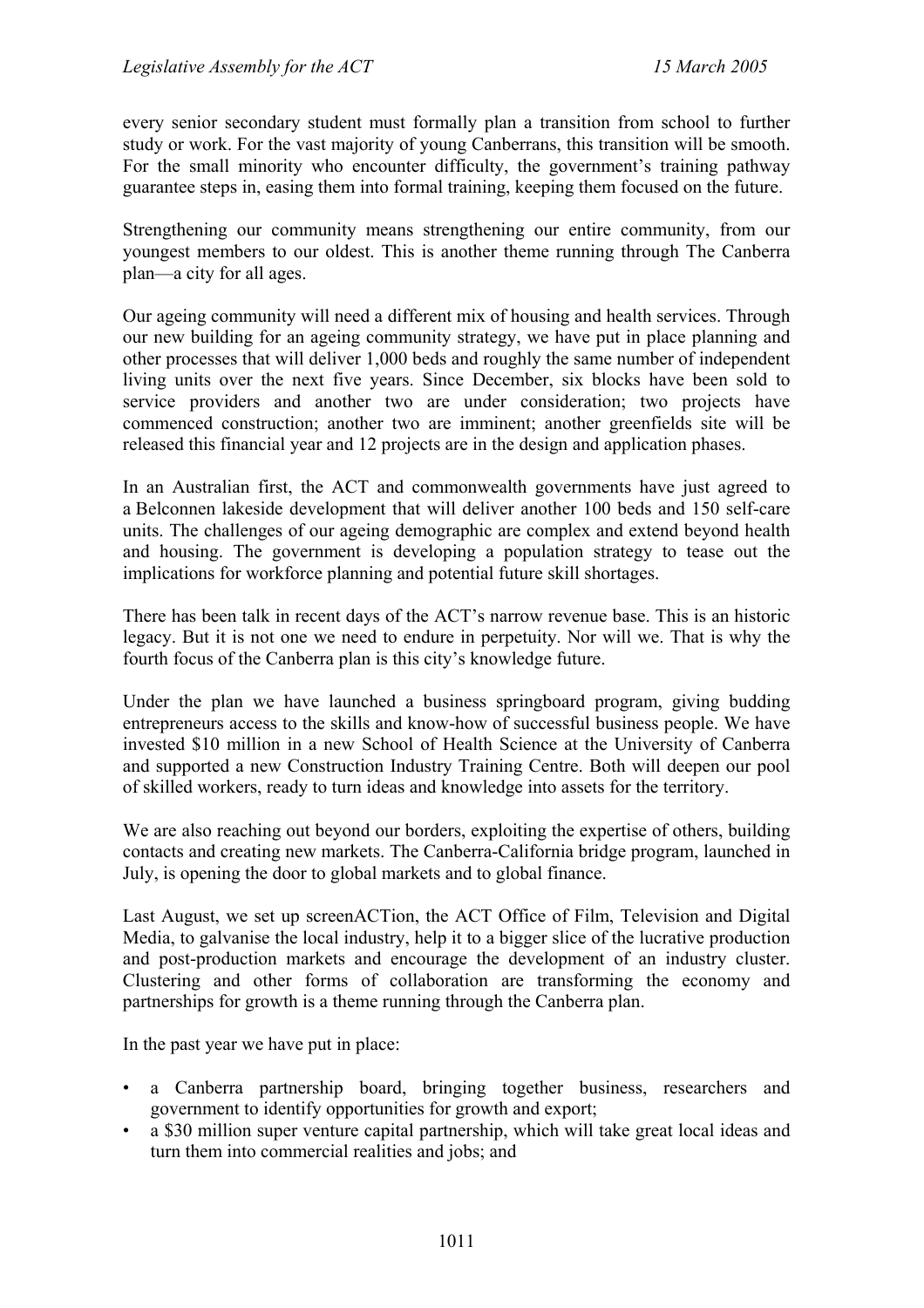• a one-stop-shop home to BusinessACT, the Canberra Business Advisory Service, Austrade, screenACTion and the brand new Small Business Commissioner.

Canberra's tourism industry also stands to benefit from more effective collaboration. Initiatives such as the recently announced \$1.5 million SCAN project are letting us marshal the resources of the entire region to boost our collective profile and get the best possible return on our promotional dollar.

Partnerships are also critical to the sixth strategic theme of the Canberra plan a dynamic heart. My government is spending \$1.5 million over four years to attract greater financial, social and cultural investment in Civic. Our aim is to make Walter Burley Griffin's vision for this city a reality.

In the west, the Childers Street urban design project is creating a cultural precinct seamlessly linking the university and the city centre. The ANU recently signed a 10-year deal to develop several more parcels of vacant land in the area. Just a few metres away from where we sit today, work has begun on the Civic Library and Link. Consultation on the new Multicultural Centre will begin in July and the redevelopment of Currong Apartments is poised to begin. Just last week a new vision for City Hill was released.

The renaissance is not confined to Civic. The redevelopment of Fraser Court in Kingston and Burnie Court in Lyons will begin within months. This is urban renewal on a once-in-a-generation scale. Yet it is renewal that is also visually, philosophically and practically in tune with Canberra's image as the bush capital. It is odd that "the bush capital", a phrase that originally had a hint of the pejorative about it, should have become a badge of honour for this city, but it has. That is why the final theme of my government's plan for this city focuses on our capacity to live with, rather than in opposition to, our environment.

We need to balance the demands of an affluent and growing population against the subtle, but insistent, demands of our environment. As far as possible, we must strive to be a compact city. We must be energy smart and water smart. We need to preserve our bush corridors, where we can, and leave as small a footprint as possible wherever we tread. This means confronting the sorts of issues governments find it easier to put off. My government wants to help secure the future, not condemn it.

That is why, before the end of the year, we hope to have decided on a clear way forward on the city's future water supply. It is why, through our subsidised home energy audit program and our \$1.2 million energy wise program, we are helping householders make changes that will conserve the planet's dwindling fossil fuels. It is why we have passed water efficiency labelling laws that will save us 1.4 billion litres of water a year. It is why we want to get Canberrans out of their cars, wherever possible.

Creating an efficient public-transport system for a dispersed population is not easy, but last April's sustainable transport plan is navigating a way. Construction of a Gungahlin-Civic bus way begins this year and we are exploring the possibilities for a Belconnen-Civic route.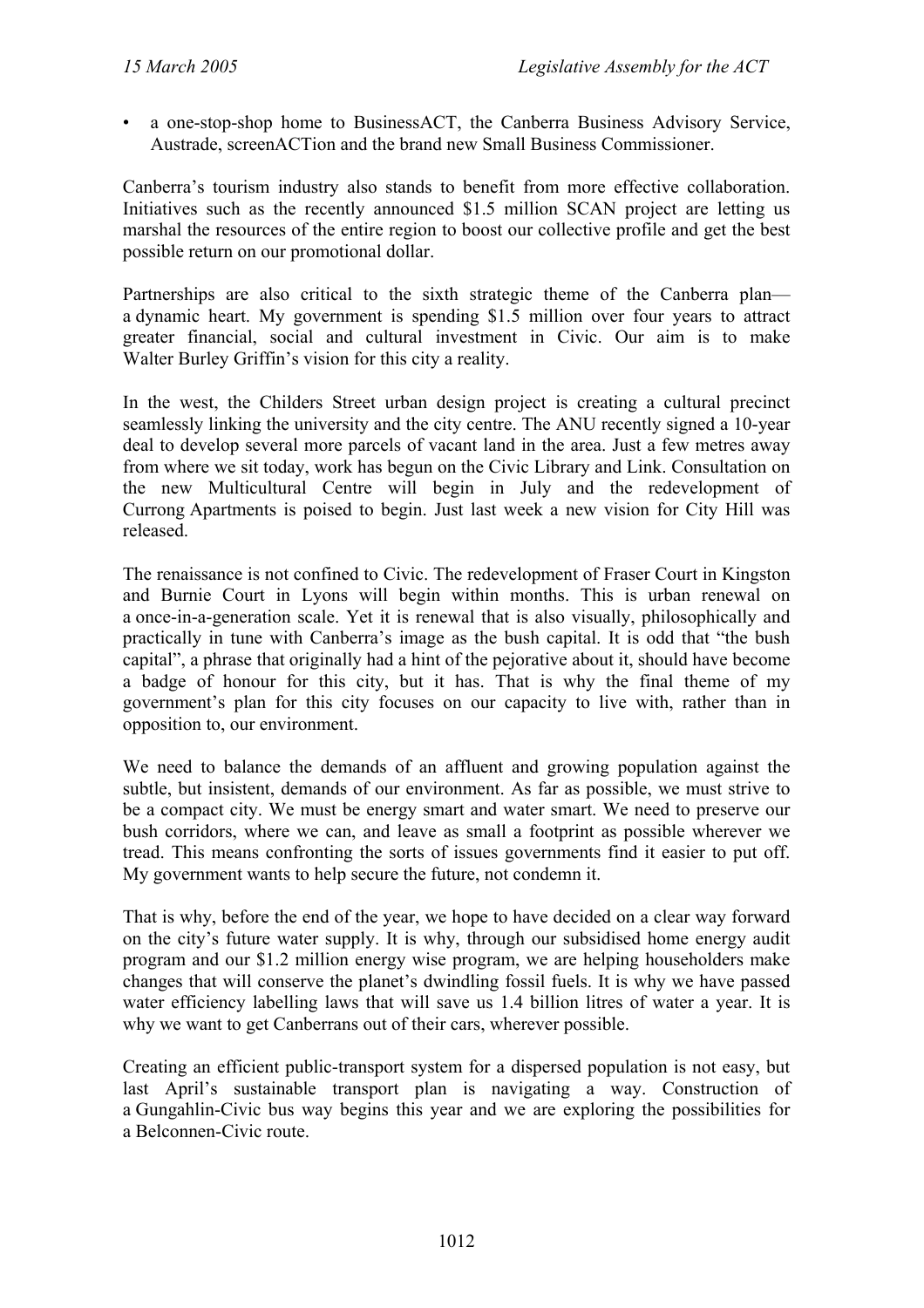Attitudes are changing. Last month, for the first time in Canberra's history, ACTION adult passenger numbers reached 20,000 in a single day, not once, but several times. Campaigns such as TravelSmart are encouraging even more people onto the buses. We are improving bus frequency as part of a \$4.6 million investment in system-wide improvements; \$100,000 is being spent to give passengers certainty about waiting times; \$400,000 is being spent on the design of a new interchange at Woden and forward design is also underway for Belconnen.

In isolation, each of the initiatives I have outlined today is worthy. They are investments that change the lives of individuals for the better. Combined, they are changing our entire community for the better. These are integrated initiatives that fit together with the strength of a monkey grip. They are unified by my government's vision of this city and aspirations for its people.

Over the next five years we are investing \$600 million in the realisation of the Canberra plan. Our vision is a city that represents the best in community living and sustainable development. One year on, we have begun to shade in the contours and sharpen the topography of the Canberra plan. One year on, Canberra is closer than ever to being the city it is capable of being. I move:

That the Assembly takes note of the paper.

Question resolved in the affirmative.

# <span id="page-40-0"></span>**Celebrate Canberra Discussion of matter of public importance**

**MR SPEAKER**: I have received letters from Dr Foskey, Ms MacDonald, Mr Smyth and Mr Seselja proposing that matters of public importance be submitted to the Assembly. In accordance with standing order 79, I have determined that the matter proposed by Ms MacDonald be submitted to the Assembly, namely:

The importance of the Celebrate Canberra celebrations, the success of Canberra's big birthday party on 12 March and the need to highlight the contribution the Canberra citizen of the year and the Canberra gold certificate recipients make to the community.

**MS MacDONALD** (Brindabella) (3.36): We all know that Canberra celebrated its 92nd birthday on Saturday—and thousands came out to wish our city a happy birthday. Our city has come a long way in 92 years. What was once a few farming properties is now a beautiful and vibrant city, the capital of Australia and home to more than 320,000 people. The Celebrate Canberra celebrations kicked off on Saturday and will run until Monday, 21 March 2005. The 10 days of celebrations are an important opportunity to recognise those who have made valuable contributions to the Canberra community, as well as to get out and experience all that Canberra has to offer. They allow Canberrans to enjoy and explore our city, its people, attractions, diversity and, most importantly, its sense of community.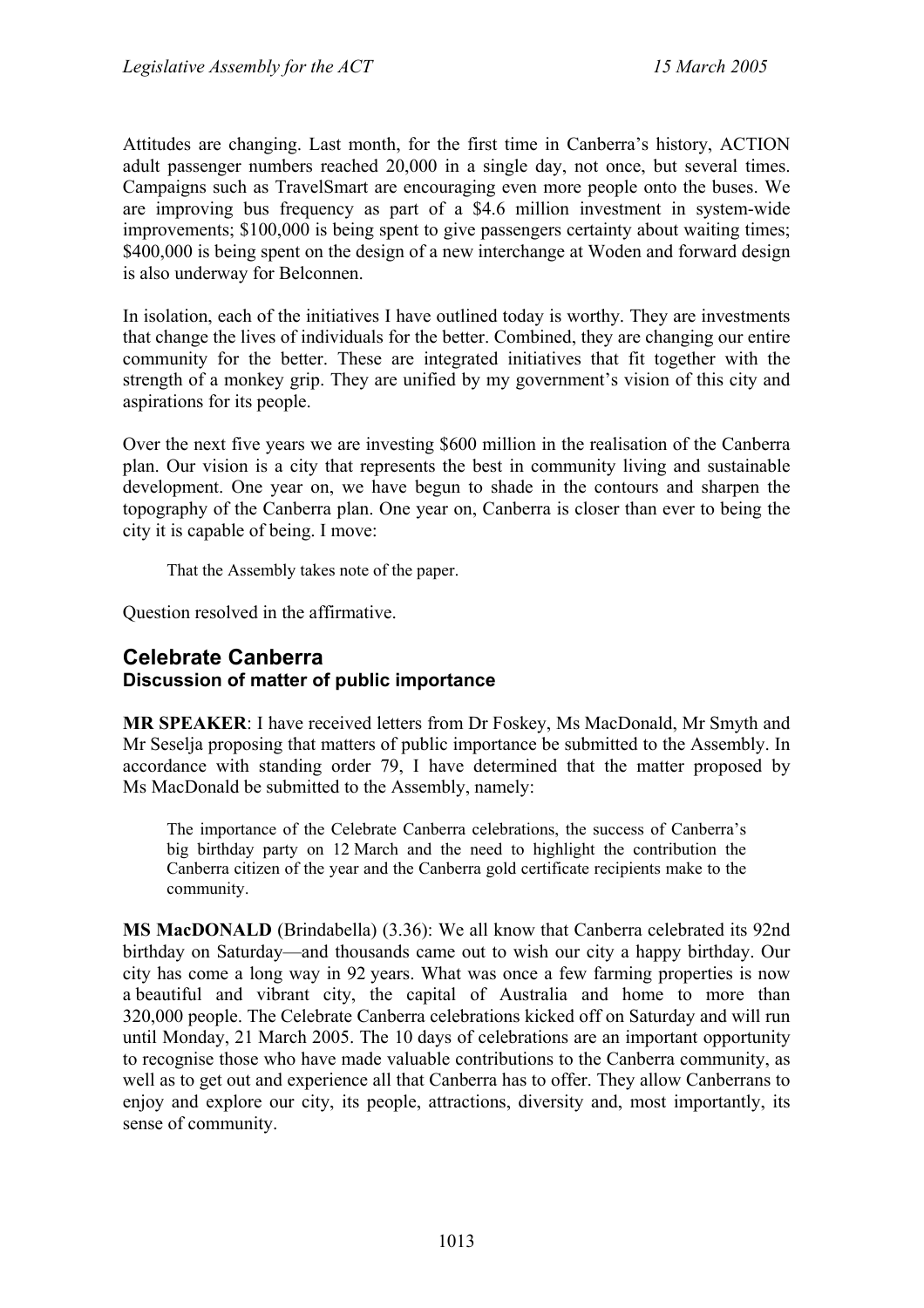The "celebrate in the park" event on Saturday 12 March marked the beginning of the 10 days of celebrations. This inaugural event was a wonderful success and offered Canberrans a huge variety of entertainment, acts and activities. More than 35,000 people attended the event throughout the day, which began with the announcement of the Canberra citizen of the year award—or should I say Canberra citizens of the year. The entire staff of Clare Holland House were recognised for the countless hours of service they provide to the Canberra community. The palliative care centre, positioned on the shores of Lake Burley Griffin at East Basin, has served our community since December 2001.

The Clare Holland House palliative care team delivers comprehensive, coordinated, compassionate and excellent care to people and families who live with advancing illness. The team, which consists of doctors, nurses, social and palliative care workers, clerical and kitchen staff, physiotherapists and occupational therapists, have specialised knowledge and skills. Their approach encompasses the whole person—not only the management of pain and other complex systems but it also acknowledges and addresses the psychological, spiritual and social aspects of individuals. The environment is made as home-like as possible, where families can remain close and are encouraged to participate in care and decision-making.

Services provided include the in-patient palliative care unit, where people are admitted for a number of reasons; the home-based palliative care unit, which provides nursing care and support to people with an advancing illness whose families are caring for them at home; and the hospital consultancy service, which includes palliative care specialist advice to patients in hospitals, hostels and aged-care facilities. Clare Holland House is a deserving recipient and I would like to congratulate manager, Pauline Green, Medical Director, Dr Margherita Nicoletti, and all of the staff at the centre.

Thanks must also go to last year's citizen of the year, Mr Geoff McPherson, who was recognised for his major contribution to the Canberra community in refugee support. Mr McPherson has served our city impeccably as Canberra citizen of the year in 2004 and I am sure the staff of Clare Holland House will do Canberrans just as proud in 2005. I was very interested to hear the comments Mr McPherson made on Saturday just before Clare Holland House was announced. He talked about how things had not necessarily improved, but how very pleased he was to have received the award in 2004.

Five community protection medals were also awarded on Saturday to five people from across the ACT emergency services, including ACT Policing. The ACT community protection medal was established in 2002 to reward people who have given sustained, distinguished or outstanding service to the ACT community through their involvement in ACT emergency services. ACT Ambulance paramedic Mr Trevor Stohr; State Emergency Service volunteer, John Hill; president of the ACT Rural Fire Services, Molonglo Brigade, David Tunbridge; Australian Federal Police negotiator, Therese Barnicoat, and the ACT Fire Brigade's Joseph Murphy all deserve our thanks and congratulations. These five recipients have worked tirelessly in our community and have proven their commitment to Canberra.

I was pleased to be able to attend the events on Saturday morning and to help present the inaugural Chief Minister's Canberra gold award to those Canberrans who have lived in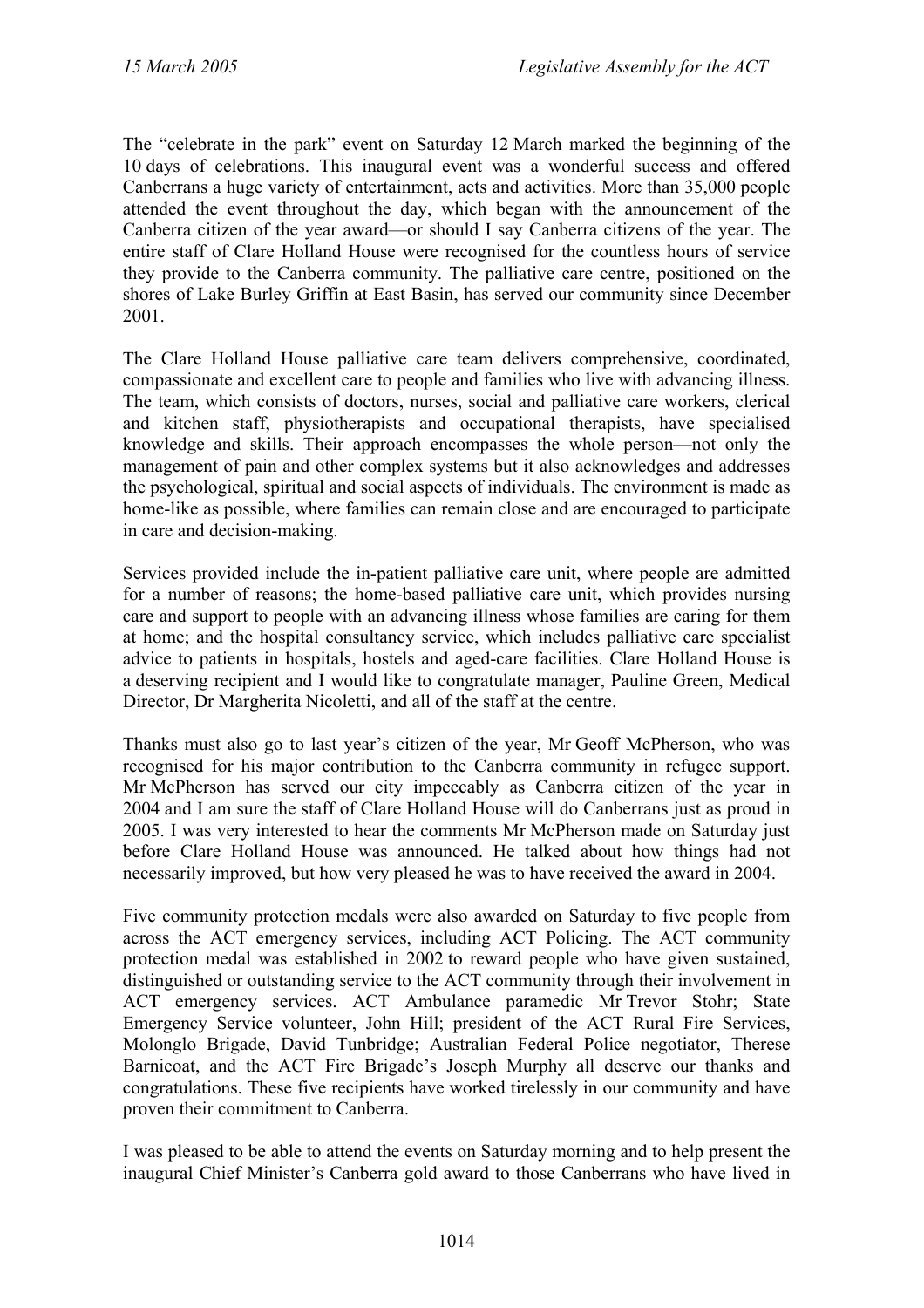this city for the past 50 years. The Canberra gold awards recognised the 1,000-plus qualifying recipients, as a way of thanking these residents for their long-term commitment and contribution to the Canberra community. Canberra's social plan, launched by the Stanhope Labor government in 2004, noted the importance of recognising this special group of residents.

Just 50 years ago, Canberra's population numbered only 30,000 people. In June 2003 an estimated 322,850 people lived in the ACT. As we continue to watch this city grow and develop in the future, it is important that we celebrate the contribution these Canberran pioneers played in years past and remember that the Canberra we know today was built by people who came from all over the nation and, indeed, from all over the world. This special occasion was also marked by the cutting of a gigantic birthday cake with the impressive measurements of 91 centimetres by 45 centimetres. I was lucky enough to have a slice of the cake, which was made by Annie's Cakes, and can report that it tasted pretty good.

One of the things that struck me on the day was the general feeling of excitement and wellbeing. Everyone was there to have a good time and celebrate Canberra's milestone as a community. The recipients of the Canberra gold award were thrilled to be recognised as long-time residents. Many stopped to tell me about when they first came to Canberra, or that they were second generation Canberrans. In fact, one lady pointed either to her grandson or her great-grandson—I was not sure—and said, "He's eighth generation in this area." I find that amazing, I have to say. The gold awards are a wonderful way for long-time residents to meet other long-time residents and share their experiences with the community. As somebody who has just celebrated her 10th year in this area, I have to say I look forward to the day when I can receive my Canberra gold award in 40 years time!

Celebrate in the Park brought together the culinary, artistic, social, musical and cultural diversity of Canberra. It featured the best culinary variety Canberra has to offer, with Canberra restaurants and wineries providing food galore for all. There was a fantastic array of food available, from Asian dishes to smoked meats and Italian cuisine and, of course, plenty of Australian fare. This was complemented with sounds from some of Canberra's and Australia's top live bands, including the Whitlams and Killing Heidi. These bands and other local talents, such as local Australian idol, Hayley Jensen, Zooster, Los Capitanes and the Diane Mason Band, attracted thousands of people. In fact, I know the Chief Minister enjoyed Killing Heidi very much.

The children's stage was also an extremely popular area, with an estimated 7,000 children and their parents packing the lawns to see performances by George from Playschool—who I am quite sure would have given Killing Heidi a run for their money—Active Kidz, Humphrey B Bear and Canberra's top magician, Tricky Nick. The spectacular fireworks display over the lake was a fitting way to end the day.

The celebrations have not finished. Over the next seven days there are many upcoming attractions that offer fun and excitement to all Canberrans, young and old. I look forward to the Lunar Festival, which will light up Tuggeranong this Saturday. It will provide for children and adults alike to watch and interact with Samoan and Croatian dancers and listen to Latin music. There will also be South American puppetry and lantern workshops.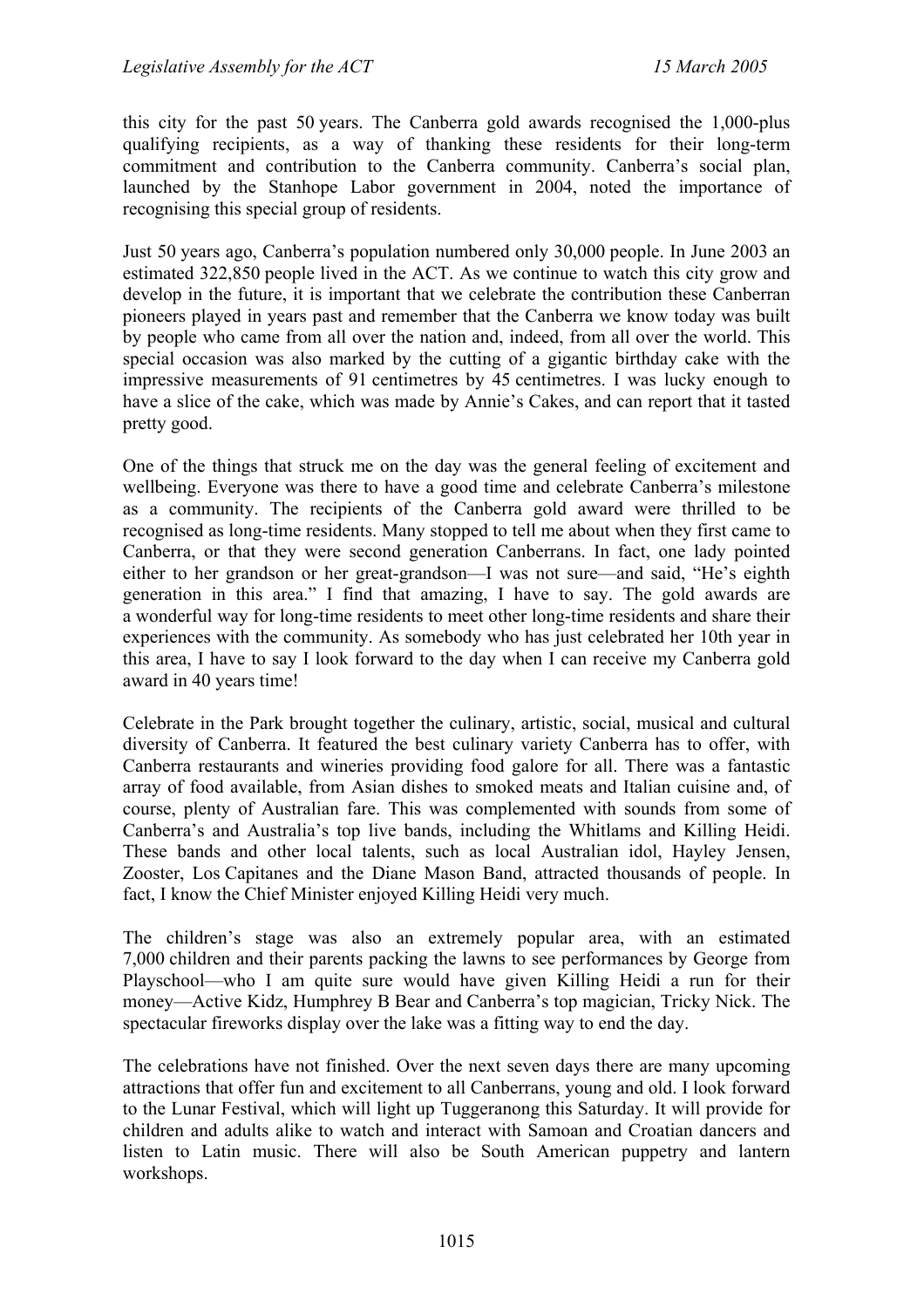A balloon fiesta each morning of the 10 days will festoon, and has already festooned, Canberra's skyline, with over 50 balloons of various sizes and shapes from across the world. All of us, I am sure, would have seen the spectacular photo in this morning's *Canberra Times* of the balloons over the lake and the National Museum. The Canberra Connect community bike ride will give the opportunity for hundreds to participate in a leisurely ride around the city. The Circus of the Air, presented by the ACT government and ActewAGL, will create a 19th century carnival feel, reminiscent of Jules Verne's *Around the World in 80 Days*. Held from March 19 to 21, the circus will complement the balloon fiesta and provide more entertainment to spectators.

The Canberra Museum and Gallery is holding a Craft ACT exhibition, which showcases the very best craft artists and designers in the Canberra region. On a personal note, I have my own interest in craft and, in fact, participate in craft activities. I look forward to that particularly. There will also be a bridge-to-bridge model yacht race from 19 to 20 March on Lake Burley Griffin. There are dozens of other events, exhibitions and activities taking place over the next seven days—unfortunately, too many to name.

I urge everyone to get out there and enjoy our beautiful city and experience something new—there is literally something for everyone. So check out the Celebrate Canberra website and help celebrate our wonderful city as part of the community. Now an annual event, Celebrate Canberra has begun the countdown to Canberra's centenary year. We are well on the way to making 2013 a spectacular and joyous occasion. Every year can only get bigger and better, and I look forward to future celebrations.

I will finish by acknowledging my Assembly colleagues who were also at the presentation of the Canberra gold certificates on Saturday. There were hundreds of certificates—far too many for the Chief Minister to hand out on his own. It was a great pleasure for us to assist in handing those out. I know that Ms Porter had a great time meeting lots of people and handing certificates out as well. I look forward to future celebrations.

**MR SMYTH** (Brindabella—Leader of the Opposition) (3.48): Thank you for the opportunity to speak to this matter of public importance, or supposed matter of public importance. It is interesting that it says in the *House of Representatives Practice*:

The requirements of the House are that a proposed matter must be definite—that is, single, specific and precise in its wording.

I think that, instead of backslapping, self-congratulatory motions from a government member on achievements that the government has supposedly carried out, perhaps we need to question some of the matters of public importance that have been brought to the attention of the house recently. A matter of public importance is, for example, something like the length of hospital waiting lists, the inability to get treatment for breast cancer, or the inability of the police to protect the 5,000 Ulysses members. We have a matter of public importance that, one, is not definite in its application; and, two, we have heard from the member a succession—

**MR CORBELL**: Mr Speaker, I rise on a point of order. Have you ruled this matter out of order?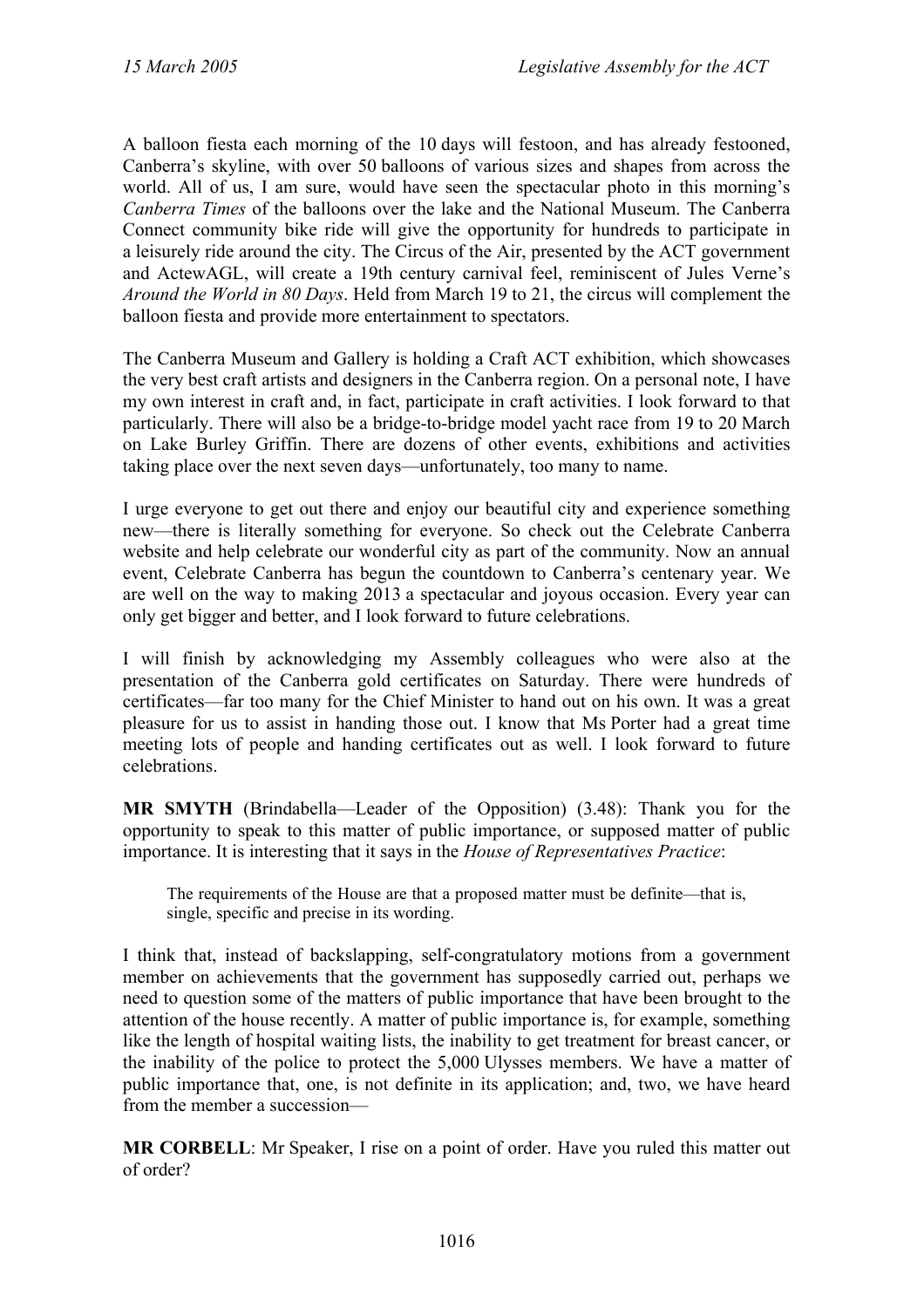**MR SPEAKER**: No. It is perfectly in order.

**Mr Smyth**: Thank you, Mr Speaker. It may well be perfectly in order but I am just raising—from looking at *House of Representatives Practice*—the real purpose of matters of public importance and highlighting the fact that all we have had from the member is a litany of something that the government did, in the supposition that it is somehow something new.

**Mr Stanhope**: Don't you think it is important?

**MR SMYTH**: Celebrating the birthday of Canberra is certainly important but I am looking at the *House of Representatives Practice* and just pointing out that it does not necessarily match the criteria for how it might work. It is an important motion. We on this side of the house think it is an important motion because it highlights the dearth of activity in the last three years from this government.

The Chief Minister, in his speech on implementing the Canberra plan, spoke about how this year—or in the last couple of months—we had celebrated Christmas, New Year, Australia Day and Canberra Day. The question would be, "So?" Other governments have done that, except that this government, from 2001 through to 2003, cancelled New Year's Eve celebrations; and fireworks were cancelled on days like Australia Day and Canberra Day. Indeed much was cancelled, including car races and other celebrations. It was only after 2½ years of consultation that the Chief Minister finally woke up to the fact that the public enjoyed those celebrations and finally admitted that in his social plan.

Some of the components of this are, in fact, important issues. I thank the Chief Minister and join the others in congratulating the Canberra citizens of the year—the staff of Clare Holland House. This highlights that we as a community should appreciate Clare Holland House—I think we all join with the Chief Minister in wishing them well on the receipt of their award. But I think that, on one hand, to congratulate somebody for the job they have done and say, "Well done", but on the other hand not to give them the resources to do the job properly is a bit of a backhander.

In the lead-up to the last election the opposition brought to light the fact that there is a waiting list to get into our hospice. There is a waiting list of people who do not receive proper palliative care. They are either cared for at home by their loved ones, by the palliative care nurses who visit, or they are in hospital. Most hospital clinicians will tell you that palliative care should not be delivered in the hospital setting for a number of reasons: one, it is inappropriate; and two, it puts additional pressure on the hospital system, particularly when it is short of acute care beds.

Obviously there will be days when people are admitted to hospital and, unfortunately, that is where they will die; but we need to have in place a process to ensure that they are quickly moved to Clare Holland House, where they will receive more appropriate care. The problem is that they cannot get a bed because Clare Holland House is inevitably full. It is my understanding that they feel the need for an additional 10 beds. It is my understanding that those 10 beds will cost—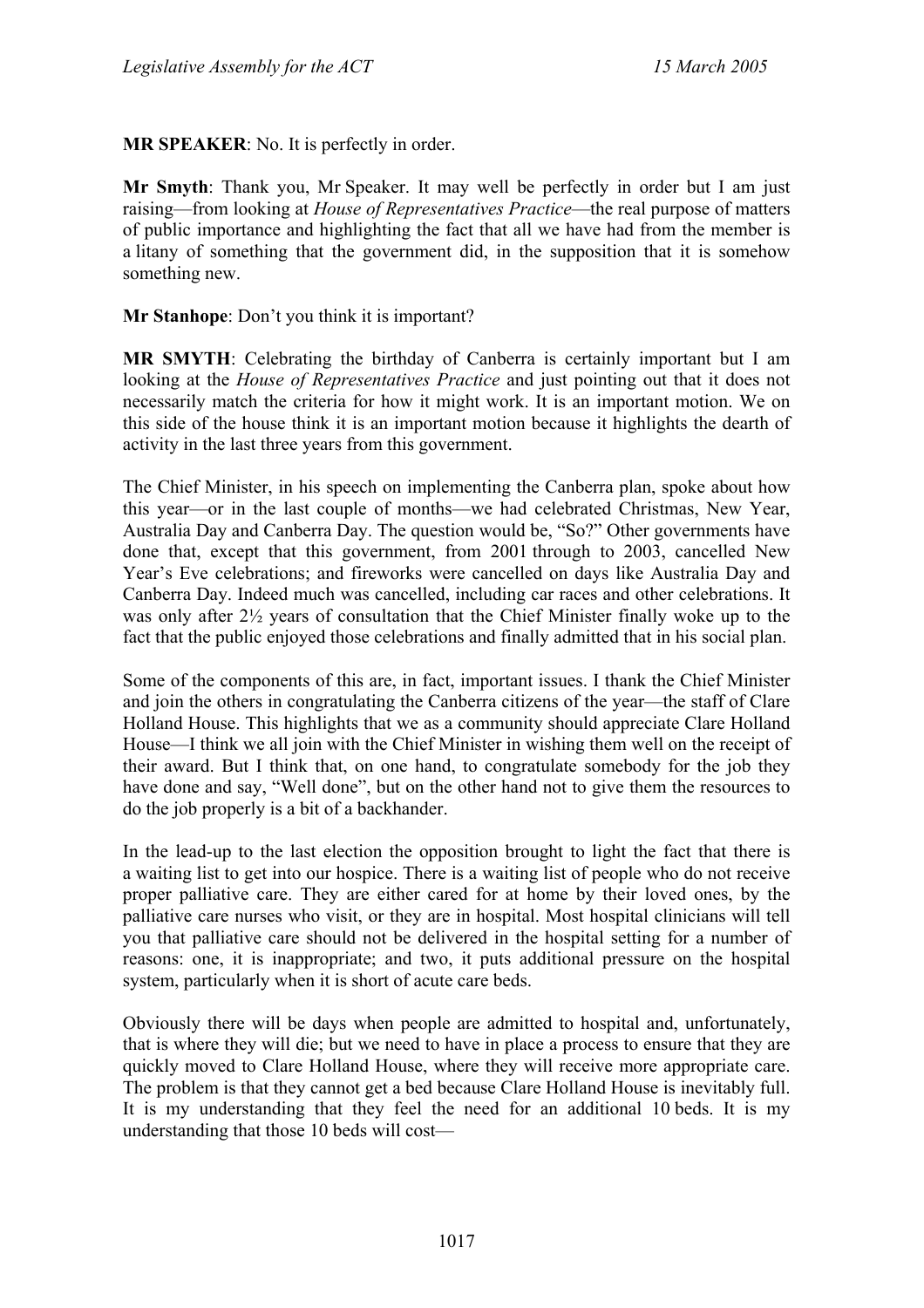**Mr Corbell**: Mr Speaker, I rise on a point of order—relevance. Mr Smyth is talking about access to palliative care.

**MR SMYTH**: No. I am talking about Clare Holland House.

**Mr Corbell**: I cannot see how that relates in any way to the MPI on the notice paper today. Even on the subject of congratulating the staff of Clare Holland House for their work as Canberrans of the year, he would be stretching it to then enter into a discussion around the adequacy or otherwise of palliative care services in the ACT.

### **MR SMYTH**: What standing order?

**Mr Corbell**: The standing order is the standing order that relates to relevance.

**MR SMYTH**: What number?

**MR SPEAKER:** The "relevance" standing order is standing order 58, and it goes on to say that the member shall not digress from the subject matter of any question under discussion. This is not a question; this is a discussion of a matter of public importance. But I think anybody discussing a matter of public importance should remain relative to those matters under discussion. Clare Holland House of course is at the centre of one of those. I do not think you have a point of order in relation to it.

**MR SMYTH**: Thank you, Mr Speaker. We praise them on one hand and, if we really want to help them do their job, then I think we need to make sure they are adequately resourced. I think it is a shame to praise them on one hand and then have Mr Corbell try to stop a discussion about how we would help the winners of the Canberra citizen of the year award to do their job even better. I think it is a shame that Mr Corbell wants to take that approach but, then again, that is the approach he always takes—always the lack of courtesy that we hear from Mr Corbell.

The staff at Clare Holland House have told me that they would like to provide more palliative care, they would like to do more and better of that which earned them the title of Canberra citizens of the year, and I agree with them. I am told that they probably need something like an additional \$1 million dollars to extend the services inside the building, were they able to be extending it by those extra 10 beds, and also to extend the palliative care services when they visit out in the community. We on this side of the house think that is an important service. We would ask the government simply to look at it in the context of the coming budget. I note the comments that the budget will be tight but hopefully we can put those who are in their final moments here, as Canberra citizens, at the top of the list.

I think the whole day is wonderful. I think celebrating Canberra's birthday is a great thing. The celebrations have been ongoing for years and years. I can remember attending the old food and wine frolic as a 17, 18 and 19-year-old. You also might remember it, Mr Speaker. The community does indeed like to celebrate its birthday, and I think it is appropriate and good to do so. It builds community spirit and gets people out. But I think we also have to concentrate on how we celebrate that birthday.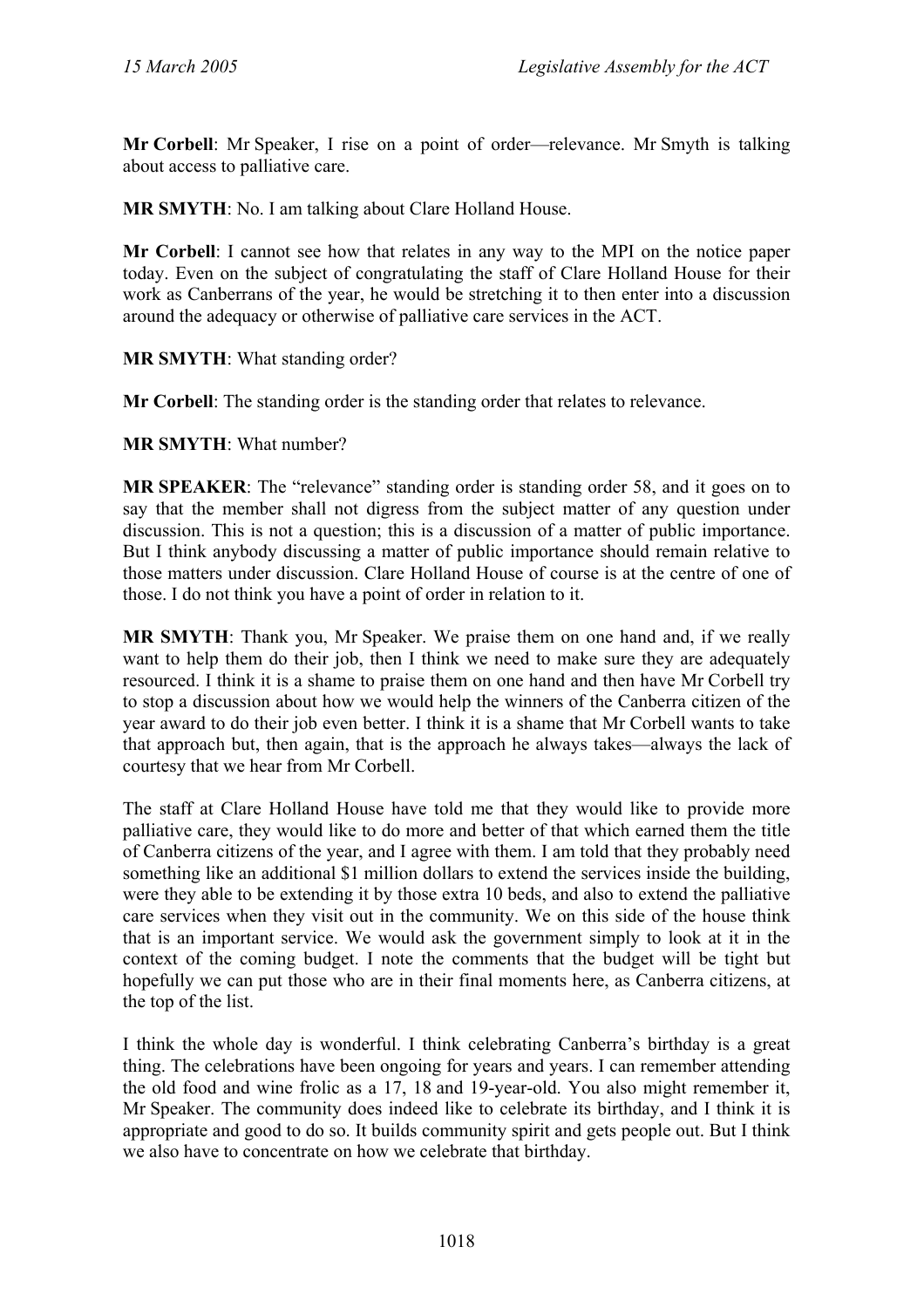I was lucky enough to receive an invitation to some of the functions, but I understand that other members were not. Perhaps all members of the assembly should have been invited to the functions instead of some being selectively invited. They could have enjoyed things like the community protection medals, which went to some tremendous Canberrans. I know particularly of the work of John Hill in emergency services has done for years; and Dave Tunbridge and I have shared a few fire sites. Indeed I think he shared a few with Minister Corbell as well over the 2003 fires, when he was out there with his Molonglo unit. I think it would be fair to say that Dave is a long-term icon inside some of the brigades, because he has always been there.

The work of Joseph Murphy of the fire brigade I think is well known amongst his colleagues. Therese Barnicoat is perhaps less well known to the community, but her work in the AFP is something I have certainly been aware of for a long time. I congratulate all of them on the work they have done. I am sorry; I have missed Trevor Stohr from the ACT Ambulance Service, another individual who is well known inside his profession. That is probably the problem with each of these awards. The purpose of the awards is to bring these people outside the fold of their own organisation or their own service, because often these people are just not known outside the community in which they reside.

Some of the other events on the day I think were quite good. Sandy Hollway gave quite an interesting address about cultural cringe at the national library, and talked about some of his adventures as the CEO of the organising committee for the Sydney Olympics. Indeed I even attended a Young Liberals function on the day, celebrating Canberra Day, which was quite interesting as well. There is a huge range of things that go on. As to the success of the big party, I think a lot of people attended. I have had a number of people query the fact that 35,000 reportedly turned up. It does seem a big number across that day, but who is to know? Estimating numbers is always difficult.

I think it is appropriate that we celebrate Canberra Day. I make the point that, for almost three years—indeed the first term of this government—the celebrations of this city were allowed to slide. It is good that the government has at last acknowledged that these celebrations are important in building up the community; and it is good to see that they have reinstated fireworks for events on days like Australia Day and New Year's Eve, and for the Christmas Party in Garema Place. All of those events were held under the former government, and indeed under the government before the former Liberal government.

Let us put this all in context: the celebrations are welcome. The work was good. Congratulations to those who organised the event, particularly the staff from Chief Minister's, who did a very good job on this. But I think, in terms of the matter of public importance, I would be raising with you how we do these things in future. I think that just putting up things that acknowledge the day-to-day work of the government and things that governments, not just in this city but governments across the country, do is really stretching the issue of a matter of public importance. As you have probably found in your copy of *House of Representatives Practice*, there is quite a lot of history on how these matters are determined. Perhaps it is time we looked at them a little more closely.

**MR MULCAHY** (Molonglo) (3.58): I think this was an important event. Canberrans traditionally like to get out and celebrate different things; we see it with Floriade and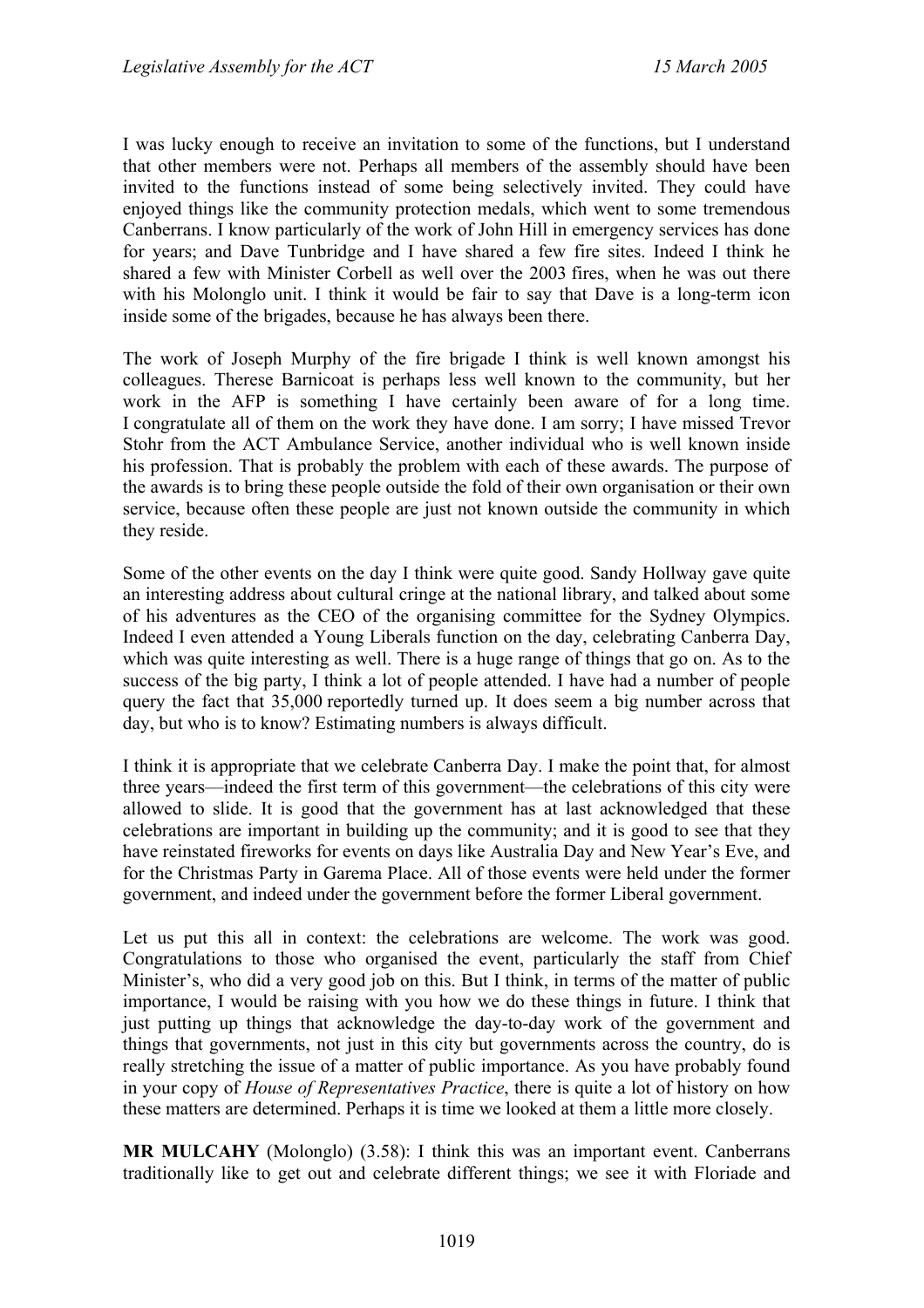New Year's Eve activities and the like. I took an interest in the citizens receiving the gold recognition award—I put somebody up for one of those categories. I was not aware of the final outcome of the process, and whether the event was contained within material that was distributed on a mass basis or not, I am not sure. I did not receive an invitation to that particular set of proceedings, although I understand the Leader of the Opposition did. It would have been nice to have been there for part of that, knowing that that was on. I think that, if we are going to try and create some areas of recognition on a bipartisan basis, we should try to do that.

I have a particular interest in the needs of our older residents. That has been the focus of my activities since I was elected, and prior to the election. It is very important that governments do more than just recognise, for instance, duration of living in the city and so forth. It is fine to put out certificates, medals and the like but, when it comes down to it, it is the quality of life people enjoy. Sadly, there are areas for the older people in Canberra that have not been well met. Particularly in the area of aged care accommodation, the territory appears to be constantly playing catch-up through its failure to get things done.

It seems that the tardiness that has been a feature of this government's capacity to make decisions has resulted in older people in our community losing facilities. Prior to my election there was the closure of centres at Narrabundah and Dickson, and we have seen extraordinary delays with new aged care beds being built for our older people. I know there was an announcement today of more aged care beds, but it is typical of the promises that come out. It often seems to divert attention from criticism for doing so little. If I could quote from the article today, it tells the story of, among the criticisms levelled at the government, waiting lists of hundreds.

**Ms MacDonald**: I wish to raise a point of order. Mr Speaker, you ruled before on standing order 58. I understand your ruling with regard to Mr Smyth, but Mr Mulcahy is referring to aged care provision. That has nothing at all to do with this matter of public importance. Could I ask that Mr Mulcahy please come back to the matter of public importance.

**MR SPEAKER**: Yes. I think one should remain relevant to the matter under discussion.

**MR MULCAHY**: Thank you, Mr Speaker. I was talking about the older people and making sure that not only do we give them certificates and medals but that we also cater for their broad collection of needs and that, if we are going to recognise them, then we have to look at the total package of their needs. That is the scope of my remarks.

It has been recognised today in the press in the wake of these events on the weekend that, although these people might get measures of recognition, there are still hundreds waiting for accommodation at our 23 aged care facilities. My message to this government is that you ought to look more broadly at their needs. Those things are more complex but I believe that they in fact speak far more loudly about one's genuine commitment to the needs of older citizens than do festivals, recognition and announcements of that ilk. Another example of where our older people could be better looked after, rather than simply through some of the public relations initiatives, is an issue I have pressed previously.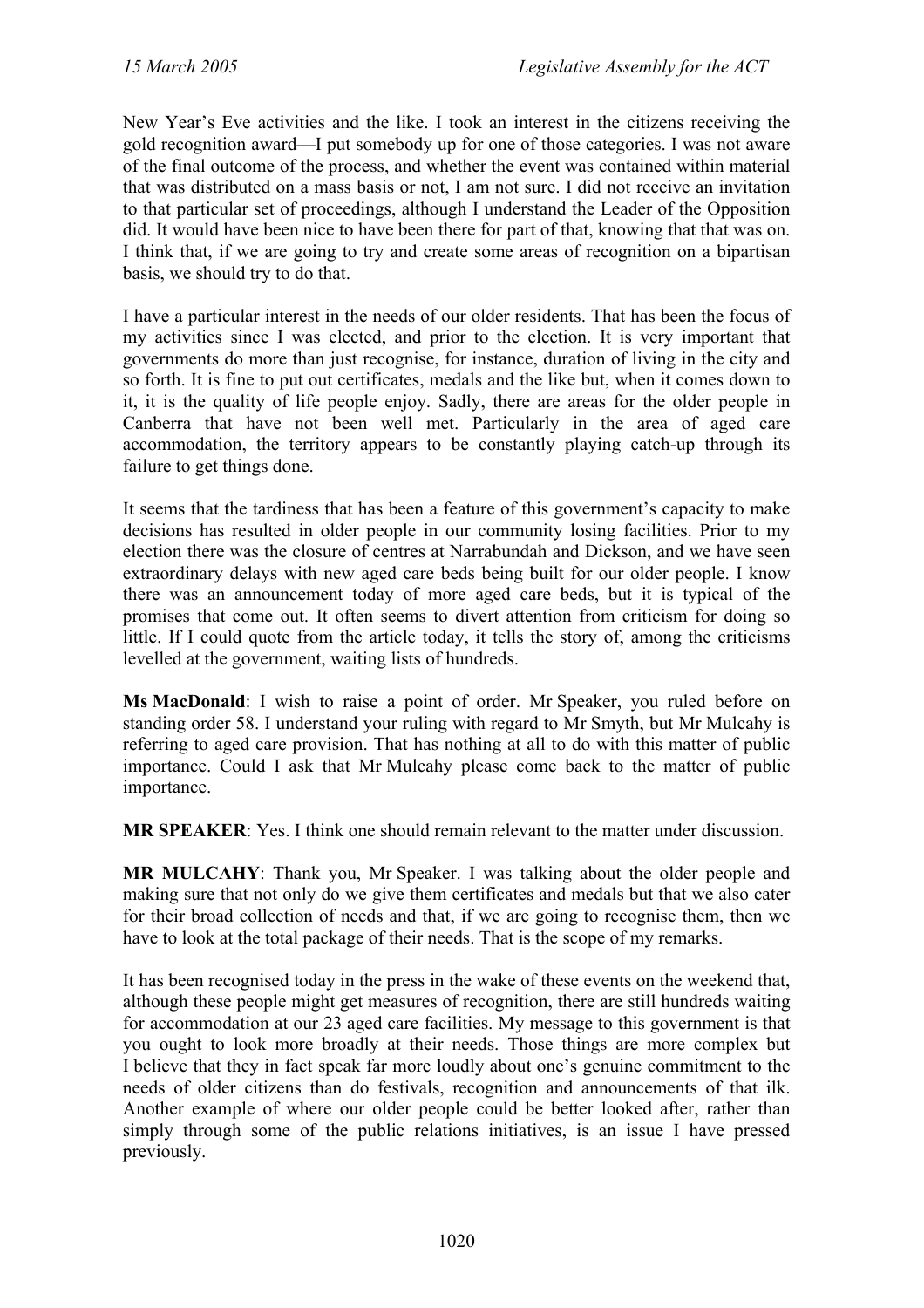**Ms MacDonald**: Mr Speaker, I rise on a point of order. Yet again Mr Mulcahy strays off the point of the matter of public importance before the Assembly today.

**MR SPEAKER**: Mr Mulcahy presents alternatives to the Canberra gold certificate recipients. I think that is in the context of the debate.

**MR MULCAHY**: Thank you, Mr Speaker. I do not intend to go down the long road of policy debate; I just want to illustrate what would, I think, impress so many more of our citizens. They would be impressed if we took their needs seriously enough to ensure that they have aged accommodation; if we ensured that the older people around the inner parts of the city are less prone to injury and falls by ensuring that footpaths and lighting are of a satisfactory standard; and if, in the course of tax policy, we addressed the issue of escalating value in real estate, which is not necessarily supported by cash flow. I know the government has looked at ways of assisting older people through rates concessions, but anyone who has dealt with older people knows that many of them have a preoccupation about not wanting to leave debt.

**MR SPEAKER**: I think you are stretching it a bit now, Mr Mulcahy.

**MR MULCAHY**: Yes, Mr Speaker; I hear you. I think it is important that we all recognise the contributions of our older residents. People who have had a long life in the territory have seen dramatic change. They have seen some tremendous investments in facilities in this territory, initially through the commonwealth when it had broader responsibility for the activities of the territory; and we live today to enjoy many of those facilities. If you talk to older citizens you will hear them relate what a very small and localised town this was not that many years ago, when just about everybody knew one another. The territory still has many of the dynamics of a smaller community but, obviously as we grow up and expand in numbers, that familiarity diminishes.

Whilst I do not want to denigrate in any way the recipients who have received these awards and I do not criticise the Chief Minister in making those awards—I accept that it was a good initiative; I was moved enough to suggest people who would be appropriate—my strong feeling is that we need to be fair dinkum about what we are doing here with older people. Give them greater priority; they are a growing part of our community. Governments of all levels in Australia, and in other countries, know that we will have a crisis on our hands if we do not move pretty quickly now to cater for the retiring baby boomers. I think it behoves the Assembly and the government to tighten up the priority we are giving to the needs of that section of our community.

**DR FOSKEY** (Molonglo) (4.06): There is no doubt, as Ms MacDonald pointed out, that some wonderful people live and work in Canberra. A percentage of them received recognition last weekend and I congratulate them and commend them for their work. I think that the move away from awarding just one Canberra citizen of the year is a good one, because it recognises that we are a community, not just a bunch of individuals. However, we need to be sure that awards of any kind connect and not divide us. A number of events associated with the Celebrate Canberra and big birthday were and are being held. I am sure that these events were and are enjoyed by many families and other groups.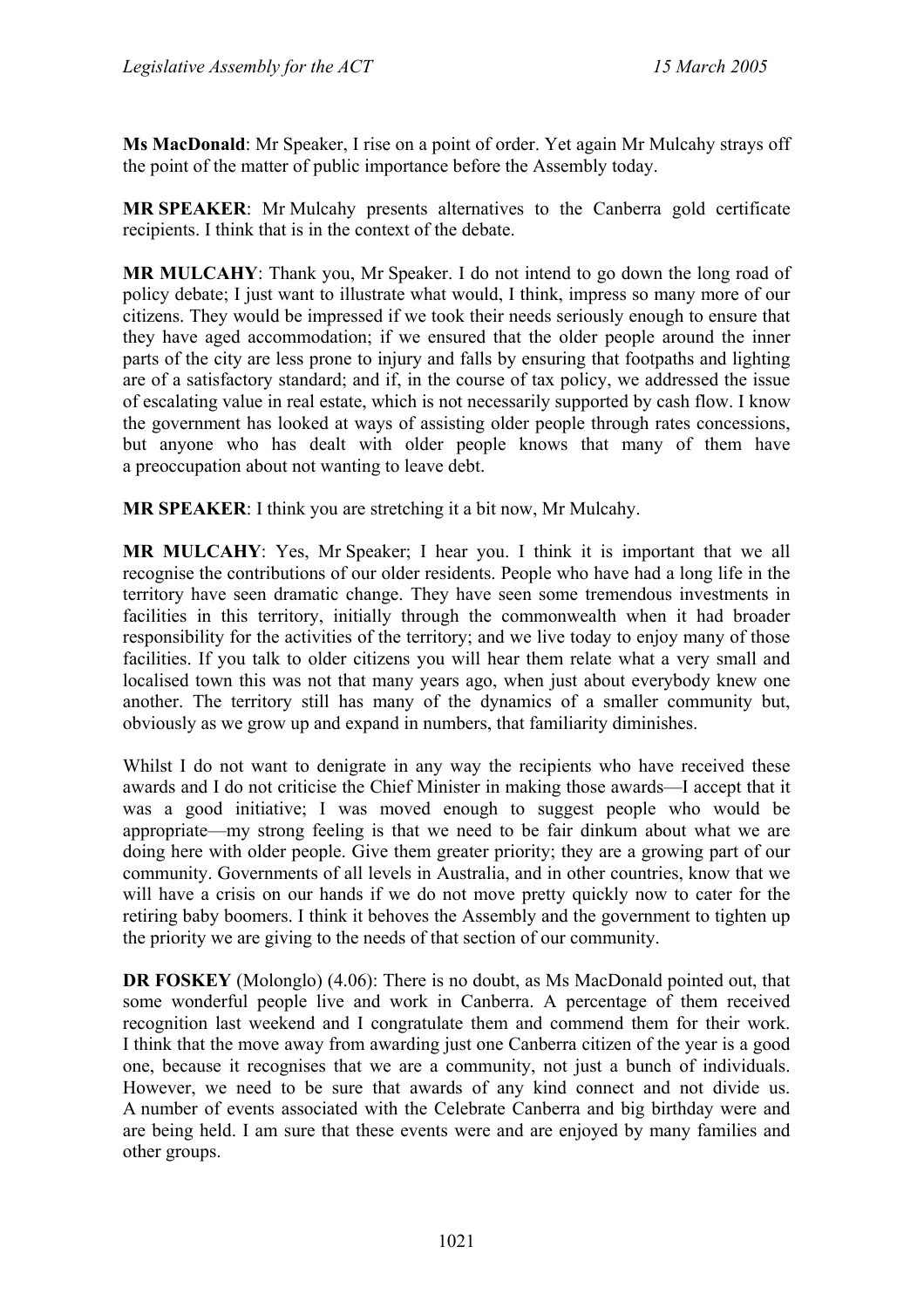I wonder, though, whether many isolated and marginalised people attended them. These are not events that one can easily attend without a companion, I suspect. I know that Canberra is not an easy place for people new to this place to meet other people. I am not sure that we cater well for newcomers and that these events provide the community development that will draw the new, the single and the introverted into our broader community. I believe that we should put some thought into bringing these people in. Do not misunderstand me: the Greens are very happy that so many people find the mass events associated with Canberra Day enjoyable. I would like to raise a few points though.

I would like to see more connection between the Multicultural Festival and the Canberra festival, or whatever its name is in whichever year. Separated as they are by just a few weeks, there is a sense that they are for different groups of people, and I am sure that is not the intention. I would also like to see these events emerging more from the community, developed over a period, perhaps by steering committees. The point of this is that the events should not be one-offs but should grow out of and reflect community desires. In so doing, they could assist us in developing the arts community in Canberra, providing music, drama, dance and other performance groups with the opportunity to develop new shows and events over a period of time.

Another thought: these events could give young people the chance to work with more seasoned performers, improving their skills and their sense of belonging. We could bring in young people that do not normally see themselves as part of this circuit. What about, for instance, involving skateboarders by having a rolling—excuse the pun—event which includes all the skate parks in the community?

Each celebration could assist in the development of our cultural identity and this would involve developing our sense of history, our heritage and our place in the region. Just an aside: about 10 years ago, with another person, I ran an event in Yarralumla, which is where I live and which is, as you know, a place rich in heritage—some of which we are losing by inappropriate development. I forget what we actually called it, but it was a "getting to know Yarralumla" event and we had photographs by Ann Gugler, who is a historian with a fantastic collection and a really good knowledge of the area, which we showed in a local hall. We had walks run by Ann and other people. It was just a very small local event but it really did reach a lot of people who did not know that they lived in a community that actually had a history.

We could also develop our sense of our place in the region through these events. We could bring people in. There are arts in our surrounding towns and communities, for instance, and they could have a larger and a new audience to present their events to. For many performers the problem is finding an audience. They could work with Canberra groups, thus building our sense of being in the region and their sense of being considered by the national capital. We could move events around Canberra. Not everyone likes to join the traffic jam to and from the centre of Canberra for Skyfire or for big concerts. Some do not like to move too far from their town centres, which, by the way, would benefit from a bit more cultural activity.

These are just some ideas. I think we should be wary of self-congratulatory approaches to events we organise, whether we are a government or a community organisation. Let us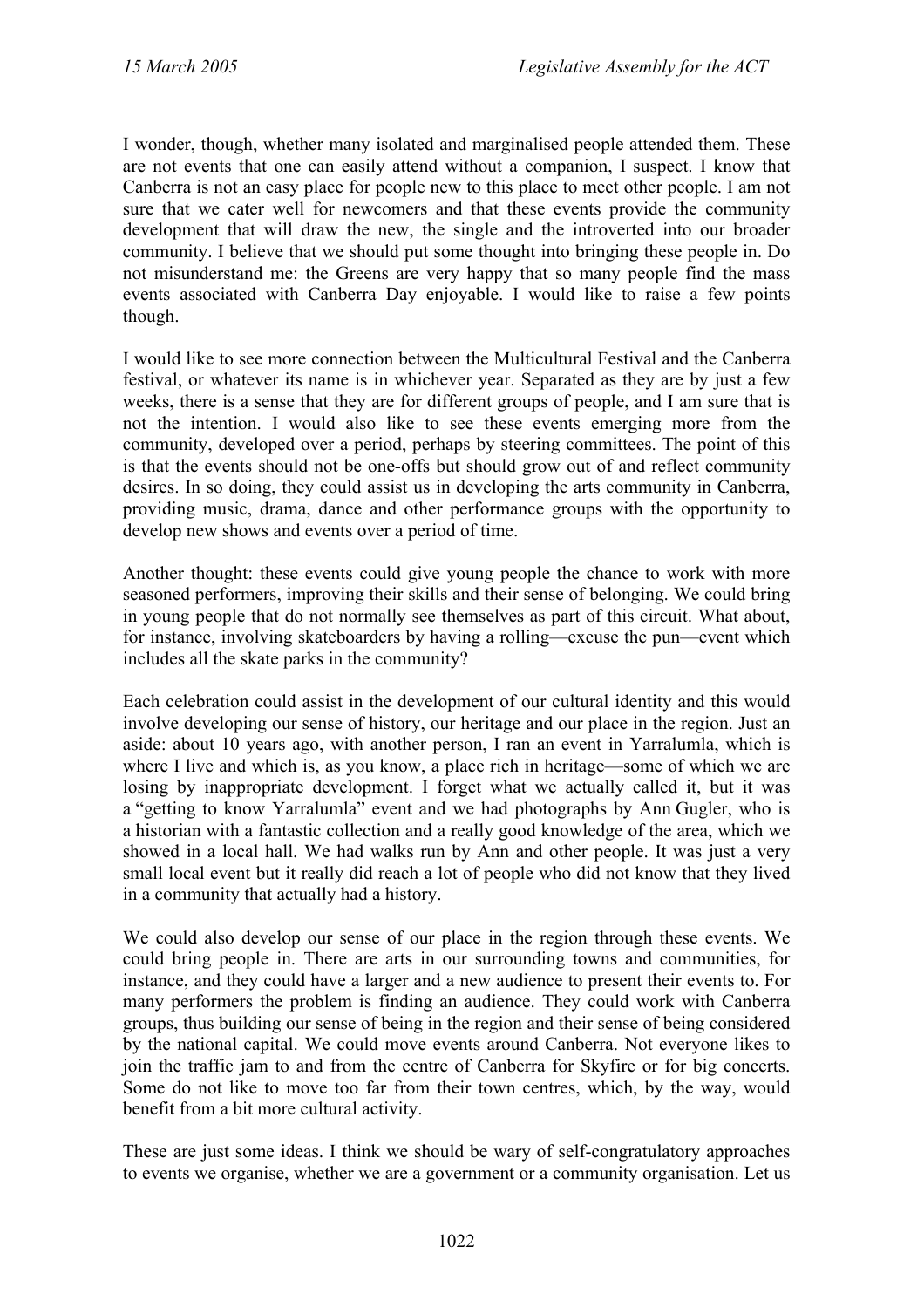reflect then and see how we can improve and make those dollars go further by using them to develop our arts, sports, intellectual and other groups and, with them, the broader community.

**MS PORTER** (Ginninderra) (4.11): I am pleased to be able to join with Ms MacDonald in supporting the celebrations that we experienced over the weekend in recognition of Canberra's 92nd birthday and the way we celebrate Canberra. Among the events that occurred to celebrate Canberra's birthday and which took place in Commonwealth Park, on Saturday morning I, along with Ms MacDonald, the Chief Minister, Senator Lundy and Ms Ellis, the member for Canberra, had the privilege and honour, as Ms Macdonald was saying, to present the gold awards to Canberrans who had lived in Canberra for over 50 years. There are over 10,000 people currently living in Canberra who are eligible to receive these gold awards. However, sadly, only a little over a thousand were nominated. I certainly hope that many more of those who are eligible will be nominated so that next year we will be faced with an even bigger task of presenting the certificates because of the large number of people that have been nominated.

The pride and joy on the faces of the people and the warmth of their handshake as I presented them with their certificates and congratulated them was palpable. I met one family who had two generations collecting their certificates, who were fifth generation Canberrans. Their forebears had arrived in the area that we now call Canberra in 1838. Many of those who were standing in line to receive their certificates were chatting and swapping stories about their family histories and about their experience of living in Canberra.

Prior to the presentations of the certificates, those of us present witnessed the awarding of the citizen of the year for 2005. As Ms MacDonald said, this year this award went to the staff and volunteers of Clare Holland House. Members of course are aware of the work of both the paid and volunteer staff of Clare Holland House. I wish to add my personal congratulations to all those who have worked so tirelessly and selflessly over so many years. Such wonderful services as provided by Clare Holland House would have been wonderful had they been available to my own mother, who died some 11 years ago in Wollongong. I would also like to congratulate the recipients of the community protection medals.

I would have welcomed the opportunity to be present at the afternoon's entertainment. I understand that over 20,000 young people rocked away to the sounds of many popular bands, including Killing Heidi. I would have, as I said, welcomed the opportunity to join with young Canberrans as they enjoyed that, but I was spending the afternoon and early evening with the people of Charnwood at the Charnwood Community Carnival, at which the Chief Minister also joined us in the afternoon. I am sure that he was glad, along with me, to enjoy the Charny idols, 12 young Charnwood residents aged from seven to their mid-teens, who entertained a crowd of thousands. This carnival is another fine example of how Canberrans join together to celebrate. I hope to have the opportunity to advise the Assembly further on the success of this carnival at a later time but, as I said, I can report that in its second year there were thousands of happy people in the crowd, and I am sure that the contribution of \$10,000 by the ACT government to this event was very well spent.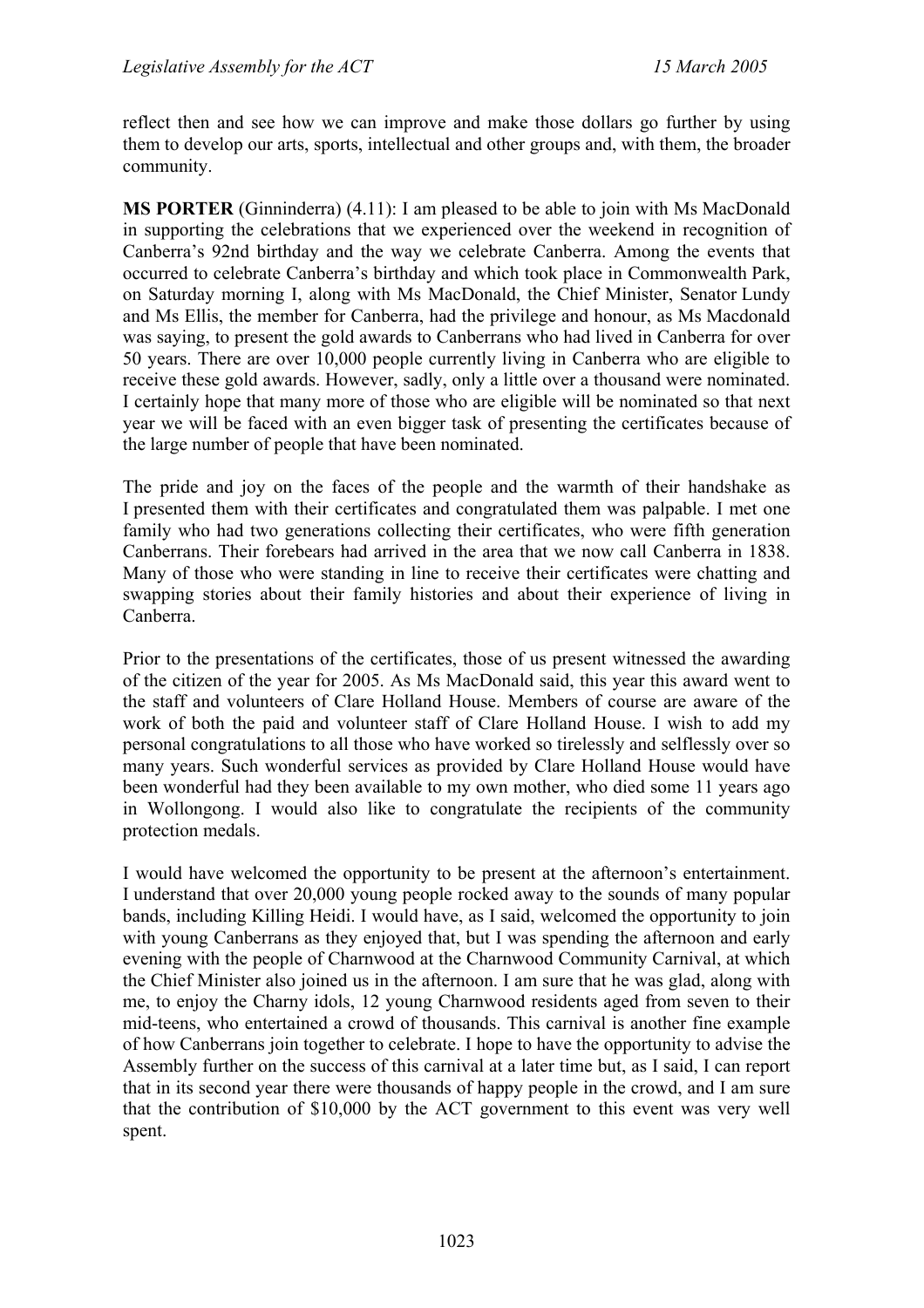The government is to be commended for supporting events such as Canberra's birthday celebrations and the celebrations to follow in the next 10 days. I wish also to recognise the financial assistance provided by ACTTAB to make our 92nd birthday one to remember. As I said, the weekend events were a great success and we have more to follow. I am sure that all of us are enjoying, as Ms MacDonald said, the balloons that greet us each morning; they are such a wonderful sight. So I am happy to join Ms MacDonald in congratulating all those who organised the events for the day and I join with her in saying it was indeed a wonderful event.

**MR STANHOPE** (Ginninderra—Chief Minister, Attorney-General, Minister for the Environment and Minister for Arts, Heritage and Indigenous Affairs) (4.16): I am very happy to speak to this matter of public importance, too, and I thank members for their contribution to it. I thank, in particular, Dr Foskey for her very thoughtful commentary on the issues we face as a community, in celebrating as a community and acknowledging the role that community celebrations can play in providing some opportunities to enhance social capital within the territory.

It is notable that Dr Foskey touched on a significant number of issues that I think are very important and are important for us to debate. To that extent, I reject the position put by the Liberal Party in this debate, that this is not a matter worthy of consideration. Dr Foskey raised issues around community connection and the potential that people that are disadvantaged or on the edge do not have many opportunities to participate in the life of the community. Those particular issues can be sought to be addressed through a determination to provide a framework around which we as a community can come together.

Social isolation and disconnection are very, very much at the heart of our capacity to participate in the life of communities. One incidence of disadvantage is, of course, an inability or an incapacity to join with fellow residents, fellow citizens, and to get from life, society or community many of those things that others of us take for granted. That was part and parcel of the rationale for an enhanced program of community celebration and community coming together, represented through the social plan and now being brought into some reality through the program for celebrating Christmas in the heart of the city, the enhanced New Years' Eve celebrations, a thoughtful and broad program of events around Australia Day, leading into the Multicultural Festival, and at this stage culminating through the Celebrate Canberra 10-day festival. But it should not end there and it does not end there.

The points that Dr Foskey makes are points, I have to say, that are very much alive in my thinking around the extent to which we have come full circle in relation to a potential divide between the Multicultural Festival and Canberra Day. Longer-term residents of Canberra will recall the history of these two events. They did have a coming together some years ago, and then a separation. I, too, have been aware of the fact that the Multicultural Festival only concluded some two or three weeks ago and here we are launching into a significant additional festival. I am also conscious of the potential to create a division and that it not be seen that there is a festival for people that identify as having an ethnic or multicultural heritage or background and then another festival for the rest of Canberra. I think that would be a real pity and something to be avoided. We need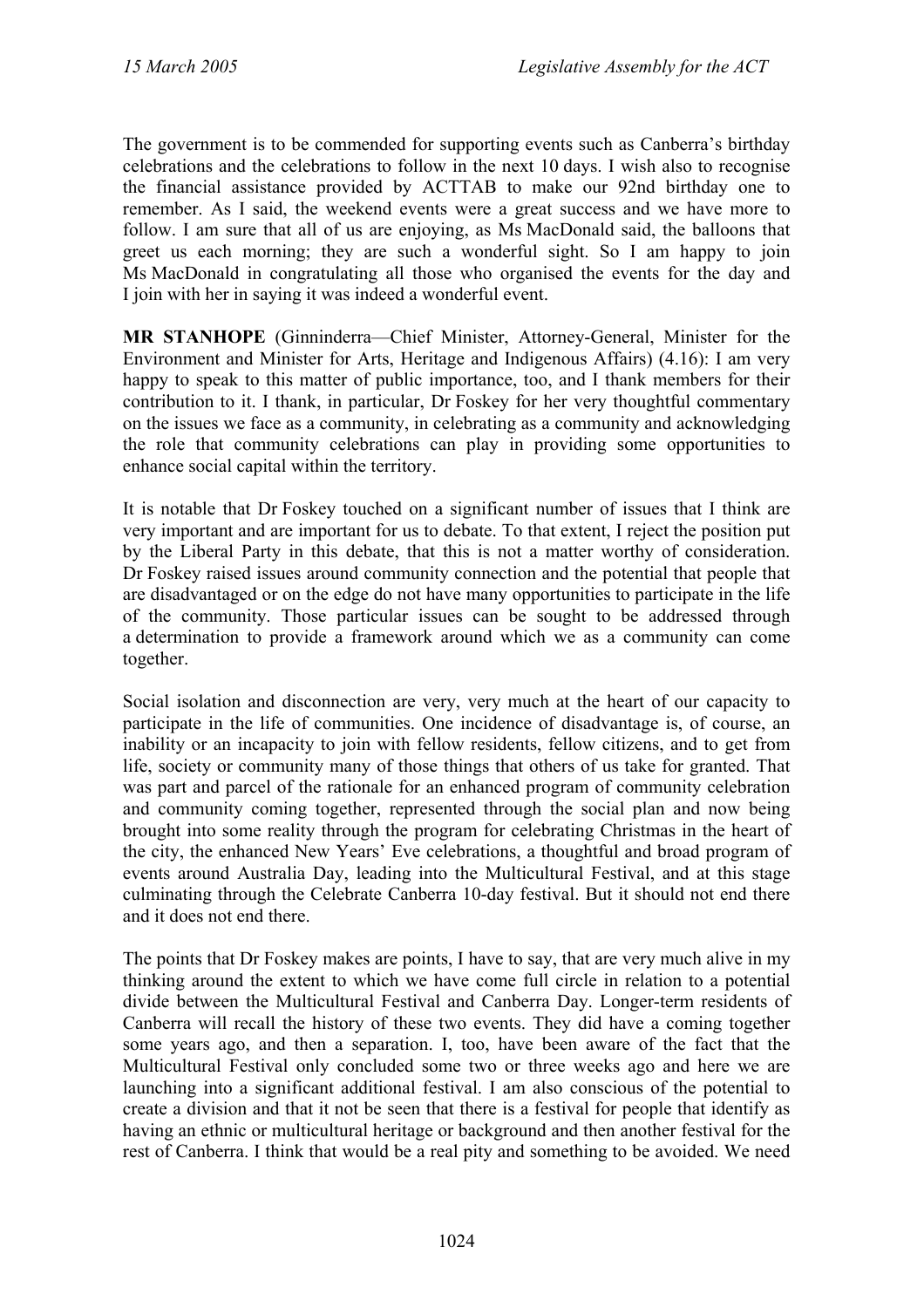to work to ensure we do not create a festival for them and a festival for us; that we continue to understand that we are one community.

The other issue that Dr Foskey raised and that I have touched on is the extent that we tend, through a public program of celebrations or community events, to ensure that we do reach out to those people within this community who have difficulty accessing different parts of community life, accessing entertainment or accessing the arts. We seek and have sought to achieve that through this range of events by ensuring that they are free.

I believe there were—and I was there—at least 20,000 people in Commonwealth Park at the time that Killing Heidi performed, and it was a wonderful performance. I was there with my family and my daughter said; "Dad, how many of the teenagers that are in the mosh pit tonight, having a fantastic time, would otherwise have had an opportunity to attend a concert by an Australian leading band of the order of Killing Heidi?" It was not something that I had thought about, but I am sure that was the case.

Dr Foskey raised the point that there are those who are so disconnected from community life that they might not attend an event such as that, through a range of other factors, including that they would feel alienated in not having somebody to attend the concert with. But these are all part of a deliberate design to make the life of the community more accessible. There was an opportunity to attend a wonderful concert, a free concert, with bands of the order of the Whitlams and Killing Heidi. They are very, very significant, an expression of our national music talent and an occasion to enjoy the arts in a more public or popular sense than perhaps in the context that Dr Foskey was speaking of, but nevertheless an important opportunity for a much wider group of people within the Canberra community to attend a joyous, happy occasion, full of life and community sprit, where there was a fantastic display of the talent of Australian music on show, as well as, of course, a range of other events.

It is important, though, that we do not forget the more localised, individual community-building capacity that there is through festivals, events and community celebration. Ms Porter raised the holding of the Charny festival on Saturday afternoon, in competition. It is an expression of the confidence and a growing spirit within the Charnwood community that they were completely unfazed that that they were holding a festival, including an idol competition, in competition with a major public resource festival in Commonwealth Park. It was a wonderful success, and it did reach out to another group of people, a local community—essentially a festival for the people of Charnwood, addressing some of the issues that the Charnwood community have faced over the years. It was a wonderful example of community building and a determination to increase the social capital of the people of Charnwood.

In addition to that, on Sunday was the Tuggeranong Luna Festival. It does behove us, in a discussion such as the order that Dr Foskey generated in her contribution, to acknowledge the range of other opportunities that were presented just over this weekend—a major Canberra celebration, a Charnwood festival, a Tuggeranong Luna festival—all giving an opportunity for expression of the arts, a chance and opportunity For the community to come together for genuine community building, reaching out and enhancement of opportunities for social intercourse. I think there is much food for thought there.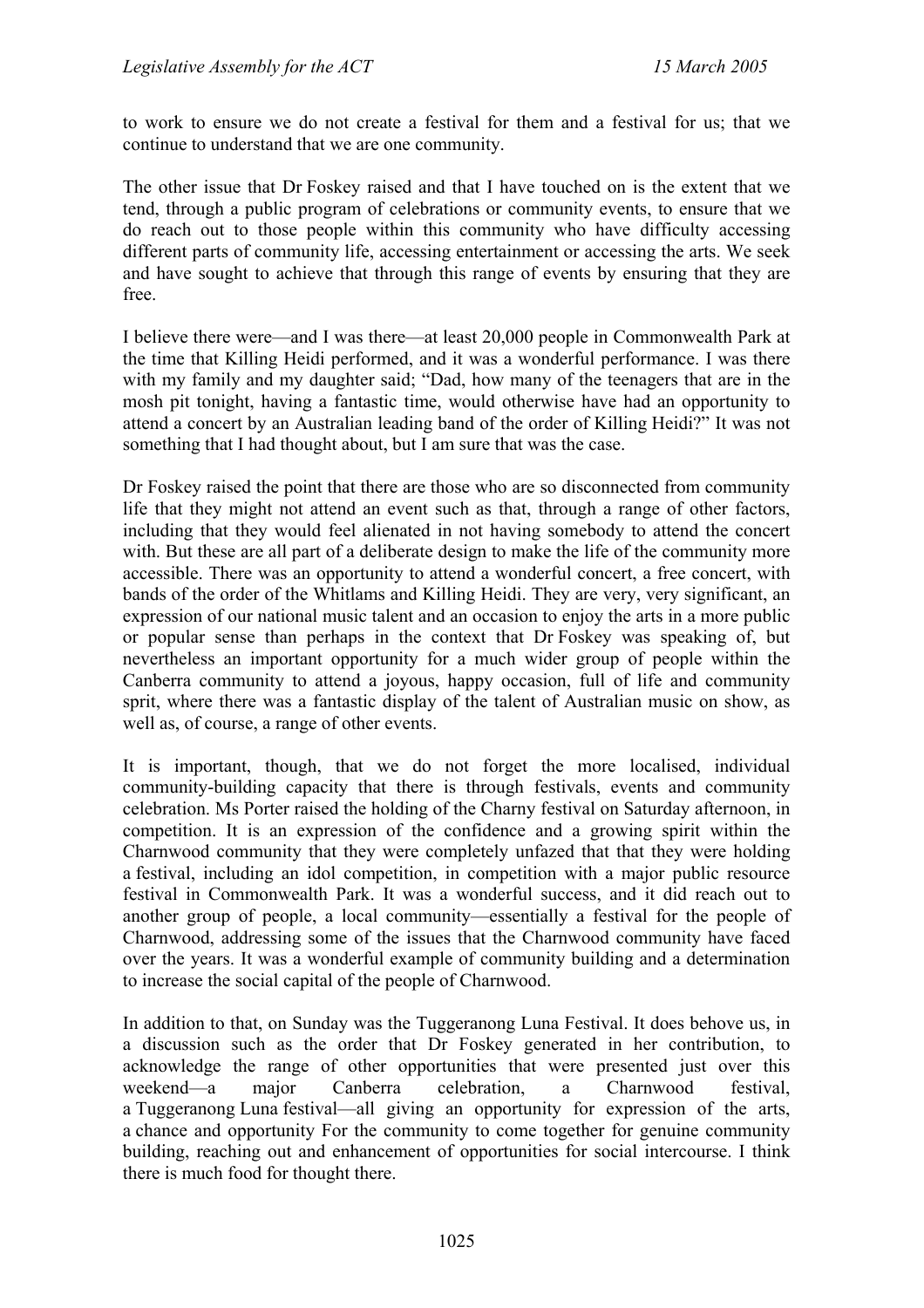There are improvements we can make. Once again, Dr Foskey raised the capacity or the potential for a community-based steering group or advisory group to provide some community connection to the range of events that the government is now committed to support, and I agree with that as well. It is something we already have in hand. From now and into other major community festivals or events, we will underpin them or support them with a community-based advisory or steering committee or some group that can connect those in-house organisers of these events from within the Chief Minister's Department directly with the community to ensure that we can realise the aims and understand truly what it is that we are seeking to achieve.

This is not just about having a bit of fun; it is about ensuring that we as a community do create an atmosphere and a life but that we also meet a range of our aims around community connection and community support and the building of social capital and the strengthening of communities and the building of communities that we believe we can achieve through an events or festivals program of the sort that we have now developed in a coherent and very, very strategic way.

I also am particularly pleased that Clare Holland House were the winners of the citizen of the year award. There is no more worthy award and I think we should simply celebrate with them rather than taking the opportunity to make some political point about resourcing. I think that is tacky in the extreme and it certainly detracts from the great excitement that those people who received that award felt at its giving.

**MR SPEAKER**: The discussion is concluded.

# **Adjournment**

Motion (by **Mr Corbell**) proposed:

That the Assembly do now adjourn.

### <span id="page-53-0"></span>**Ulysses motorcycle club**

**MR GENTLEMAN** (Brindabella) (4.26): Media attention on the 2005 Ulysses motorcycle club's AGM held in Canberra last week was hard to miss. I would hazard to suggest, though, that it was harder to miss the 5,000-plus crowd that made it into Canberra at the beginning of last week and spent the week delighting in Canberra, enjoying their bikes and revelling in the festivities and occasion of the Ulysses AGM.

The more than 5,000 participants reported a fantastic week in Canberra. People I spoke to at the events on Saturday commented on the friendliness of Canberrans and the strength of the warm welcome our visitors from around Australia and from overseas received from our local community. The same sentiment of visitors was reported in the *Canberra Times* on Saturday—"absolutely fantastic" certainly sums up the experiences of Canberra during the week-long event that I heard.

The beauty of our surroundings in Canberra was a recurring comment, as our local Ulysses Club members will testify. The beauty of Canberra's streets makes motorcycling in the city a joy. Our interstate visitors echoed this over the weekend. We had an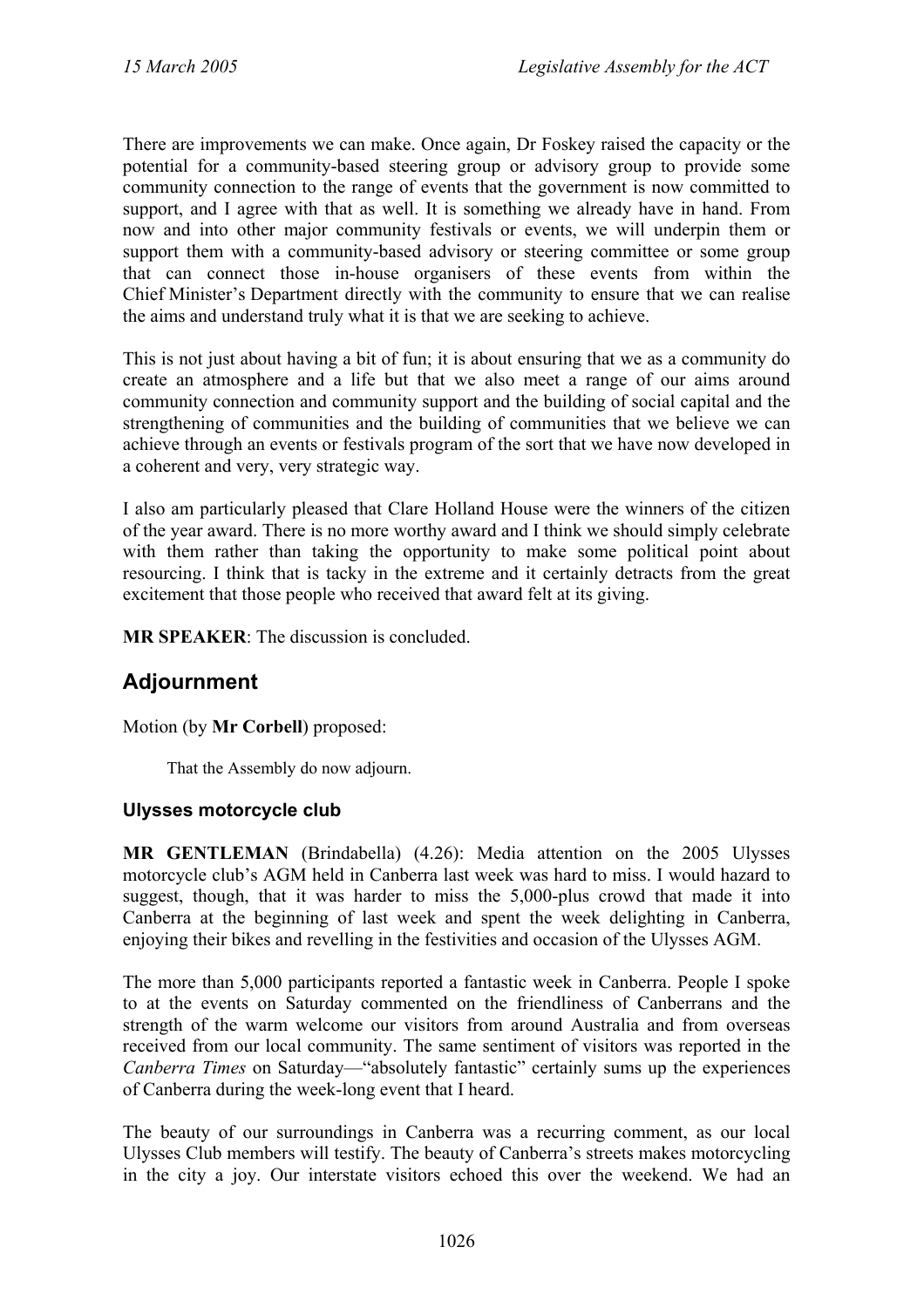opportunity to enjoy the scenery during the grand parade on Saturday. Starting from Anzac Parade, the parade presented a great sight, with both sides full of parked motorcycles of all models and makes, from the US imported Boss Hoss to those bikes that have sentimental rather than crowd-pleasing value. The parade wound its way along Limestone Avenue, Majura and Phillip avenues to Dickson.

The ride was trouble free and was one of the most enjoyable two hours of motorcycle riding I have had in Canberra. The parade was warmly received by hundreds of spectators and it was great to see the community welcoming the riders and enjoying the spectacle of motorcycles. Nearly 6,000 people attended the reception of the riders at Dickson Oval and delivered a warm round of applause for the reception provided to visitors by the people of the ACT and for the work done by ACT Tourism to promote the event.

During the reception, the Australian motorcycle apprentice of the year award for 2005 was presented to Townsville resident Sharine Milne. Ms Milne was presented with a \$9,000 Aprilia for her work as an apprentice with the Motor Trades Association of Queensland. I had the great opportunity to meet Ms Milne at the dinner on Saturday night and congratulate her personally on her achievement. In a time of skills shortage, young apprentices like Ms Milne who are just getting started in the trades should be supported and encouraged.

The work of the Ulysses motorcycle club and its members in supporting young motorbike mechanic apprentices is fantastic. The community commitment of the Ulysses Club extends beyond the fantastic contributions to the communities and industries that make their own activities possible. Events held during the week fundraised to support arthritis treatment in Australia. Dr John Hewson from the Arthritis Association received a warm welcome from the crowd at Dickson.

Our local Ulysses chapter have been active in fundraising for local charities, demonstrative of their commitment as a club to the community they are so active in and bring such life to. Not only do Ulysses make a valuable contribution to our community through charity work; their very presence in our community provides the people of Canberra with an opportunity to get involved in a fun activity, to meet people and to stay involved.

During the celebrations on the weekend. I was honoured to meet 83-year-old Stephen, the national founding member of the club. He was one of the first members to ride as a Ulyssian more than 30 years ago and now, as the lesson of Ulyssians shouts loudly to us, he is still on his bike, still riding.

I would like to take this opportunity in the Assembly tonight to thank the organisers of the Ulysses AGM for 2005 for their work and for their contribution to the club and our Canberra community. ACT President Graeme Rule and the national executive worked tirelessly to organise such a successful event and I thank them for their work and their commitment.

I would also like to thank ACT Tourism and the Australian Federal Police for their work and support during the event. The positive impact on our local community, the boost for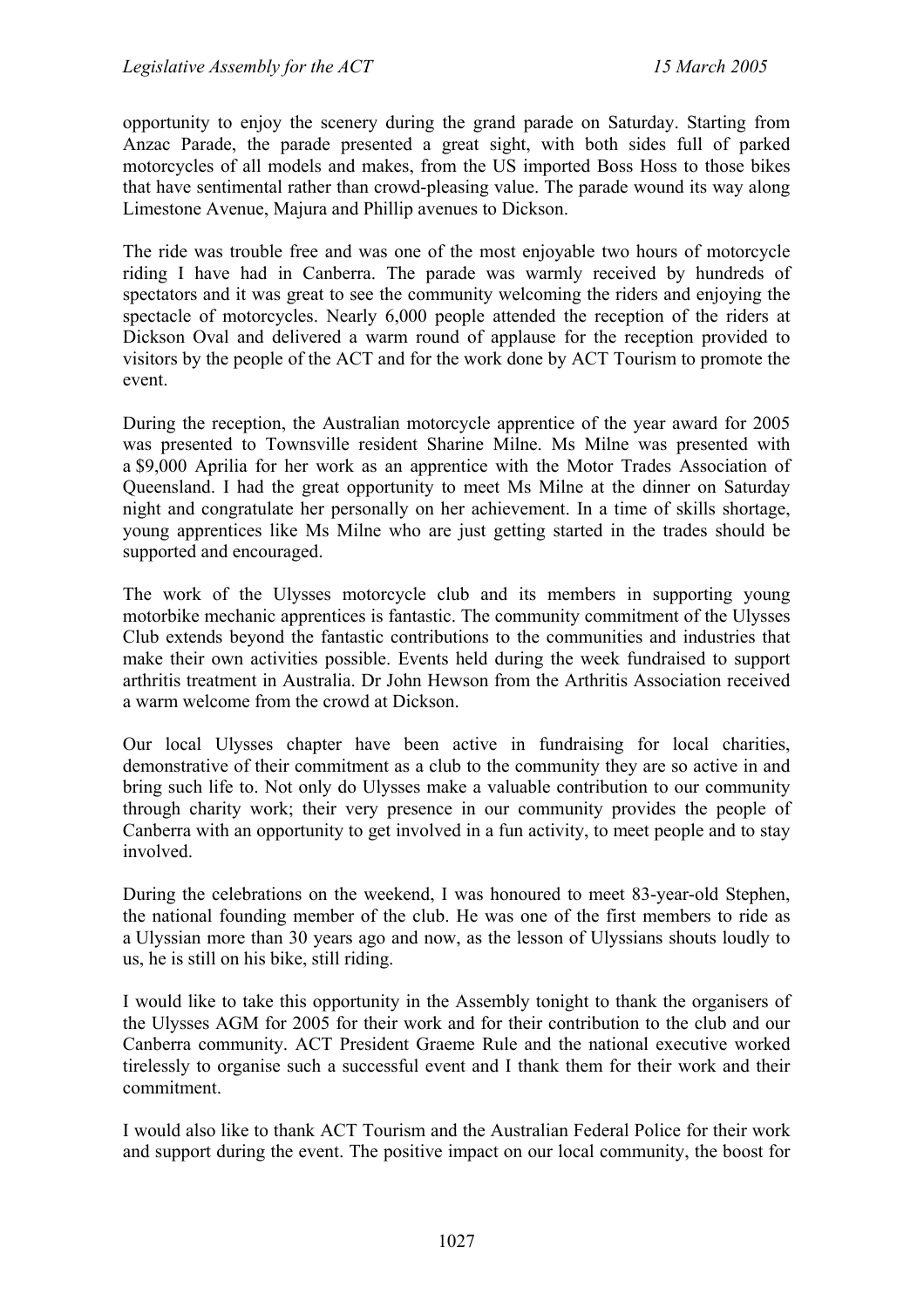accommodation services and tourism, the warm friendships built across the country through the club, all make a fantastic contribution to our local community.

# <span id="page-55-0"></span>**Tuggeranong Valley Band**

**MR SMYTH** (Brindabella—Leader of the Opposition) (4.31): The Tuggeranong Valley Band Inc currently operates two brass, woodwind and percussion band programs that perform regularly at community events in and around the Canberra region. The organisation is proudly sponsored by the Tuggeranong Valley Rugby Union and Amateur Sports Club.

This year is the Tuggeranong Valley Band's 25th anniversary and members are excited about celebrating the history of their organisation and the many transformations it has undergone since its humble beginnings back in 1980. Known originally as the Erindale band, it began as a small "adults learn to play" class at Erindale College with Bert Ansell as the founding conductor. After several years, and dwindling numbers, some of the musicians—in particular Jim Batey, Chris Graham, Fred Salt and Jim Shelton—decided to form their own group and started rehearsing at the Wanniassa Community House. Three of these players are still with the band today; one left the band due to moving interstate. Their continuing dedication to the band over a 25-year period is outstanding. In addition to being a founding member, Jim Batey has also been an instrumental and driving force in the band during his many years as band president.

In 1987 the band changed its name to the Tuggeranong Valley Band and became the first community organisation to hire a room in the newly constructed Lake Tuggeranong College. In 1991, a junior division of the band was formed, providing a music avenue for young beginner players. The junior band has recently been renamed the intermediate band and expanded to include adolescents as well as adults. The Tuggeranong Valley Band continues to hold its rehearsals at Lake Tuggeranong College.

Both bands have seen conductors come and go. In addition to Bert Ansell, Peter Smith was also a conductor who played an important role in the earlier development of the band. Peter subsequently returned in later years for a second appointment as conductor. The current conductors are Rupert Williams for the intermediate band and Mark Biggs for the concert band. Both conductors are talented musicians who study at the Canberra School of Music and play in the Canberra Youth Orchestra.

Both bands have a varied repertoire including movie themes, jazz, classical pieces and big band music. At all times, the primary aim of the bands is to play together for fun and enjoyment while also striving to develop the technical and practical musical skills of their members. At present, there are around 20 members in the intermediate band and 35 members in the concert band and numbers are continuing to grow. The bands are well known for their performances at local events such as Floriade and the Lanyon Christmas carols by candlelight.

A special public performance to celebrate the 25th anniversary of the band will be held on 13 August. I will open the "Concert Bandstravaganza"—as they have called it—as I have agreed to be patron of the organisation. Plans for this big event are currently under way and full details will be provided to the community at a later date. The Tuggeranong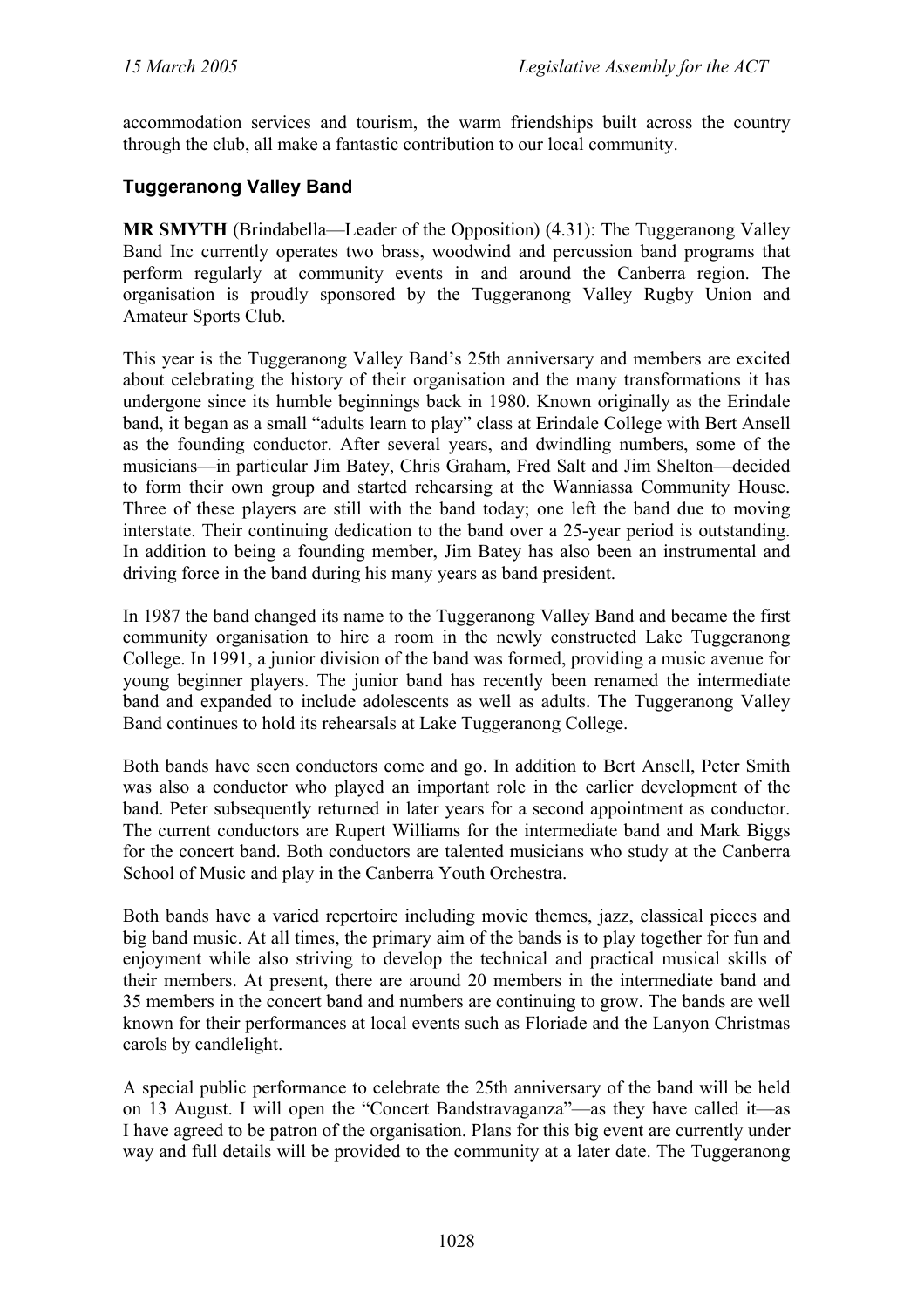Valley Band Inc is very proud of its band program and looks forward to sharing its special year with the residents of the Tuggeranong Valley and the Canberra region.

### <span id="page-56-0"></span>**Shaping our territory**

**DR FOSKEY** (Molonglo) (4.34): In the *Canberra Times* on Tuesday 8 March this year, Sandy Hollway, chair of the shaping our territory working group, stated:

… rarely does good public policy come out of sniping, bickering, misrepresentation and emotion. We should be led instead by dispassionate expert analysis of options, costs and benefits.

He also stated:

The Steering Committee wrestled intensively with the re-vegetation options in the catchment.

We are all aware that this issue of catchment management has been burbling away for a little while and there is no doubt that this is a very important conversation that we are having. I agreed with the Chief Minister when he acknowledged last week in this Assembly that this is a complex and difficult issue. I do not agree, however, with this ongoing slanging match about which scientist is right or which one is wrong or which one did not speak up earlier and which one is speaking up now.

We need to be building our community of scientists, not assisting in the setting up of divisions. There are enough of these already, as scientists compete for the dollars they need for research grants. Indeed, science is most useful when it is collaborative and scientific advice is most useful when scientists can advise governments without fear of politicisation or backlash.

Nor do I think we should just concur that a consensus was reached and so it is all okay. Most of us know that, in the process of reaching consensus, some opinions hold more weight than others. Often, those who do not get heard, or whose viewpoints are not considered in the resulting decisions, feel aggrieved. If the process is not done well, they may speak up later on outside that process. I think that is what we have seen happening.

Yes, this is a complex issue, and we have an obligation to get it right, not just for ourselves but also for future generations. I am told it will be 20 years before that catchment is okay again and that is only if we do not have any severe water, rain or fire events. It is important that we understand why we choose certain paths. I suggest that the appropriate way forward would be to have all the information on the table. Similarly, it may be useful if scientists involved, of all persuasions, could come together to discuss their various issues and concerns.

I think it would be very pleasing if the government could facilitate that as part of the process of developing a community of scientists, with the potential result of better-managed catchments.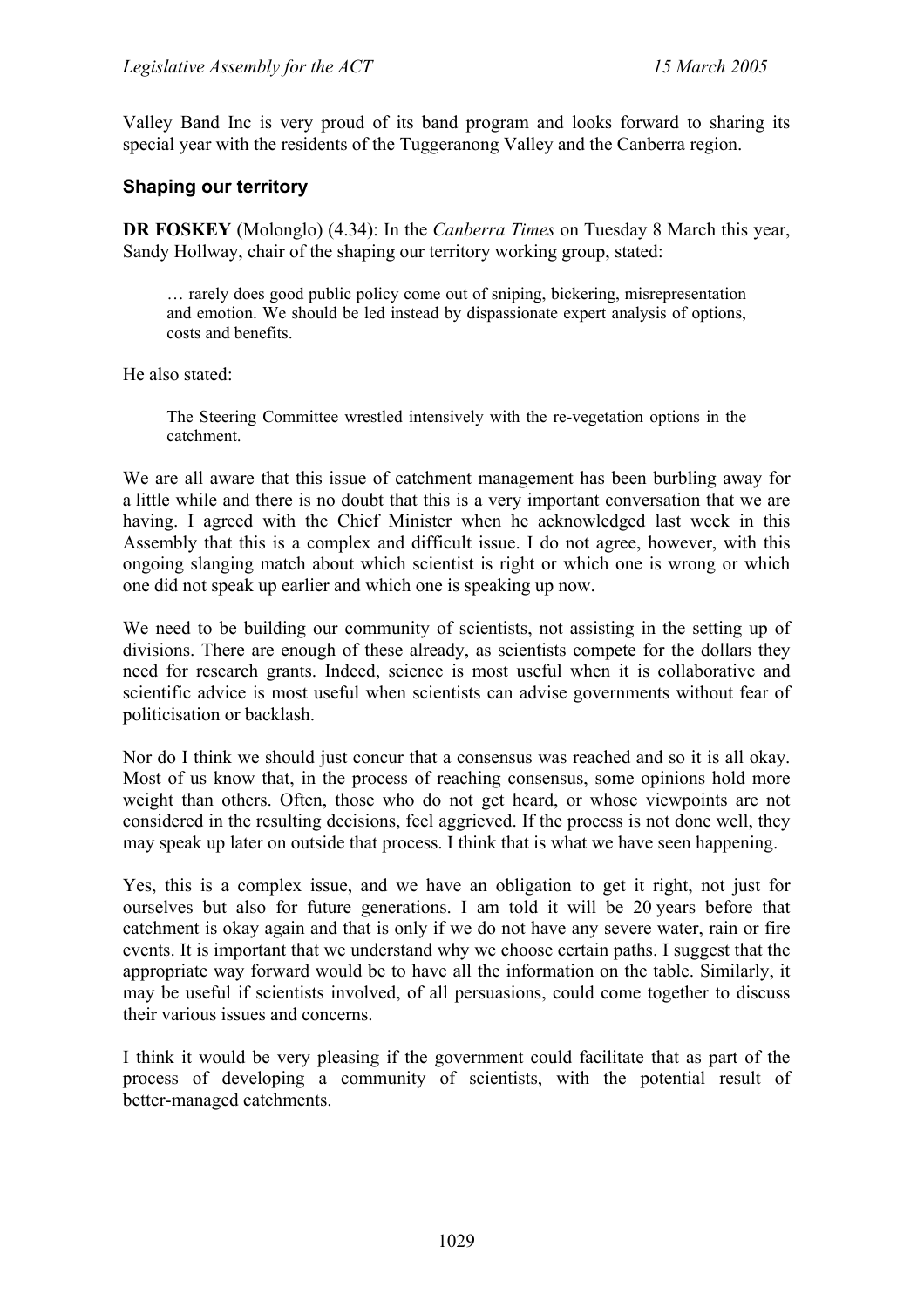## <span id="page-57-0"></span>**Walk Against Want**

**MS PORTER** (Ginninderra) (4.38): Mr Speaker, members would be aware that last Sunday was the Oxfam Community Aid Abroad Walk Against Want event. It was my privilege to be present at that to represent the Chief Minister and officially commence the walk. Along with my Assembly colleagues Mr Gentleman, Mr Pratt, Mr Smyth and Dr Foskey, I joined hundreds of fellow Canberrans in helping to raise much needed funds for projects throughout Asia, the Pacific and Central America, as well as for indigenous Australians.

This year is the 39th year of the Walk Against Want and symbolises the daily walk of many women from developing nations around the world to collect fresh water. As the former CEO of Volunteering ACT, I am well aware that, in addition to the dedicated paid staff at Oxfam, there is also the involvement of a large number of volunteers who worked so enthusiastically in the lead up to the Walk Against Want and who also came along on the day to make sure it ran smoothly. In addition, there were many performers who volunteered their time to entertain walkers after the walk.

Without the support of all those volunteers, activities such as Sunday's walk would not be possible. A not-for-profit organisation such as Oxfam would not have the resources to employ sufficient paid staff to organise and conduct such events. Were it not for the dedicated work of these volunteers, considerably more than the current 10c in each dollar raised would have to be spent on administration and logistics. As a consequence, much less would be left to spend on the important projects that this money is designed to fund.

It is also important to recognise those who volunteer their time to come out to walk and, prior to that, work to sign up sponsors to support their efforts. Many of the walkers on Sunday were from our multicultural community, and it was fitting that we all participated, representing the diverse community that is Canberra. In addition, the public sector got right behind this event. Many government agencies were represented with teams participating as part of a workplace challenge. I am sure many of you would have seen the great photo in yesterday's *Canberra Times* of staff of the National Archives walking with their red setters.

Canberra has the highest level of volunteer involvement in any capital city in Australia and I believe that this level of involvement contributes significantly towards making Canberra such a great place to live. Canberrans were significantly overrepresented on Sunday's walk across Australia. It is estimated that some 10,000 Australians walked in over 100 different locations. In Canberra, there were close to 1,000 participants, which, as you can see, was significantly above the proportional representation.

Since the commencement of the Oxfam Community Aid Abroad Walk Against Want 39 years ago, it has raised over \$10 million. The funds raised help provide school buildings, pay teachers' wages, feed disadvantaged families and work for real solutions to poverty and social injustice. Some of the communities that Oxfam assisted have been recipients of their help for many years, and they rely heavily on the support provided. In many cases, these same communities also have been severely affected by the distressing events of the Boxing Day tsunami, and that makes this year's effort even more important.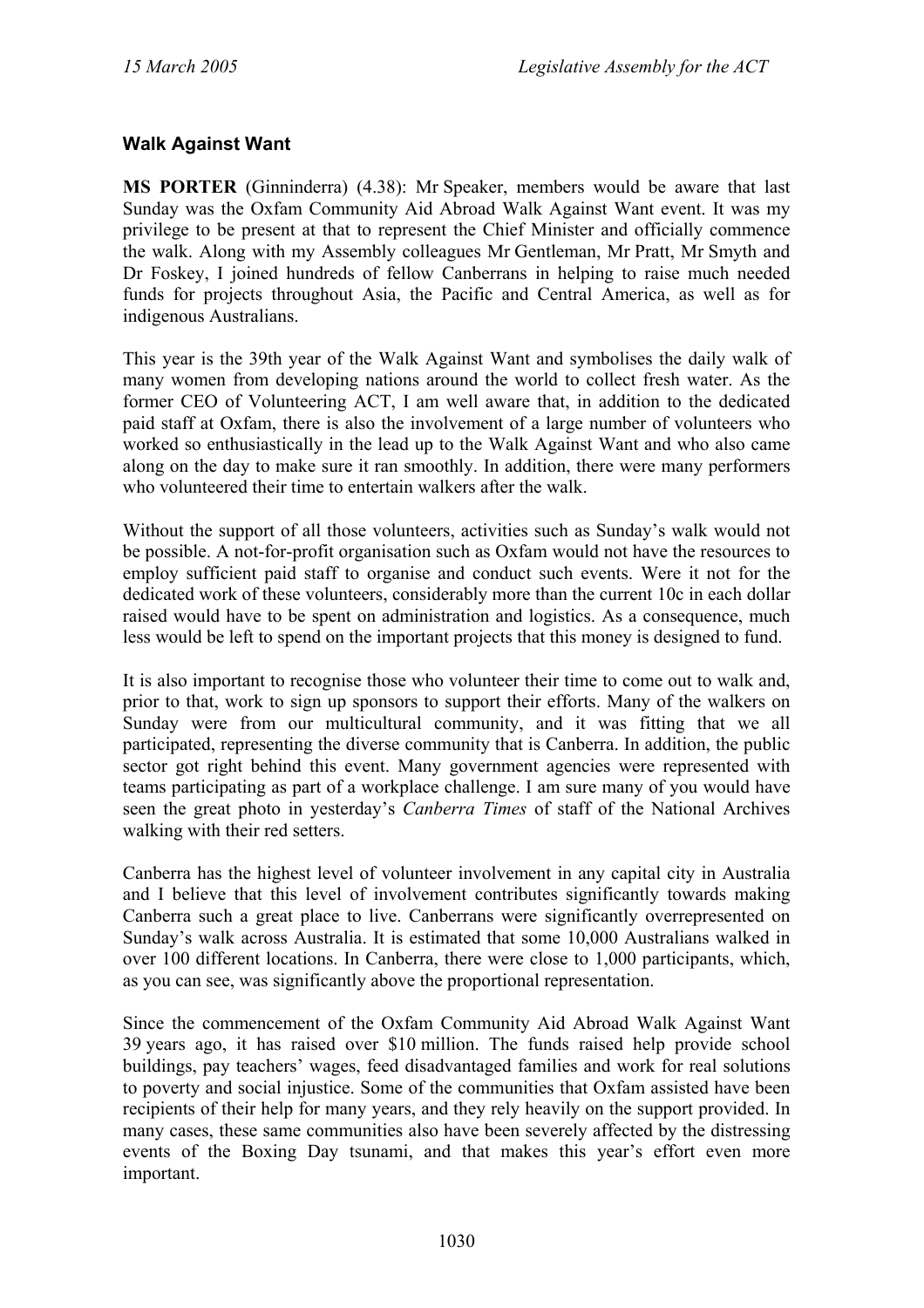In addition to Walk Against Want, people choose to donate separately to Oxfam's overseas and indigenous Australian programs and many support Oxfam's work regularly by donating through various credit facilities. I would encourage people to think about exploring that opportunity.

# <span id="page-58-0"></span>**Canberra Hospital—constituent feedback**

**MRS DUNNE** (Ginninderra) (4.42): Mr Speaker, last week in this place the Minister for Health, Mr Corbell, read out part of a letter which described the experience of one of his constituents at the Canberra Public Hospital. As members will doubtless recall, Mr Corbell's correspondent told a heart-warming story of the wonderful treatment her six-year-old son had received at the emergency department after falling off the monkey bars, an interesting parallel to the story that I heard in the corridor the day before.

Among other things, the correspondent referred to "the horrible things the opposition has been saying about the state of the health system". Whatever his reasons, Mr Corbell, for his intervention, got me thinking about historical antecedents to such activity because, there can be no doubt about it, in bringing this reading matter to the attention of the Assembly, Mr Corbell was following in a noteworthy tradition. There are many examples but I will cite just a few.

One thinks, for example, of the Zenoviev letter that played such a significant role in the 1924 British general election. Admittedly, the style of Mr Corbell's correspondent was not quite as magisterial as that of the then chief of the Comintern. While singing the praises of a triage nurse and a radiographer is not quite as inspiring as a call to armed class warfare, the general idea had the same ring of truth about it.

A few years earlier, there were the so-called black diaries of Sir Roger Casement that added greatly to the gaiety of British politics. As with the Zenoviev letters, there is doubt, even today, about the authenticity of the documents but no doubt about their crucial role in ensuring Casement's complete disgrace and subsequent execution. Again, the Corbell letter did not reach quite the same level of drama, but the minister has plenty of time to get the hang of things and come up with something a little more exotic in future.

Far closer to Mr Corbell's heart and soul are certain Australian precedents, particularly the letter his illustrious ALP forebear HV "Doc" Evatt solicited from Soviet foreign minister Molotov in 1954 asking for confirmation that the Petrov documents were forgeries. To the absolute amazement of everyone in the House of Representatives, when asked whether the Soviet government had stationed any spies in Australia, of course Comrade Molotov assured the good doctor, who then assured the House of Representatives, that they would never dream of doing such a thing. Yet, 51 years later, Mr Corbell tried hard but he could not generate the same gales of laughter from both sides of the House that greeted Dr Evatt's revelations. But, as I say, Mr Corbell has time on his side.

There is also the example of the famed Ralph Willis letters of February 29 1996, which were shown to be forgeries. They were purported to be letters between Jeff Kennett and Peter Costello over opposition funding for the states, but unfortunately the forger had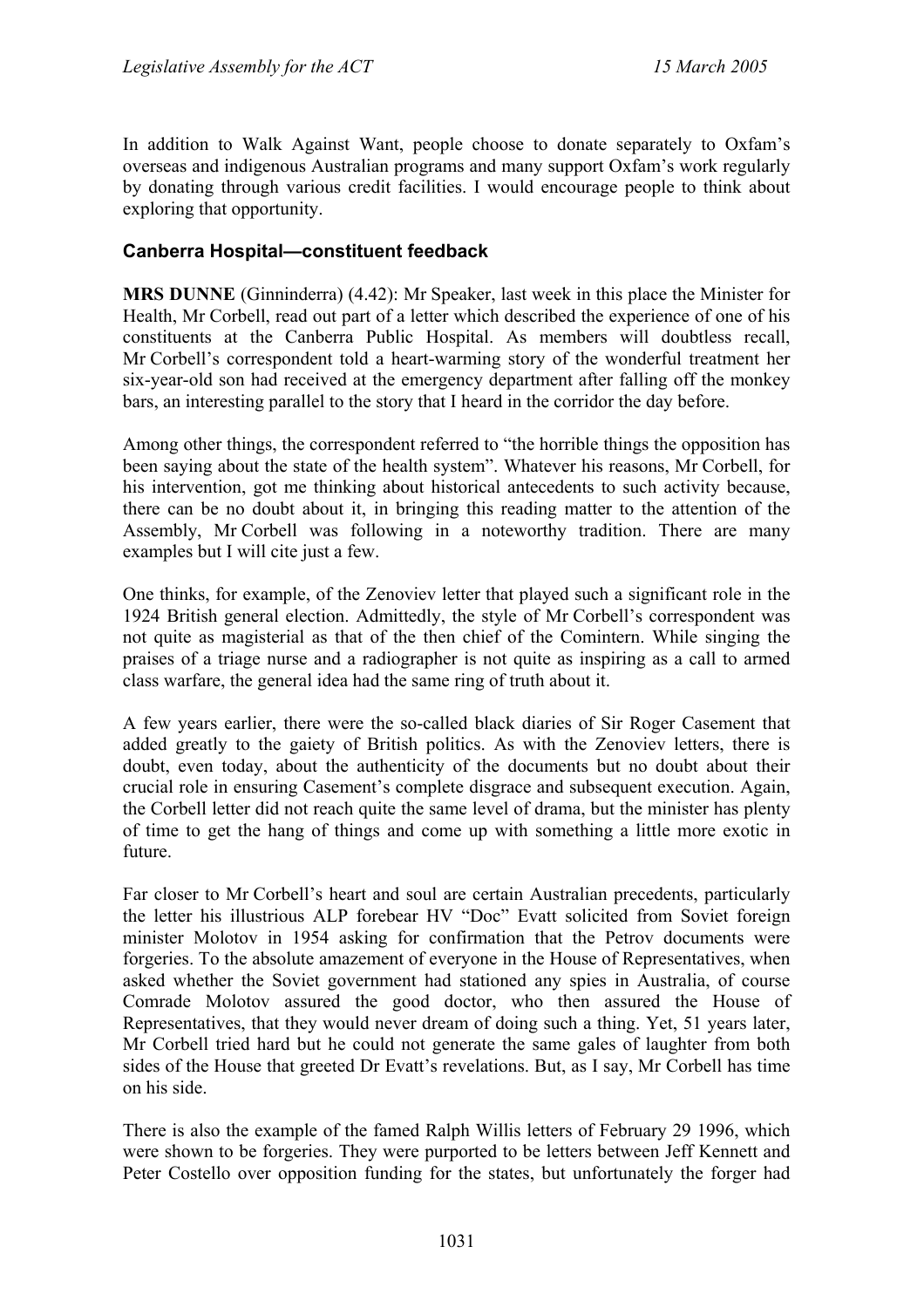failed to keep up to date with Mr Kennett's stationery. We start to wonder what correspondence Mr Corbell will read us next—perhaps a detailed report of the magnificent treatment of one of his staff member's wayward poodles at the pound, or an account of the protocols of the elders of the Lions Club complaining of the number of New South Wales Rotarians clogging up the camp hospitals, or perhaps a do-it-yourself guide to automatic writing. That would explain some of the quality of most Labor Party prose. Subterfuge is a well-established tradition in the ALP. As Zenoviev himself might have put it, and comrades Lenin and Stalin most certainly did, morality and ordinary decency are bourgeois concepts, forms of false consciousness.

The Corbell letter of last week will not go down in history at all. It was a childish attempt at scoring a political point that was not even particularly cheap. It was, and remains, indicative of the contempt in which the Stanhope government holds this Assembly and the people of Canberra, and one can only hope that in the future the children of government staffers keep away from the monkey bars.

### <span id="page-59-0"></span>**Planning system—constituent feedback**

**MR SESELJA** (Molonglo) (4.47): Mr Speaker, I would like to read a letter from a constituent:

Dear Mr Seselja, I am writing to you today to voice my concern about the present state of the ACT planning system. In my professional capacity I regularly deal with letters and phone calls from members of the public affected by the decisions of the ACT Planning and Land Authority, the Land Development Agency and other government agencies. While Mr Corbell continues to preside over these agencies, I am worried that the government's lack of direction and inability to make decisions in a timely manner will be further prolonged to the detriment of all Canberrans.

My purpose in writing this letter is to enable you to stand in an adjournment debate, read it out to the chamber and on to the Assembly record, present it as a legitimate letter from a concerned constituent, and then refuse to table it when you are caught out representing letters from your own party's staff as genuine, independent community correspondence.

I wonder whether this new practice of using letters written by members of staff was what the Labor Party had in mind when, in their 2001 election plan for "good government" they spoke of "having the courage to allow themselves to be closely scrutinised." Perhaps Mr Corbell's refusal last week to table the letter from one of the Government's own staff members indicates just what "close scrutiny" means in Stanhopese.

This whole affair is yet another example of an arrogant, tired government that believes it is now "untouchable", thinks it can do whatever it likes, and has forgotten its role is to serve the people of the ACT, not to try deluding them with schoolboy subterfuge.

Best regards,

Your very own adviser

Justin De Domenico.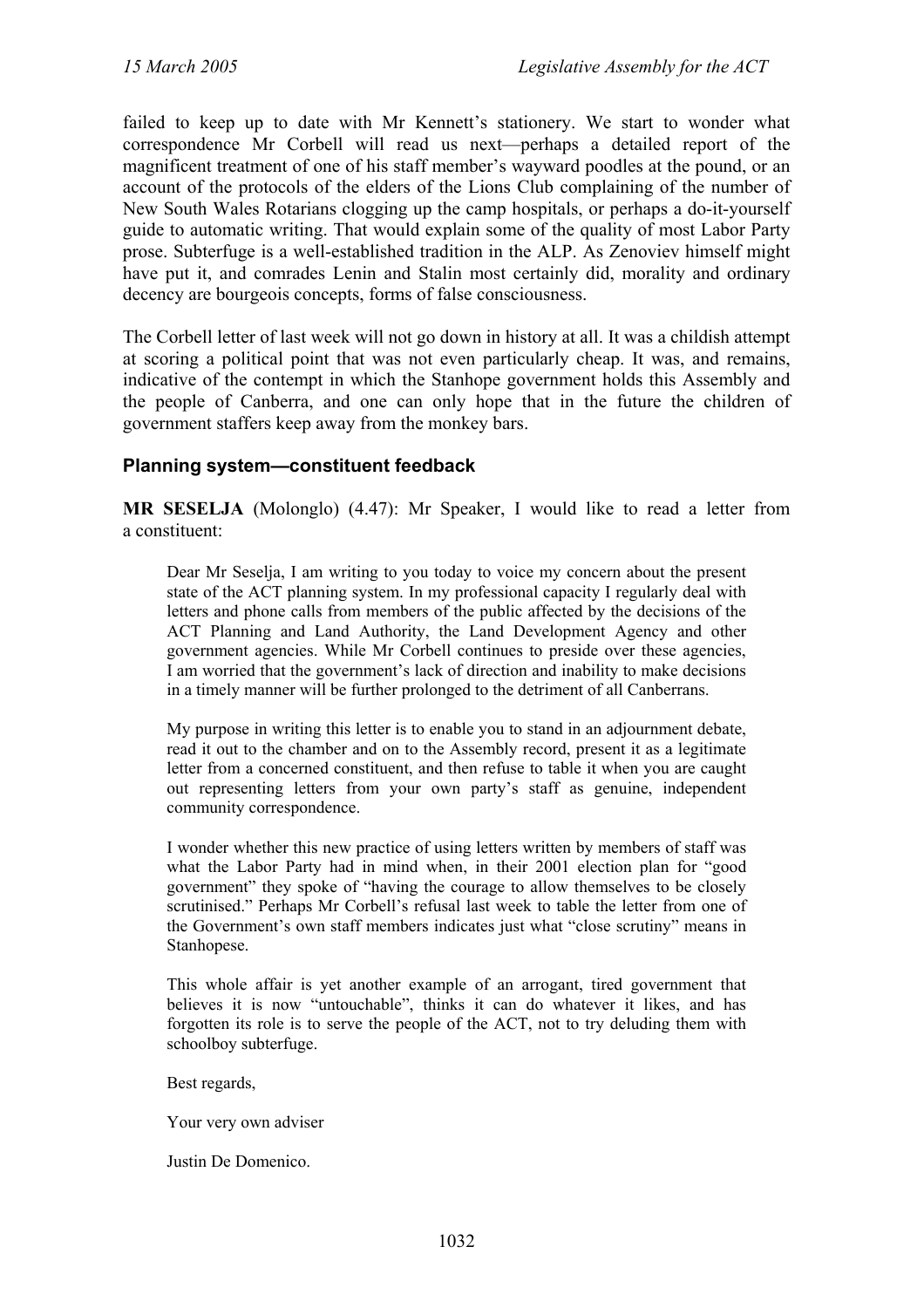Mr Speaker, I seek leave to table this letter, if I could?

Leave not granted.

**MR SESELJA**: That is very disappointing and I would also call on the planning minister to table his letter. I am prepared to table this to show where it comes from. I call on Mr Corbell to do the same thing. The reason I read that out, and the reason I raise this issue is that I wanted to highlight the credibility problem that Mr Corbell has brought upon himself by reading a staffer's letter to the Assembly and passing it off as just another grateful constituent.

Mr Corbell was saying to us, "Look don't take my word for it; the hospital is doing really well and I have this independent constituent writing to me." Of course, when he got found out he was very embarrassed, and rightly so. I would be embarrassed, too, if I had done the same thing.

I think this raises the bigger issue of credibility. We had Mr Corbell present a ministerial statement here last week and he spoke—I can only assume, quite genuinely—of the feedback that the government had had from constituents about the ACTION bus services, in particular the Xpresso bus service in Weston Creek.

How are we to believe this is true, when we see him reading letters from staffers of Labor MLAs? How do we know where this constituent feedback came from? Was it at a Labor Party branch meeting? Was it a caucus meeting? I mean, who knows? I think Mr Corbell has brought on himself an unnecessary credibility problem and I just highlight that for the house. Once again, I call on Mr Corbell to table the letter.

### <span id="page-60-0"></span>**Canberra Hospital—constituent feedback**

**MR CORBELL** (Molonglo—Minister for Health and Minister for Planning) (4.50): Mr Speaker, I would like to read to members a letter I recently received from a constituent regarding the service at the Canberra Hospital. It reads:

#### Dear Minister

I am very aware that people are quick to contact you when they have some problems or bad news but not so quick with good news. Recently I had to spend some time in Canberra Hospital. That is not good news. On Saturday, 4 April I was transferred by ambulance from Queanbeyan Hospital to Canberra Hospital at about 11.30 pm. From the time I arrived until I was discharged on Thursday I received nothing but wonderful treatment. The team in emergency provided me with timely and professional care and, indeed, showed a great deal of patience with me. I have nothing but praise for all the doctors and especially the nurses that provided me with the care and attention in all areas of the hospital during my time with them. At all times, I was treated by caring, cheerful, sympathetic professionals.

I would appreciate it if you would pass my thanks to the management at the Canberra Hospital.

I raise these issues in the adjournment debate simply to highlight to members the diversity of experiences that people have in our health care system and the many